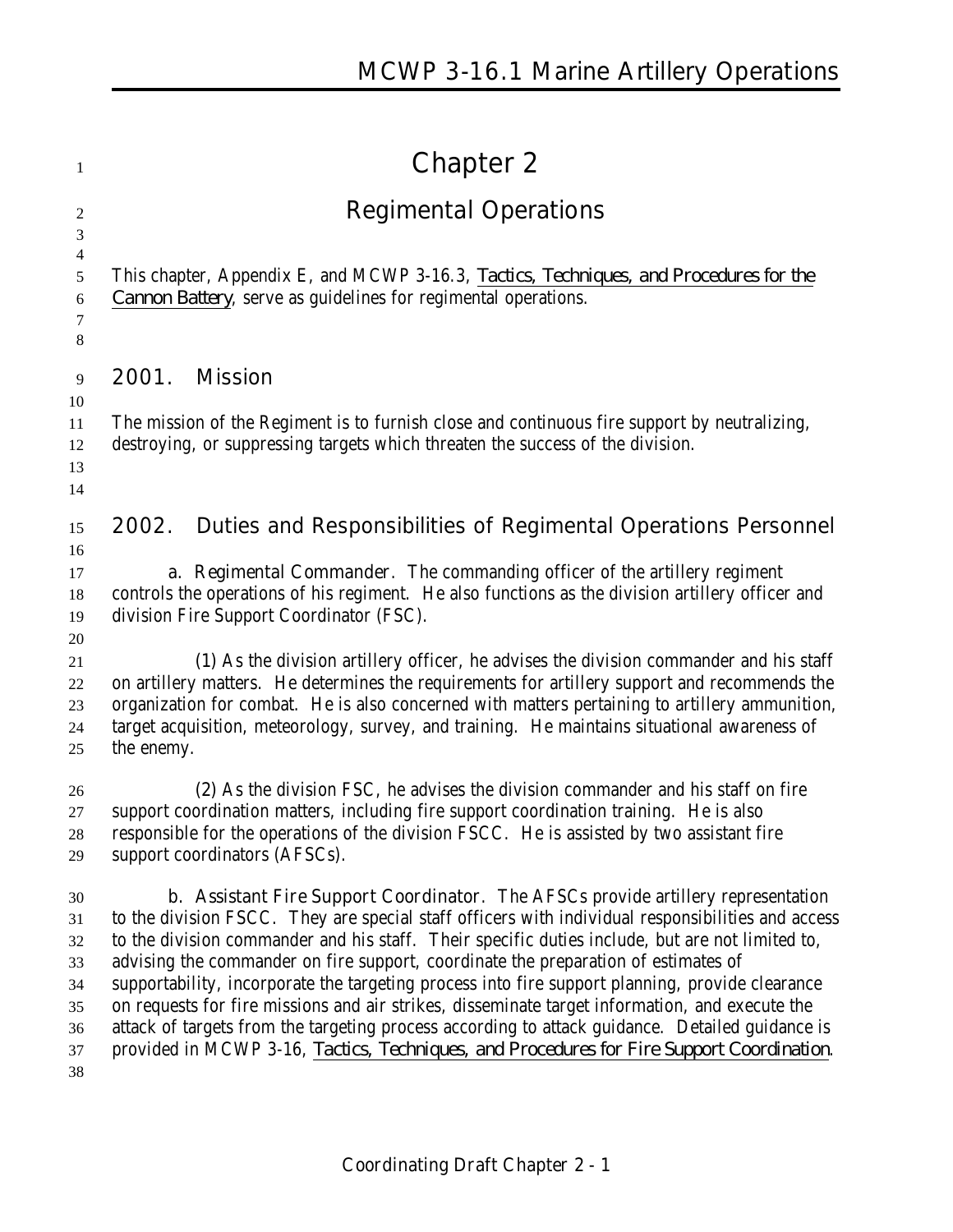| 1              | c. Regimental Operations Officer. In addition to fighting the regiment, the                 |
|----------------|---------------------------------------------------------------------------------------------|
| $\overline{c}$ | operations officer specifically:                                                            |
| 3              |                                                                                             |
| 4              | Recommends artillery organization for combat.<br>$\bullet$                                  |
| 5              | Recommends attack guidance.<br>$\bullet$                                                    |
| 6              | Guides the survey, met, and radar efforts of the regiment.<br>$\bullet$                     |
| 7              | Develops the artillery estimate of supportability.<br>$\bullet$                             |
| 8              | Plans future operations.<br>$\bullet$                                                       |
| 9              | Incorporates the principles of AWIFM-MAP, as outlined in chapter 1, in the<br>$\bullet$     |
| 10             | execution of assigned missions.                                                             |
| 11             |                                                                                             |
| 12             | d. Regimental Assistant Operations Officer/FDO/Watch Officer. There are two                 |
| 13             | assistant operations officers/FDOs assigned to the regiment. They divide the watch based on |
| 14             | operational requirements which permits continuous operations. Their duties include but are  |
| 15             | are not limited to:                                                                         |
| 16             |                                                                                             |
| 17             | Prepare Tab B (Artillery Fire Plan) to Appendix 12 (Fire Support) to Annex C<br>$\bullet$   |
| 18             | (Operations) of the Division operations order.                                              |
| 19             | Develop and execute the Artillery Execution Matrix.<br>$\bullet$                            |
| 20             | Coordinate plans/positioning with maneuver units.<br>$\bullet$                              |
| 21             | Supervise all functions of the COC.<br>$\bullet$                                            |
| 22             | Perform tactical fire direction.<br>$\bullet$                                               |
| 23             | Execute current operations.<br>$\bullet$                                                    |
| 24             | Maintain the plans map.<br>$\bullet$                                                        |
| 25             | Brief the CO, S-3, oncoming watch officers and others, as required, using the<br>$\bullet$  |
| 26             | Watch Officer's checklist (see figure 2-1).                                                 |
| 27             |                                                                                             |
| 28             | e. Regimental Operations (Ops) Chief. The Regimental Ops Chief is the principal             |
| 29             | assistant to the operations officer. His duties include but are not limited to:             |
| 30             |                                                                                             |
| 31             | Assists the operations officer in planning.                                                 |
| 32             | Coordinates survey, met, and radar support.                                                 |
| 33             | Prepare Tab J (MCFSS Plan) to Appendix 12 (Fire Support) to Annex C                         |
| 34             | (Operations) of the Division operations order in conjunction with the Division              |
| 35             | FSCC.                                                                                       |
| 36             |                                                                                             |
| 37             | f. Regimental Assistant Operations (Ops) Chief/Watch Chief. The Regimental                  |
| 38             | Assistant Ops Chief/Watch Chief is the principal assistant to the FDO/Watch Officer. His    |
| 39             | specific dutes include but are not limited to:                                              |
| 40             |                                                                                             |
| 41             | Supervises the enlisted personnel of the FDC.                                               |
| 42             | Ensures required reports are received and processed.                                        |
| 43             | Ensures sit map and all status boards are current and accurate.                             |
| 44             | Ensures the journal and missions fired log are properly maintained.                         |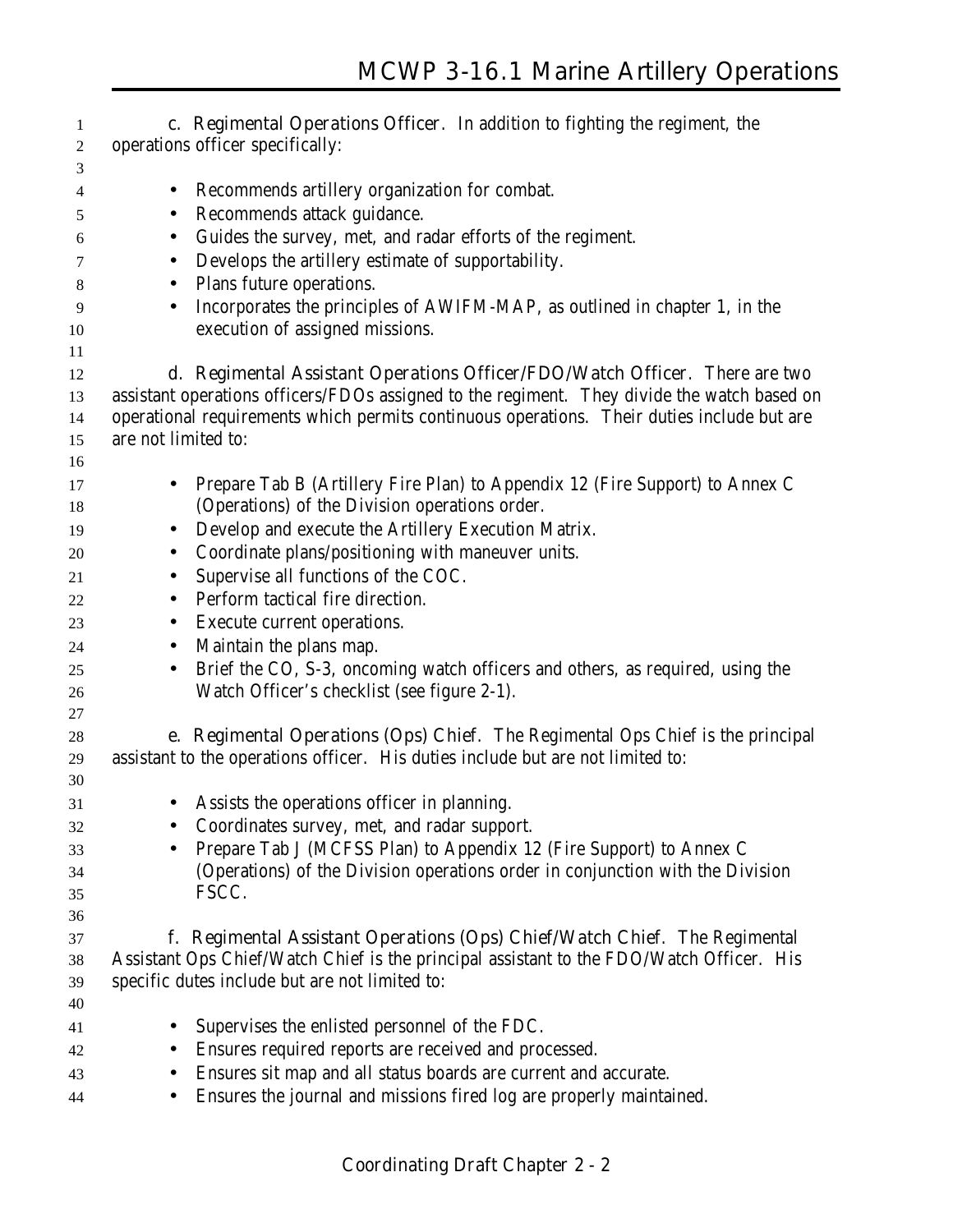|                     | <b>Tactical Policies</b>                                                                                                                                                                                                                                           |
|---------------------|--------------------------------------------------------------------------------------------------------------------------------------------------------------------------------------------------------------------------------------------------------------------|
| 2003.               |                                                                                                                                                                                                                                                                    |
|                     | <b>a. Tactical Precepts.</b> The following artillery precepts will be adhered to when<br>supporting operations.                                                                                                                                                    |
|                     | (1) Mass fire on deep targets to prevent reinforcement of enemy positions.                                                                                                                                                                                         |
|                     | (2) Weight the main attack in the offense/focus of effort in the defense. Position<br>artillery well forward to exploit range capability and facilitate exploitation.                                                                                              |
|                     | (3) Provide counterfire. Employ air assets to conduct counterfire when feasible.                                                                                                                                                                                   |
|                     | (4) Configure the Regimental Main COC in order to move the Forward COC and<br>maintain independent operations, for a limited time period. Position the Main COC 2-4 km<br>forward of the Division Main COC, or as dictated by terrain and tactical considerations. |
|                     | <b>b. Tactical Planning Considerations</b>                                                                                                                                                                                                                         |
|                     | (1) Emphasize digital tactical and technical fire direction, command, control, and<br>communications while maintaining a voice backup capability.<br>NOTE: The tactics, techniques, and procedures outlined throughout this chapter are                            |
|                     |                                                                                                                                                                                                                                                                    |
|                     | applicable in a digitized environment. See MCRP 3-16.2A, Tactics, Techniques, and<br>Procedures for AFATDS for corresponding digital message formats.                                                                                                              |
|                     | (2) Expect and anticipate execution of hasty and informal fire plans.                                                                                                                                                                                              |
| and relay stations. |                                                                                                                                                                                                                                                                    |
|                     | (4) Decentralize meteorological (MET) support.                                                                                                                                                                                                                     |
|                     | (3) Plan and provide for long range communications through retransmission sites<br>(5) Collocate NBC control center operations with the regimental main COC.                                                                                                       |
|                     | in the exploitation phase of the offensive.                                                                                                                                                                                                                        |
|                     |                                                                                                                                                                                                                                                                    |
|                     |                                                                                                                                                                                                                                                                    |
|                     | (6) Maintain integrity of prescribed mobile loads of ammunition for rapid movement<br>(7) Disseminate universal time by using the Precision Lightweight GPS Receiver<br>(PLGR) time feature or via shortwave radio tones on the 5, 10, 15, and 20 MHz HF bands.    |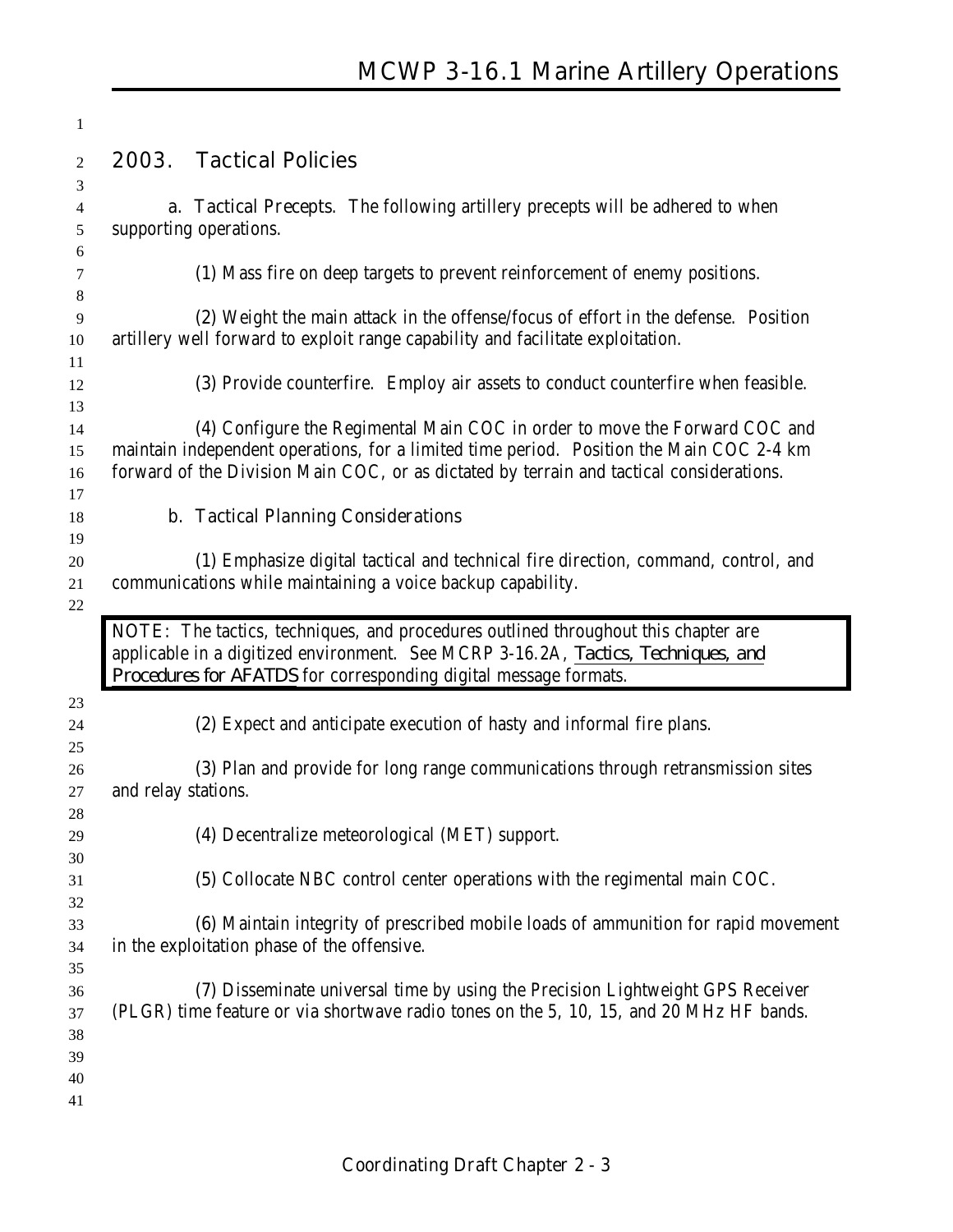| $\mathbf{1}$                                    |            | 2004. Fire Support Coordination Center (FSCC)                                                                                                                                                                                                                                                                                                                                        |
|-------------------------------------------------|------------|--------------------------------------------------------------------------------------------------------------------------------------------------------------------------------------------------------------------------------------------------------------------------------------------------------------------------------------------------------------------------------------|
| 2<br>$\mathfrak{Z}$<br>$\overline{4}$<br>5<br>6 |            | An FSCC is a single location in which are centralized communications facilities and personnel<br>incident to the coordination of all forms of fire support (JP 1-02). An FSCC exists at the<br>MAGTF level and at each echelon of the GCE from division to battalion levels. The FSCC for<br>a MAGTF is the Force Fires Coordination Center (FFCC). The FSC organizes and supervises |
| 7<br>8<br>9<br>10<br>11                         | commander. | the FSCC under the staff cognizance of the G-3/S-3. The number of personnel and amount of<br>equipment varies with the level of command and responsibility, the size and complexity of the<br>forces involved, the degree of planning and coordination required, and the desires of the                                                                                              |
| 12<br>13                                        |            | 2005. Regimental Combat Operations Center                                                                                                                                                                                                                                                                                                                                            |
| 14                                              |            |                                                                                                                                                                                                                                                                                                                                                                                      |
| 15                                              |            | Throughout this manual Combat Operations Center (COC) will be used as the generic<br>command cell. It is important to understand that the only difference between a COC and                                                                                                                                                                                                          |
| 16<br>17                                        |            | Command Post (CP) is the presence of the commander.                                                                                                                                                                                                                                                                                                                                  |
| 18                                              |            |                                                                                                                                                                                                                                                                                                                                                                                      |
| 19                                              |            | a. Main Combat Operations Center (Main COC). This COC is composed of the                                                                                                                                                                                                                                                                                                             |
| 20                                              |            | regimental commander (as desired), his principal staff, and required members and equipment                                                                                                                                                                                                                                                                                           |
| 21                                              |            | from Headquarters Battery necessary to control the regiment, conduct liaison with adjacent                                                                                                                                                                                                                                                                                           |
| 22                                              |            | units and receive direction from higher headquarters. The Main COC handles the bulk of                                                                                                                                                                                                                                                                                               |
| 23                                              |            | command and control for the regiment. The Main COC has the ability to reconstitute the                                                                                                                                                                                                                                                                                               |
| 24                                              |            | Forward COC that can perform the mission of the Main COC. Recommended personnel to                                                                                                                                                                                                                                                                                                   |
| 25                                              |            | establish the Main COC command group are as follows:                                                                                                                                                                                                                                                                                                                                 |
| 26                                              |            |                                                                                                                                                                                                                                                                                                                                                                                      |
| 27                                              |            | $\bullet$ S-1 representative.                                                                                                                                                                                                                                                                                                                                                        |
| 28                                              | $\bullet$  | $S-2$ .                                                                                                                                                                                                                                                                                                                                                                              |
| 29                                              | $\bullet$  | S-3 or S-3A.                                                                                                                                                                                                                                                                                                                                                                         |
| 30                                              | $\bullet$  | S-4 representative.                                                                                                                                                                                                                                                                                                                                                                  |
| 31                                              |            | Regimental communications officer or assistant communications officer.                                                                                                                                                                                                                                                                                                               |
| 32                                              |            | Regimental survey chief.                                                                                                                                                                                                                                                                                                                                                             |
| 33                                              |            | Counterbattery radar officer.                                                                                                                                                                                                                                                                                                                                                        |
| 34                                              | $\bullet$  | Liaison officers as assigned.                                                                                                                                                                                                                                                                                                                                                        |
| 35                                              | $\bullet$  | Regimental metro officer.                                                                                                                                                                                                                                                                                                                                                            |
| 36                                              | $\bullet$  | Regimental NBCD officer.                                                                                                                                                                                                                                                                                                                                                             |
| 37                                              | $\bullet$  | HQ Battery support elements.                                                                                                                                                                                                                                                                                                                                                         |
| 38                                              |            |                                                                                                                                                                                                                                                                                                                                                                                      |
| 39                                              |            | <b>b. Forward Combat Operations Center (Fwd COC).</b> This COC is composed of the                                                                                                                                                                                                                                                                                                    |
| 40                                              |            | regimental commander (as desired), designated principal staff, and required members and                                                                                                                                                                                                                                                                                              |
| 41                                              |            | equipment from Headquarters Battery necessary to assume the mission of the Main COC. The                                                                                                                                                                                                                                                                                             |
| 42                                              |            | Fwd COC possesses high mobility, yet can be task-organized for self-sustainment and specific                                                                                                                                                                                                                                                                                         |
| 43                                              |            | missions. The Fwd COC is activated in order to allow displacement of the Main COC, or                                                                                                                                                                                                                                                                                                |
| 44                                              |            | weight a particular zone within the battle area to provide fluid command and control during                                                                                                                                                                                                                                                                                          |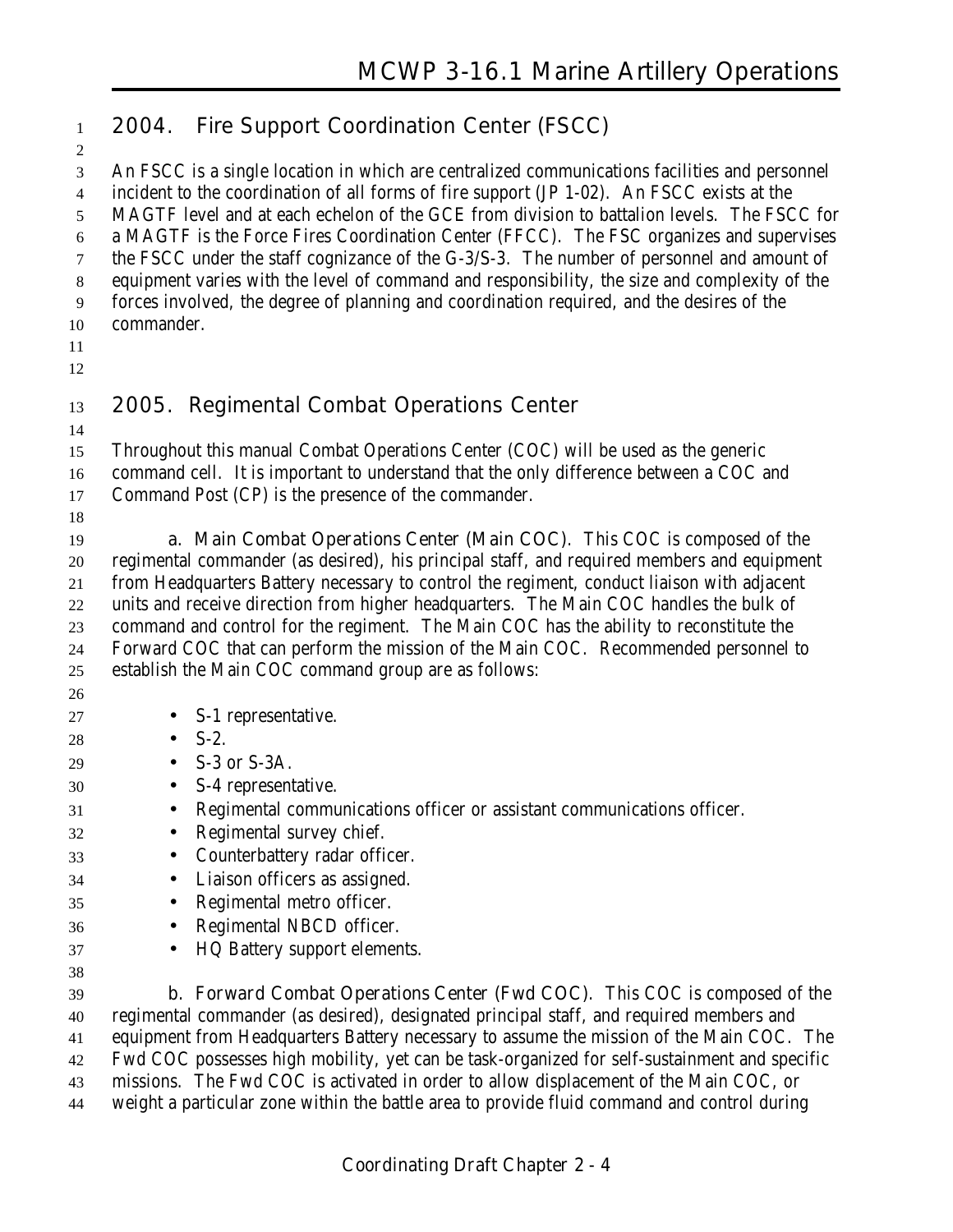- rapid maneuver scenarios. Recommended personnel to establish the Fwd COC command group are as follows:
- 
- Regimental Commander.
- S-2 representative.  $6 \qquad \bullet \quad S-3 \text{ or } S-3A.$
- S-4 representative (if necessary).
- Regimental communications officer or assistant communications officer.
- Regimental survey officer (if necessary).
- 10 Liaison officers as assigned.
- 11 NBCD representative.
- HQ Battery commander (occupies Main COC once established).
- 

**c. Administrative and Logistic Operations Center (ALOC)**. The ALOC is

 composed of elements within Headquarters Battery, and representatives of subordinate units required to provide administrative, medical, messing, and maintenance facilities. The ALOC possesses communications to command and control the logistics mission of the regiment. Location of the ALOC will be in the rear of the regimental operating area, near a Main Supply

Route (MSR), and in position to provide rapid logistical support and effectively coordinate

- operations with combat service support elements.
- 

 **d. Alternate Division Command Post**. The regimental Main COC is the designated alternate division command post when severe degradation or catastrophic loss of command, control, and communications (C3) occurs within the division CP. This alternate CP provides short term C3 to the division. Ideally, the alternate division command post will dissolve within 36 hours and the division Main COC/FSCC will reconstitute. The capability exists with normal succession of command to function for longer periods if necessary.

 **e. Alternate Regimental Combat Operations Center**. An alternate regimental COC will be designated to provide continuity of command when the regimental COC sustains significant degradation in C3 capability. Designation of a regimental alternate COC will be promulgated in operations plans and orders (this will normally be a GS battalion however, all battalions will be prepared to serve as the alternate regimental COC). Each battalion will be prepared to assume responsibilities as the alternate COC.

### **2006. Continuity of Operations (ConOps)**

 The Regiment Main COC is responsible for command and control (C2) of the regiment and must be prepared to serve as the alternate division CP when severe degradation or catastrophic loss of command, control, and communications (C3) occurs within the Division CP. In addition, each Battalion FDC must be prepared to tactically control the fires of the regiment and able to serve as the alternate Regimental COC simultaneous to tactically controlling fires of the battalion when the regiment COC sustains significant degradation in C3 capability or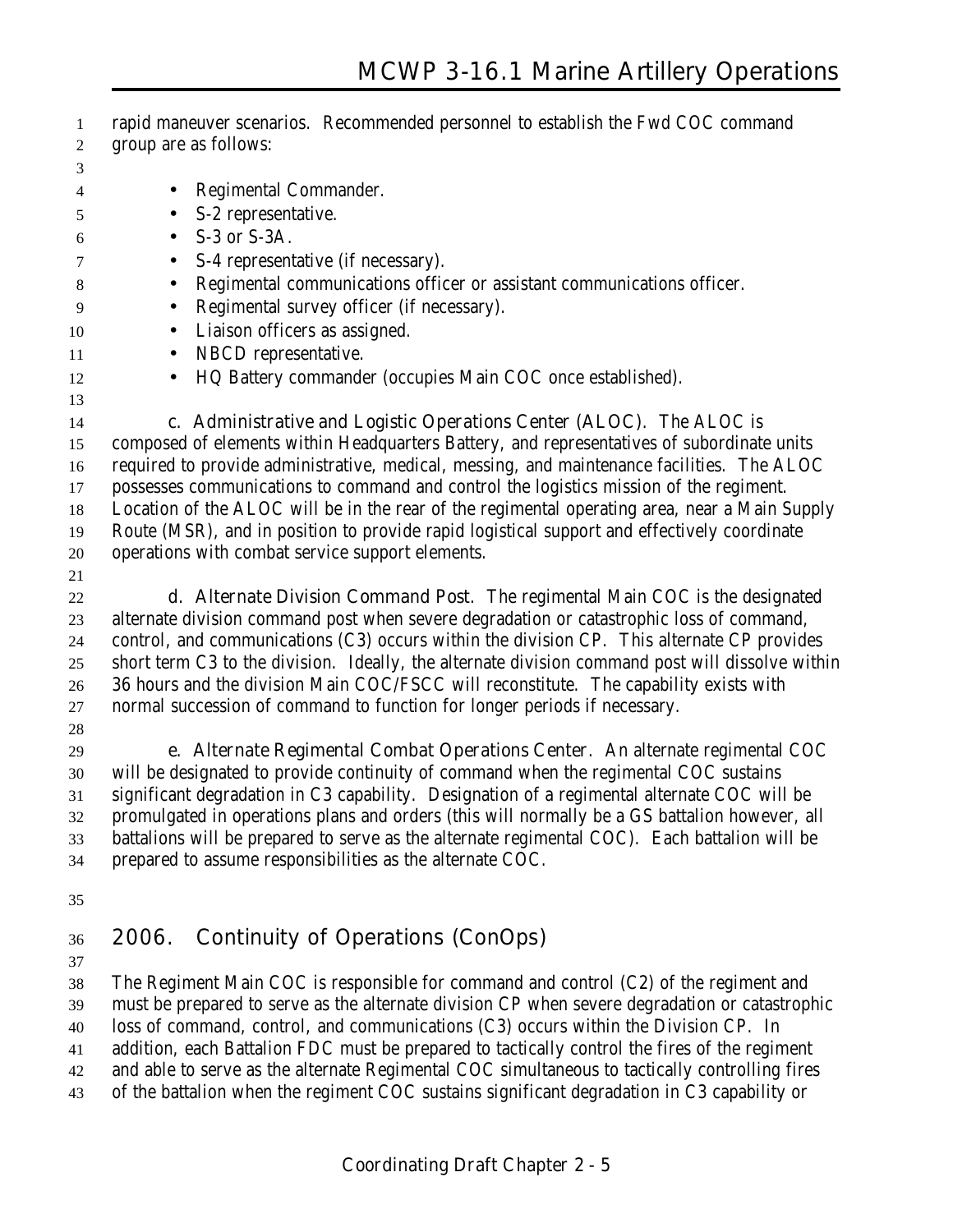| $\mathbf{1}$             | serves as the alternate division CP. The alternate COC for the regiment will be designated in      |
|--------------------------|----------------------------------------------------------------------------------------------------|
| $\overline{c}$           | the applicable operation order or fragmentary order.                                               |
| 3                        |                                                                                                    |
| $\overline{\mathcal{A}}$ | a. Alternate Divison CP                                                                            |
| 5                        |                                                                                                    |
| 6                        | (1) Assumptions                                                                                    |
| $\tau$                   |                                                                                                    |
| $\,8\,$                  | (a) Due to the limited resources of communications platoon, single channel                         |
| $\overline{9}$           | radio will be the primary means of communications.                                                 |
| 10                       |                                                                                                    |
| 11                       | <b>(b)</b> DASC will remain operational or will be established using assets supplied by            |
| 12                       | the supporting Marine Aircraft Wing (MAW). These nets will include:                                |
| 13                       |                                                                                                    |
| 14                       | Tactical Air Request/Helicopter Request - TAR/HR (HF)<br>$\bullet$                                 |
| 15                       | Tactical Air Direction - TAD 1 (UHF)<br>$\bullet$                                                  |
| 16                       | TAD 2 (UHF)                                                                                        |
| 17                       | Tactical Air Traffic Control - TATC (UHF)                                                          |
| 18                       | TATC (HF)                                                                                          |
| 19                       |                                                                                                    |
| $20\,$                   | (2) Concept. When activated, the regiment assumes responsibilities as the alternate                |
| 21                       | division CP. Simultaneously, the regimental forward COC begins preparations to assume C2           |
| 22                       | of the regiment. The regiment maintains C3 with existing personnel, facilities, and equipment.     |
| 23                       | The alternate division CP monitors the division tactical situation in order to exercise control of |
| 24                       | the division if control is passed. The alternate division CP provides a COC and FSCC               |
| 25                       | capability. C3 will continually be enhanced as remaining division assets are reassembled and       |
| 26                       | operations reconstituted. C3 will be passed back to the division Main as quickly as possible       |
| 27                       | and generally upon obtaining a capability equal to that of the alternate division CP. Primary      |
| 28                       | C3 nets normally guarded by the division CP will be provided by the regiment. Other                |
| 29                       | communication facilities/nets will be provided by Communications Company, Headquarters             |
| 30                       | Battalion. The reconstituted site of the division main will be determined based on METT-T.         |
| 31                       | The Headquarters Battery commander will be assigned as the Headquarters Commandant for             |
| 32                       | the alternate division CP. Operations will be generally conducted in the following phases.         |
| 33                       |                                                                                                    |
| 34                       | (a) Phase I. The regiment assumes control of division operations.                                  |
| 35                       |                                                                                                    |
| 36                       | (b) Phase II                                                                                       |
| 37                       |                                                                                                    |
| 38                       | 1 Surviving members of the division staff arrive at the alternate division CP                      |
| 39                       | location and receive briefs and updates from the commander and staff of the regiment.              |
| 40                       |                                                                                                    |
| 41                       | 2 The division staff begins to reconstitute operations in expeditionary                            |
| 42                       | facilities provided by the regiment (SICUP tents, maps, status charts, double-remoted              |
| 43                       | communications nets, etc.).                                                                        |
| 44                       |                                                                                                    |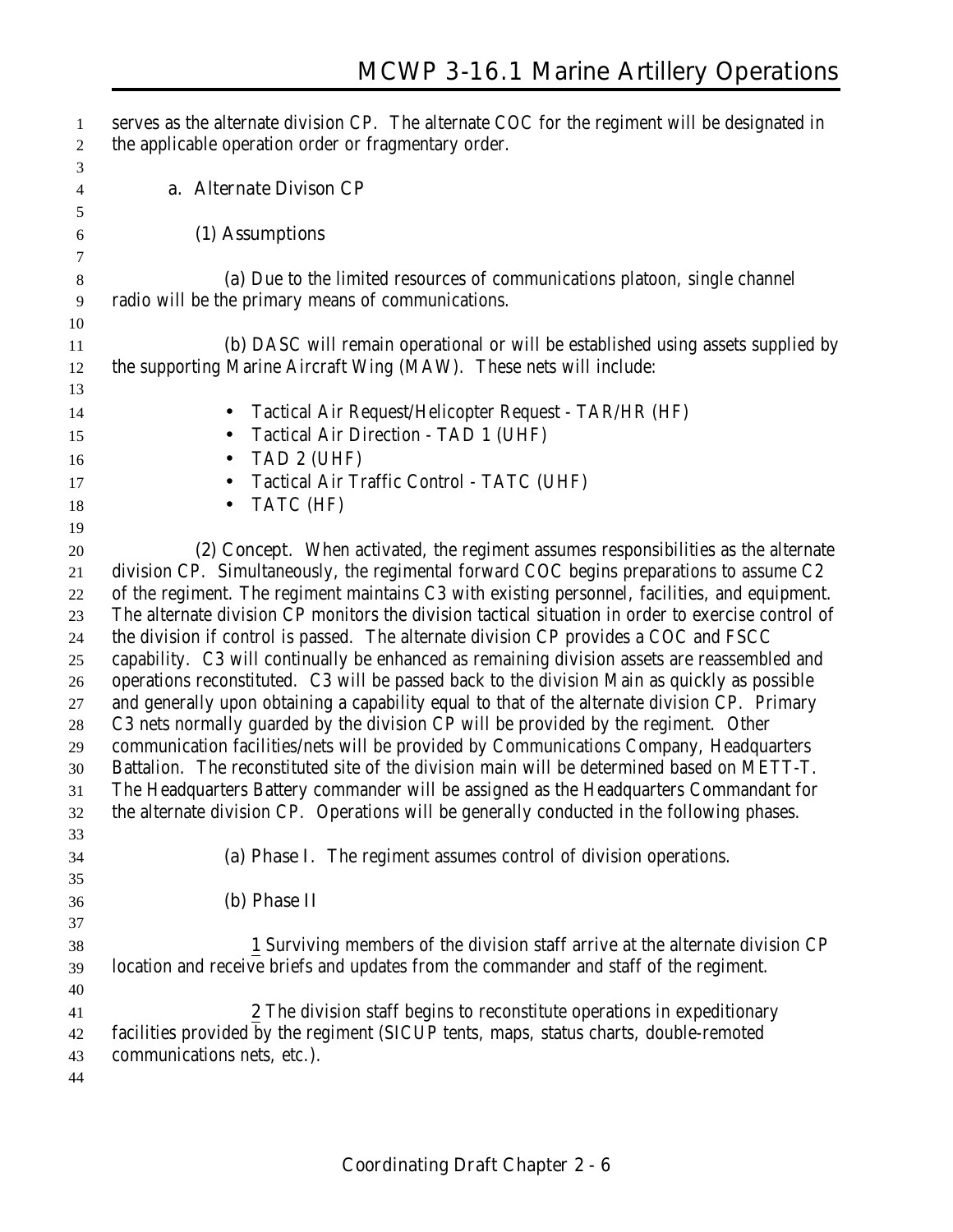| 1                       | (c) Phase III. The division staff assumes C3 internally and the forward COC                                                                                                         |
|-------------------------|-------------------------------------------------------------------------------------------------------------------------------------------------------------------------------------|
| $\boldsymbol{2}$        | assumes C2 from the Main COC (either internally or externally).                                                                                                                     |
| 3                       |                                                                                                                                                                                     |
| $\overline{\mathbf{4}}$ | (3) Security and Administration. The Headquarters Commandant of the alternate                                                                                                       |
| 5                       | division command post coordinates local security and administrative requirements with the                                                                                           |
| 6                       | regimental COC. The regiment will provide personnel and communications to establish                                                                                                 |
| $\tau$                  | control for the division when command is transferred.                                                                                                                               |
| $\,8\,$                 |                                                                                                                                                                                     |
| 9                       | (4) Personnel. Upon activation, all staff sections will augment the regimental COC<br>to establish C3 of the division while maintaining C2 of the regiment.                         |
| 10<br>11                |                                                                                                                                                                                     |
| 12                      | (5) Administrative and Logistical Support                                                                                                                                           |
| 13                      |                                                                                                                                                                                     |
| 14                      | (a) The regiment will provide limited administrative and logistical support for                                                                                                     |
| 15                      | the alternate division CP until Headquarters Battalion, Division can resume these functions.                                                                                        |
| 16                      |                                                                                                                                                                                     |
| 17                      | (b) At a minimum, the regiment will provide the following alternate division CP                                                                                                     |
| 18                      | facilities: tent, power, lights, maps, and remoted communications.                                                                                                                  |
| 19                      |                                                                                                                                                                                     |
| 20                      | (c) Situation maps and overlays passed to the division will be in the scale used                                                                                                    |
| 21                      | by division (most commonly $1:100,000$ ).                                                                                                                                           |
| 22                      |                                                                                                                                                                                     |
| 23                      | <b>b.</b> Alternate Regimental COC. The alternate command post will assume control                                                                                                  |
| 24                      | under the following conditions:                                                                                                                                                     |
| 25                      |                                                                                                                                                                                     |
| 26                      | (1) When directed by the regimental commander.                                                                                                                                      |
| $27\,$                  |                                                                                                                                                                                     |
| 28                      | (2) When the regimental headquarters cannot be contacted by any communication                                                                                                       |
| 29<br>30                | means from any subordinate battalion for a specified period of time.                                                                                                                |
| 31                      | c. Actions Upon Assumption of Control. Notification of assumption of regimental                                                                                                     |
| 32                      | control by a battalion will be made to division headquarters, all battalions within the regiment,                                                                                   |
| 33                      | adjacent artillery headquarters, and any attached unit headquarters. Necessary assistance from                                                                                      |
| 34                      | other units will be requested at this time. Paragraph 2012d outlines detailed procedures for                                                                                        |
| 35                      | passage of command and control.                                                                                                                                                     |
| 36                      |                                                                                                                                                                                     |
| 37                      |                                                                                                                                                                                     |
|                         |                                                                                                                                                                                     |
| 38                      | <b>Fire Direction</b><br>2007.                                                                                                                                                      |
| 39                      |                                                                                                                                                                                     |
| 40<br>41                | <b>a. Objective of Fire Direction.</b> Fire direction involves tactical decisions and the<br>computation of technical firing data. The objectives of fire direction are as follows: |
| 42                      |                                                                                                                                                                                     |
| 43                      | Continuous, accurate, and timely fire support under all conditions of weather,<br>$\bullet$                                                                                         |
| 44                      | visibility, and terrain.                                                                                                                                                            |
|                         |                                                                                                                                                                                     |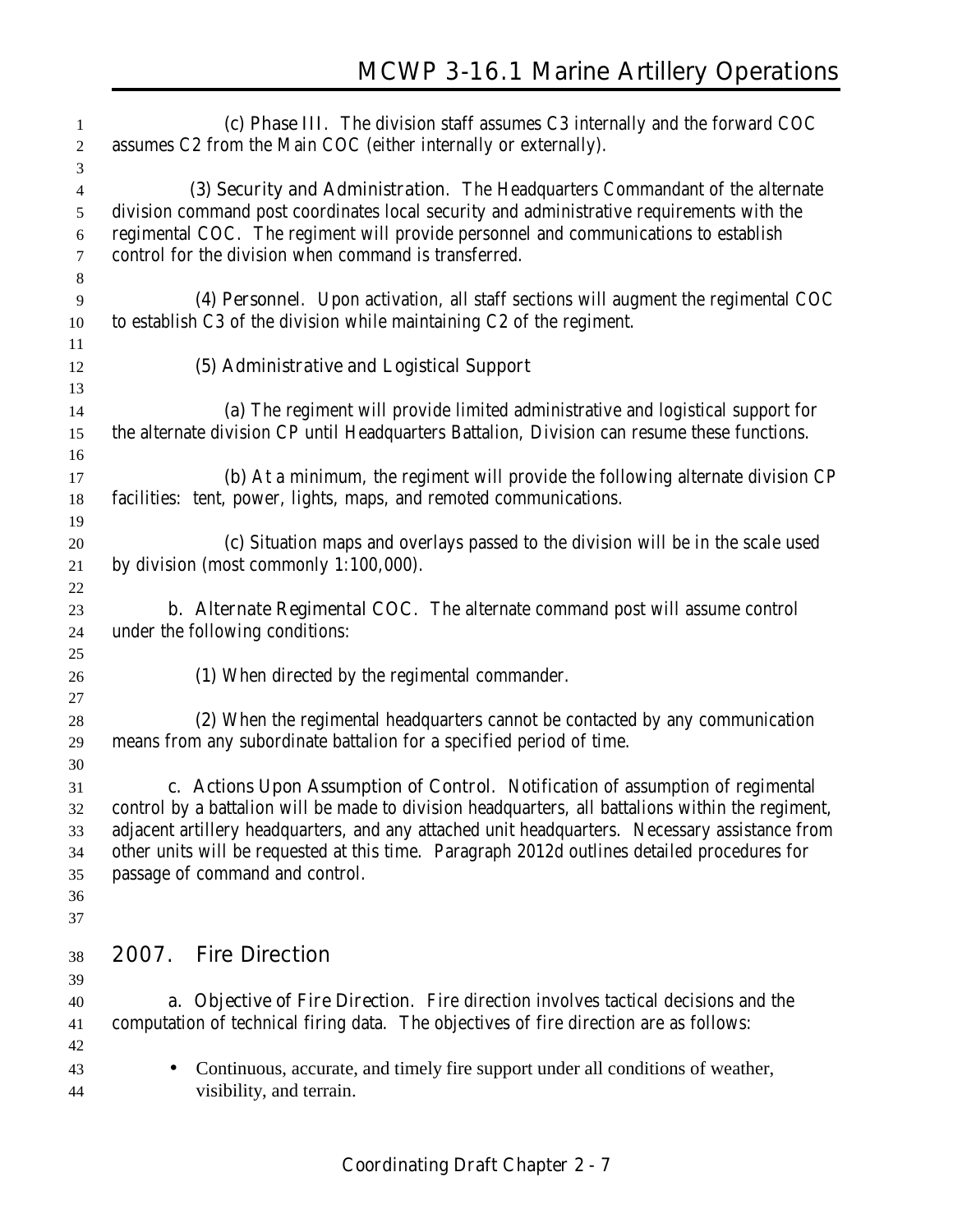| 1        | Flexibility to engage targets over a wide area.                                                       |
|----------|-------------------------------------------------------------------------------------------------------|
| 2        | Prompt massing of fires of all available units in any area within range.<br>$\bullet$                 |
| 3        | Rapid delivery of fires within the zone of the supported unit.<br>$\bullet$                           |
| 4        | Control of artillery through orders, policies, priorities, and by means of adequate<br>$\bullet$      |
| 5        | liaison and communications.                                                                           |
| 6        | Implementation of safety measures.<br>$\bullet$                                                       |
| 7        | Gaining/exchanging target information.<br>$\bullet$                                                   |
| 8        | Coordination of subordinate unit's fires and integration of the artillery fire plan with<br>$\bullet$ |
| 9        | other supporting arms.                                                                                |
| 10       |                                                                                                       |
| 11       | b. Organization of the Fire Direction Center. The FDC is organized to meet the                        |
| 12       | requirements and conditions existing at the artillery headquarters. Its configuration may vary        |
| 13       | with the mode of operation and tactical situation; i.e., degree of permanence. FDCs may be            |
| 14       | established in tents, buildings, or in vehicles. In the typical regimental and battalion FDC, the     |
| 15       | operations and intelligence sections are collocated. The arrangement must allow for rapid fire        |
| 16       | direction and exchange of information between personnel. Maps and charts should be                    |
| 17       | positioned to facilitate sharing of information. Radios must be positioned to allow monitoring        |
| 18       | and rapid access by <i>actuals</i> , when required. Space must be allowed for LNOs or                 |
| 19       | representatives of attached elements; e.g., TPC. Only essential personnel should be in the            |
| 20       | FDC. In the regimental and battalion FDCs, a watch officer/FDO supervises the operation of            |
| 21       | the FDC, under the cognizance of the S-3. The S-3 positions himself where he can best                 |
| 22       | perform his duties. In the battery FDC, the battery FDO supervises the operations of the              |
| 23       | FDC.                                                                                                  |
| 24       |                                                                                                       |
| 25       | c. FDC Forms, Records, and Charts. The FDC maintains necessary forms, records,                        |
| 26       | and charts to conduct fire direction. The MCWP 3-16.4, Tactics, Techniques, and Procedures            |
| 27       | for Artillery Manual Gunnery discuss the requirements for technical fire direction. For tactical      |
| $28\,$   | fire direction, some of the requirements are as follows:                                              |
| 29<br>30 | (1) Situation Map. The situation map is actively sought and maintained by FDCs                        |
| 31       | to ensure adequate fire support and safety to friendly forces. The following situation maps are       |
| 32       | kept:                                                                                                 |
| 33       |                                                                                                       |
| 34       | <b>Artillery Situation Map</b> - battery positions, artillery headquarters echelon<br>$\bullet$       |
| 35       | positions, supported unit headquarters echelons, fire capabilities overlay depicting                  |
| 36       | the range and traverse limits of the firing units, target overlay, radar capabilities                 |
| 37       | overlay, as required.                                                                                 |
| 38       | Supported Unit Situation Map - scheme of maneuver overlay, fire support<br>$\bullet$                  |
| 39       | coordination measures overlay, checkpoints and route overlay, FO positions (firing                    |
| 40       | battery), maneuver unit positions.                                                                    |
| 41       | Enemy Situation Map - maintained by intelligence section. Emphasis is on<br>٠                         |
|          |                                                                                                       |
| 42       |                                                                                                       |
| 43       | plotting high payoff targets.                                                                         |
| 44       | (2) S-3 Journal. The S-3 journal is used to record all incidents and messages with                    |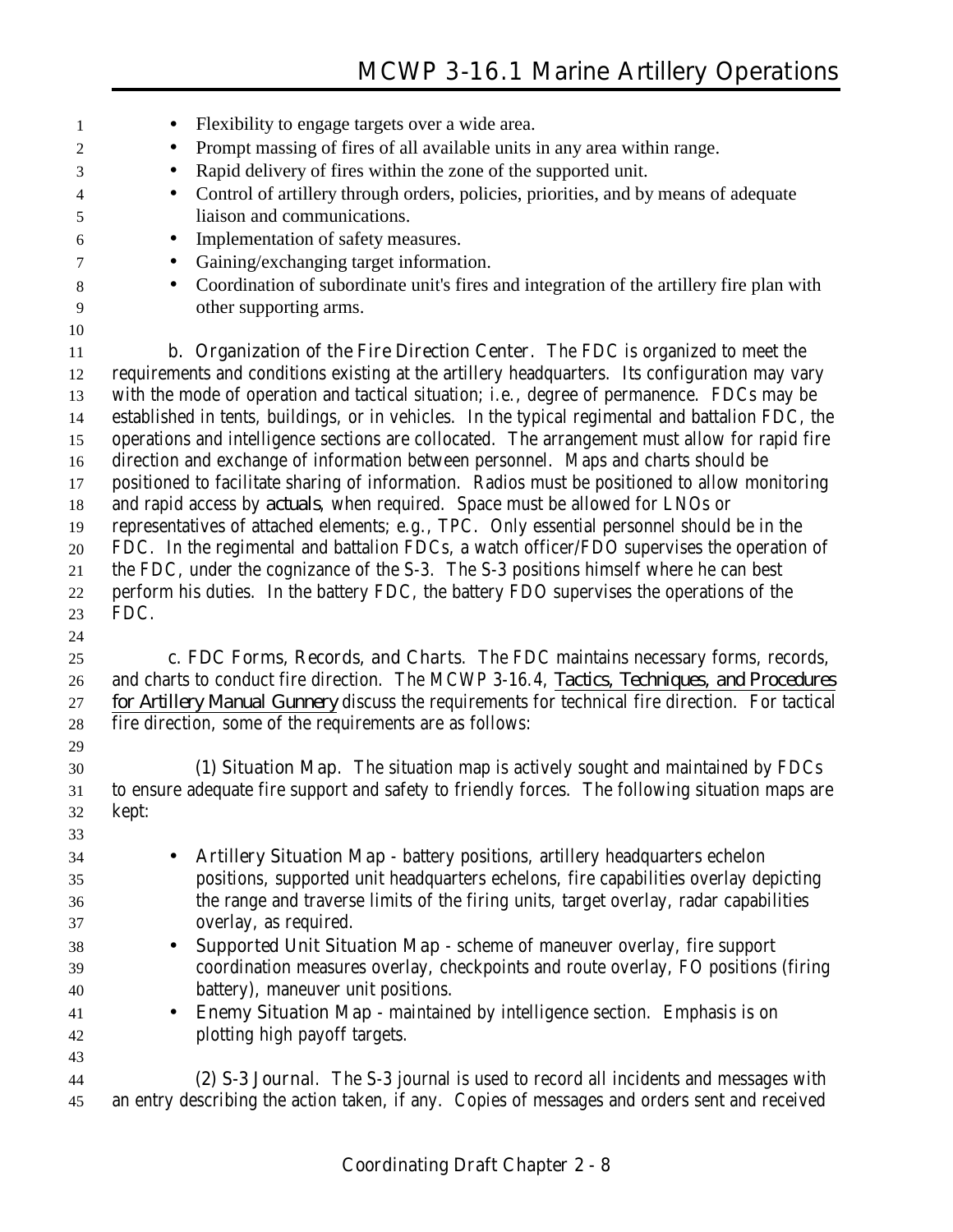and records of fire missions are kept. At specific intervals, the journal is closed and becomes part of the unit journal. **(3) Miscellaneous Forms, Records, and Charts**. Examples are fire order standards, ammunition and communications status. **d. FDC Reporting**. FDCs exchange reports with each other and their supported units. These reports assist in tactical fire direction and fire support coordination. Appendix J provides the formats for these reports. **(1) Ammunition Report (AMREP)**. The AMREP is used to maintain an accurate ammunition status of firing units. The AMREP facilitates ammunition resupply and the forecasting of consumption rates. The AMREP is submitted frequently enough to allow operational and resupply decisions. The frequency for submission is often specified in unit SOPs or in operation orders. The report is submitted to the higher artillery headquarters. The artillery LNO with the supported unit's FSCC is kept abreast of the artillery's ammunition status. **(2) Displacement Report (DISREP)**. The DISREP is used to report the displacement of a firing battery or element. The DISREP is submitted when the unit can no longer fire from its present position due to displacement. The report is submitted to the higher artillery headquarters and to the supported unit. **(3) Fire Capabilities Report (FIRECAP)**. The FIRECAP is used to report the firing status of an artillery battery or element. The report is made when a unit occupies a new firing position and is ready to fire or when a change occurs in the number of weapons available; e.g., a gun out of action due to enemy action or mechanical malfunction. The FIRECAP is sent to the higher artillery headquarters and the supported unit. **(4) Command Post Report (CPREP)**. The CPREP is used to report the time of opening and closing of a headquarters echelon and the location of the new echelon. The report is submitted to the higher artillery headquarters and the supported unit. **(5) Flash Report/Spot Report/Target Report (FLASHREP/SPOTREP/TAREP)**. These reports are submitted after significant incidents such as contact with the enemy, incoming fires, receipt of friendly casualties, damage to friendly equipment, findings of significant intelligence value, initiation/completion of tactical operations. The TAREP is used to pass target data. The TAREP is submitted when a significant target is detected, or after the attack of a significant target or target on the target list. These reports are submitted to the higher headquarters and to the supported unit. **(6) Radar Report**. The radar report is used by the artillery to control and coordinate the use of the radars of the CBR platoon. The report is used by the CBR platoon and the controlling artillery unit.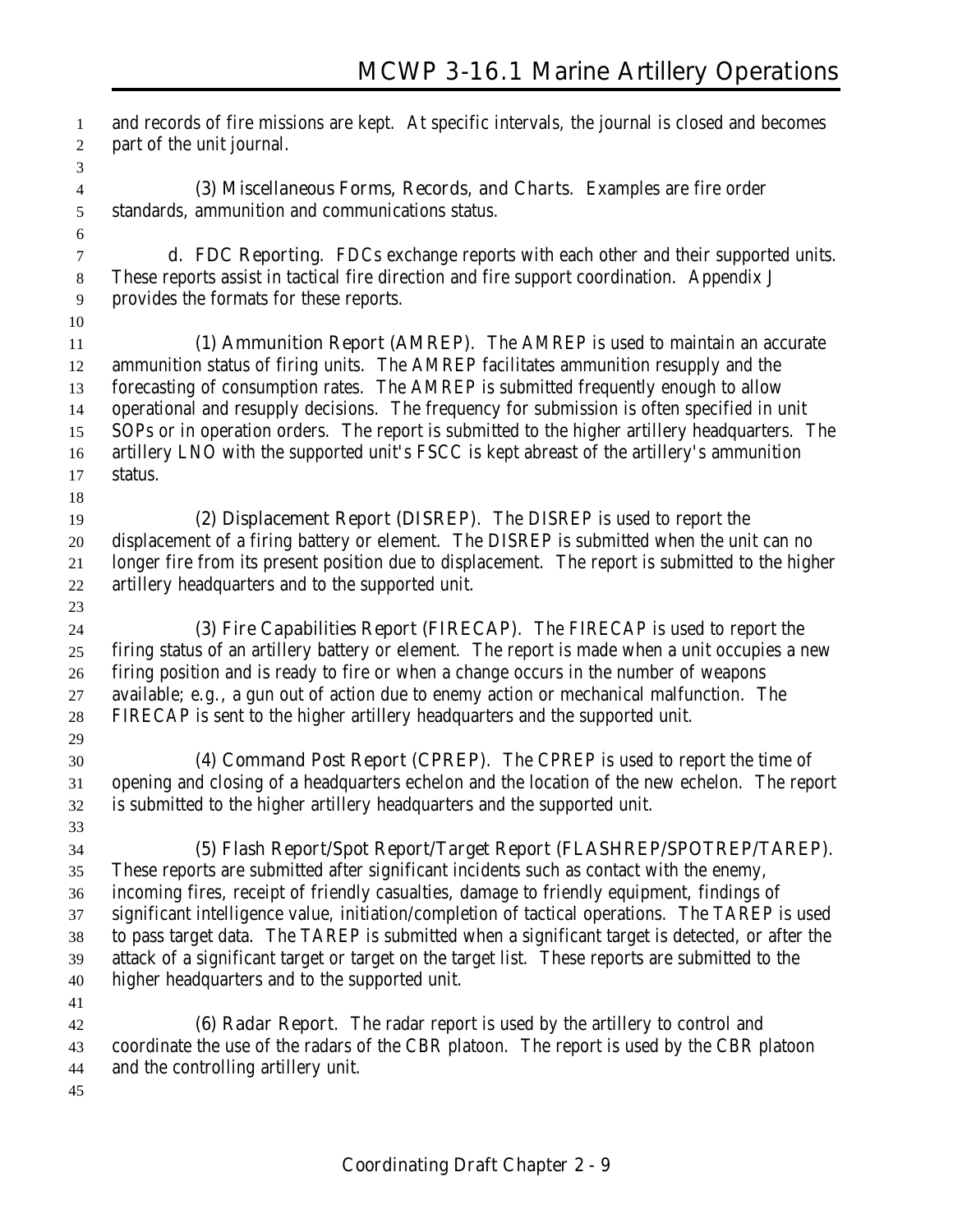**(7) Firing Report (FIREP)**. The FIREP is used to report the firing on a major target. Major targets are normally specified in the operation order or SOP. The report is submitted to the higher artillery headquarters and/or supported unit.

 **(8) NBC Reports**. NBC reports are used to report NBC contamination and conditions as determined by friendly units. They are sent as directed by established SOPs, operations orders, or fragmentary orders.

 **(9) Other Reports**. Other reports may be submitted by the artillery as prescribed in the operation order or SOPs. Unnecessary reports, or reports which duplicate data submitted in other reports, should be avoided.

**e. Clearance to Fire**

 **(1) Calls for Fire**. Artillery fires on targets beyond an established coordinated fire line (CFL) can be delivered without clearance from the unit in whose zone of action the fires will impact. Fires on targets short of the CFL, however, require some method of clearance. Based on the commander's rules of engagement, the procedure for clearing these calls for fire will be specified in operation orders or unit SOPs as either positive clearance or passive clearance. Artillery COF nets are monitored by artillery LNOs in battalion FSCCs. After coordinating the monitored call for fire as discussed in MCWP 3-16, *Tactics, Techniques, and Procedures for Fire Support Coordination*, the LNO (on behalf of the FSC) approves or disapproves the request for both (1) clearance to engage the target and (2) the use of artillery on the target (type and volume of fire requested). Under positive clearance procedures, each call for fire on targets short of the CFL must be specifically cleared by a voice or digital transmission from the FSCC of the unit in whose zone of action the fires will impact. This may require FSCCs monitoring calls for fire from its observers to seek clearance from other FSCCs. Under passive clearance procedures, the FSCC monitors the call for fire transmission, and either remains silent if the fire mission is cleared (*silence is consent*), or interjects by voice or digital transmission if the fire mission is not cleared or if more time is required to clear the fire mission (e.g., with another FSCC). Passive clearance is the preferred method in combat. In order to avoid inadvertent clearance resulting from a loss of communications, commanders may modify passive clearance procedures by stipulating that fire missions are not cleared unless the FSCC acknowledges that the call for fire was monitored. Regardless of the procedure used to clear the engagement of the target, approval for the use of artillery on the target (vice another fire support means) is normally conveyed by the FSCC remaining silent (*silence is consent*). For further discussion, see MCWP 3-16, *Tactics, Techniques, and Procedures for Fire Support Coordination*. **(2) Adjustments**. Cumulative corrections in the adjustment phase of a fire mission must be watched for possible interference or danger to friendly units. **(3) Fires Beyond the Fire Support Coordination Line (FSCL)**. Units firing on

targets beyond the FSCL must inform all other affected units in sufficient time to allow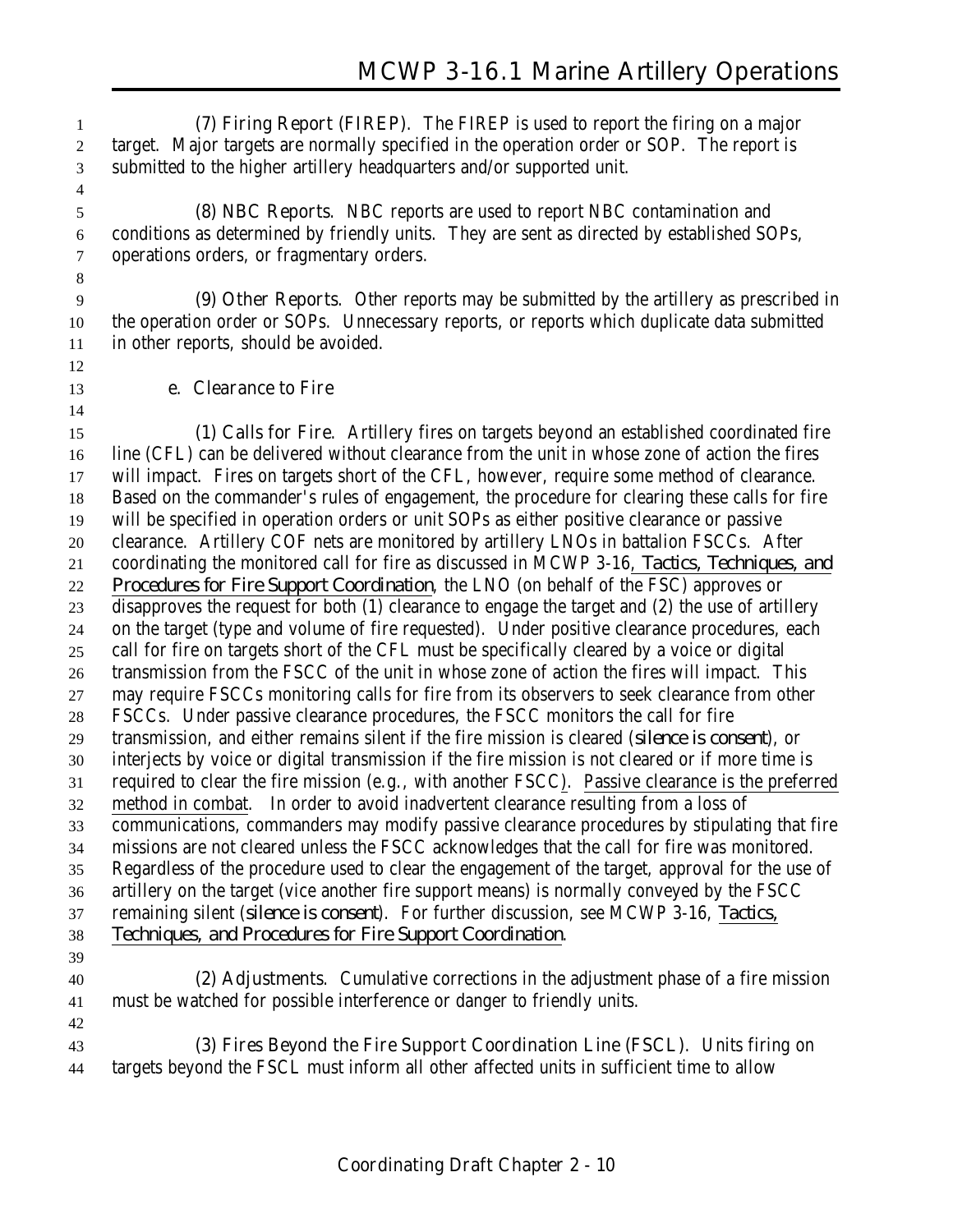necessary reaction to avoid friendly casualties and to avoid unnecessary duplication. The MAGTF FSCC will establish procedures for exchanging this information.

 **(4) Other Clearance**. Clearance must be obtained on those munitions that can cause danger or affect operations of the supported or other units. Examples are smoke, illumination, ICM, FASCAM. See MCWP 3-16, *Tactics, Techniques, and Procedures for Fire Support Coordination* and unit SOPs.

 

### **2008. Regimental Fire Direction Center**

 The regimental FDC is composed of personnel from the operations platoon. The typical regimental FDC will have watch sections consisting of the FDO/watch officer, operations chief, and fire control men. The regimental communications platoon provides a communications watch supervisor and sufficient personnel to man the radio terminals in the FDC. Functions of the regimental FDC during operations include targeting and counterfire activities, tactical fire direction, movement and positioning of units, and other functions. The FDC, TPC, intelligence section, and other headquarters sections make up the main echelon COC. 

 **a. Targeting and Counterfire Activities**. The regimental FDC works closely with the division FSCC and division G-2 section in targeting matters. The artillery regimental commander, as division FSC, ensures that the agencies' functions are coordinated. The regimental S-3 and S-2 interface with their counterparts in the artillery battalions and with the counterbattery radar (CBR) platoon commander for targeting matters. Specific emphasis is on counterfire targets.

 **b. Tactical Fire Direction**. The regimental FDC exercises tactical fire direction of organic artillery battalions and attached artillery units; e.g., attached multiple launch rocket system (MLRS). It exercises tactical fire direction to the degree consistent with the communications capability, positioning of units, and range capability. The regimental FDC receives fire missions from several sources, including the division FSCC and its own observers; e.g., survey, weapon-locating radars, etc. It also receives requests for reinforcing fires from artillery battalions. The regiment assigns fire missions to a battalion(s) or attached unit. To avoid diverting DS artillery from its primary mission, artillery units in GS are normally tasked first. The regimental FDC directs the massing of artillery battalions on targets worthy of such attack.

- 
- **c. Movement and Positioning**. The regimental FDC monitors the location of artillery battalions, attached artillery units, and weapons-locating radars.

 **(1) DS and Reinforcing Artillery Battalions**. The artillery commander of an artillery battalion in DS positions his batteries to best support the supported unit. He keeps the regimental FDC informed on the positions of his units. The DS artillery commander keeps the regimental FDC informed of all displacements directed by the DS battalion to include the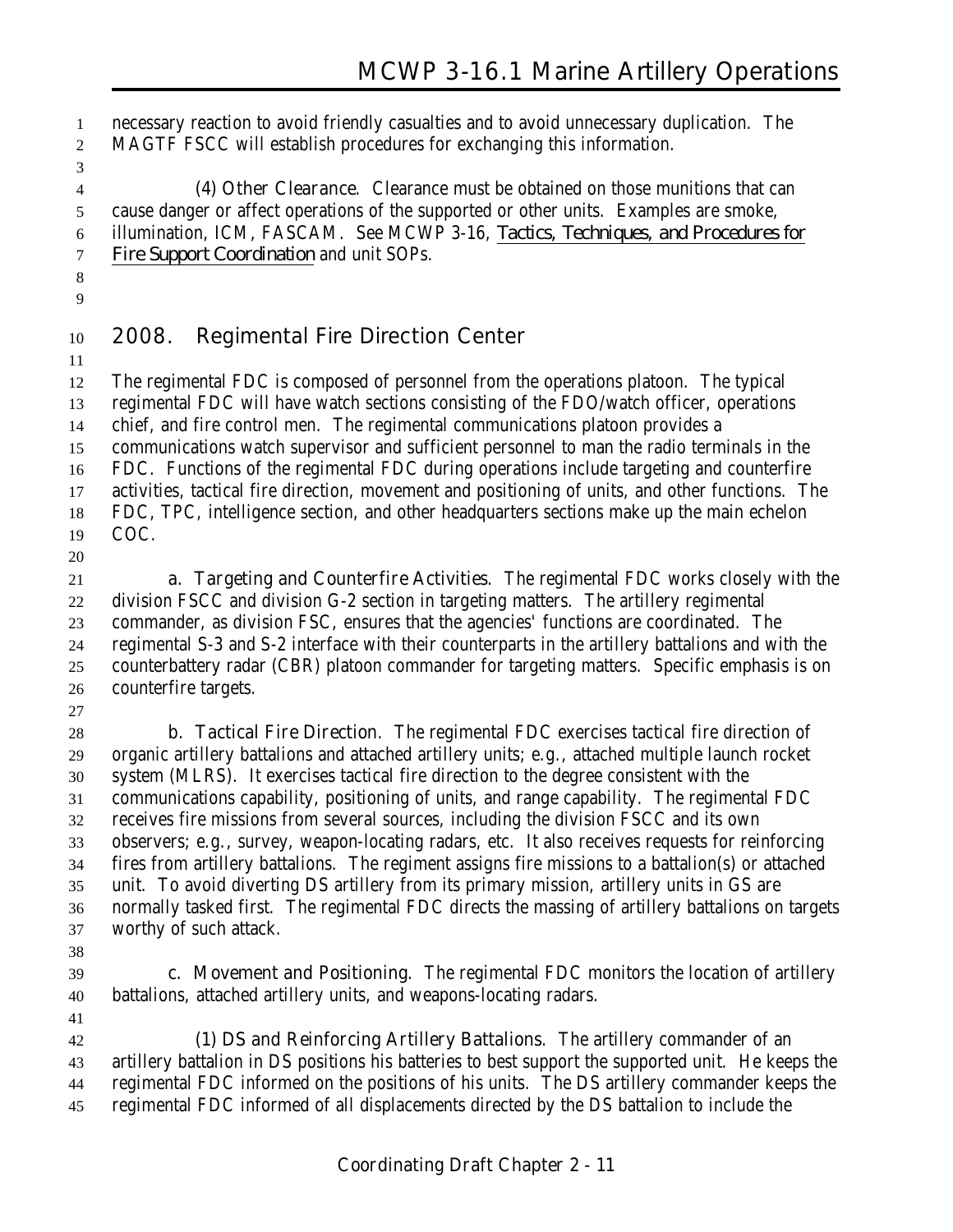reinforcing artillery battalion. When required, the artillery regimental commander or S-3 may assign a position area to a DS or reinforcing battalion. This is normally done to facilitate a future mission assignment. Such assignment must not preclude the battalion from accomplishing its current mission. **(2) GS and GS-R Artillery Battalions**. The regimental commander or S-3 directs the positioning of GS and GS-R units and radars operating under regimental control. These units are positioned to ensure adequate coverage of the division, to provide mutual support, to weight the battlefield, and to facilitate future mission assignments. The positions of artillery DS and reinforcing missions are considered in the positioning of GS and GS-R units with the division FSCC. He also keeps the division FSCC informed of the locations of DS and reinforcing artillery. **(3) Route Priorities**. The regimental S-3 establishes priorities for the use of the main supply route. He coordinates the movement of artillery units with the division G-3/G-4 and regimental S-2/S-4 and issues movement orders. **(4) Headquarters Battery**. The regimental commander directs the movement and positioning of the headquarters battery in coordination with his staff and the headquarters battery commander. **d. Other Functions of the Regimental FDC**. These functions include the following: • Ammunition management. • Muzzle velocity management. • Coordination of CBR platoon employment. 27 • Arrangement of survey and MET support. • Coordination of EW support. • Coordination of engineer support. • Interface with supported unit's FSCC on artillery matters. • Dissemination of fire support coordination measures, attack guidance, and other information received from supported unit. • Preparation of the artillery fire plan. • Dissemination of firing restrictions and safety guidelines. • Coordination of NBC defense and NBC operations. **2009. Regimental Planning Element** 

The regimental planning cell will be established as required by position improvement. The

senior Marine from the survey information center (SIC) is responsible for the establishment,

operation, and displacement of the planning cell. The planning cell will focus on future

operations, therefore, requiring close and continuous operation with the division CP and

FSCC.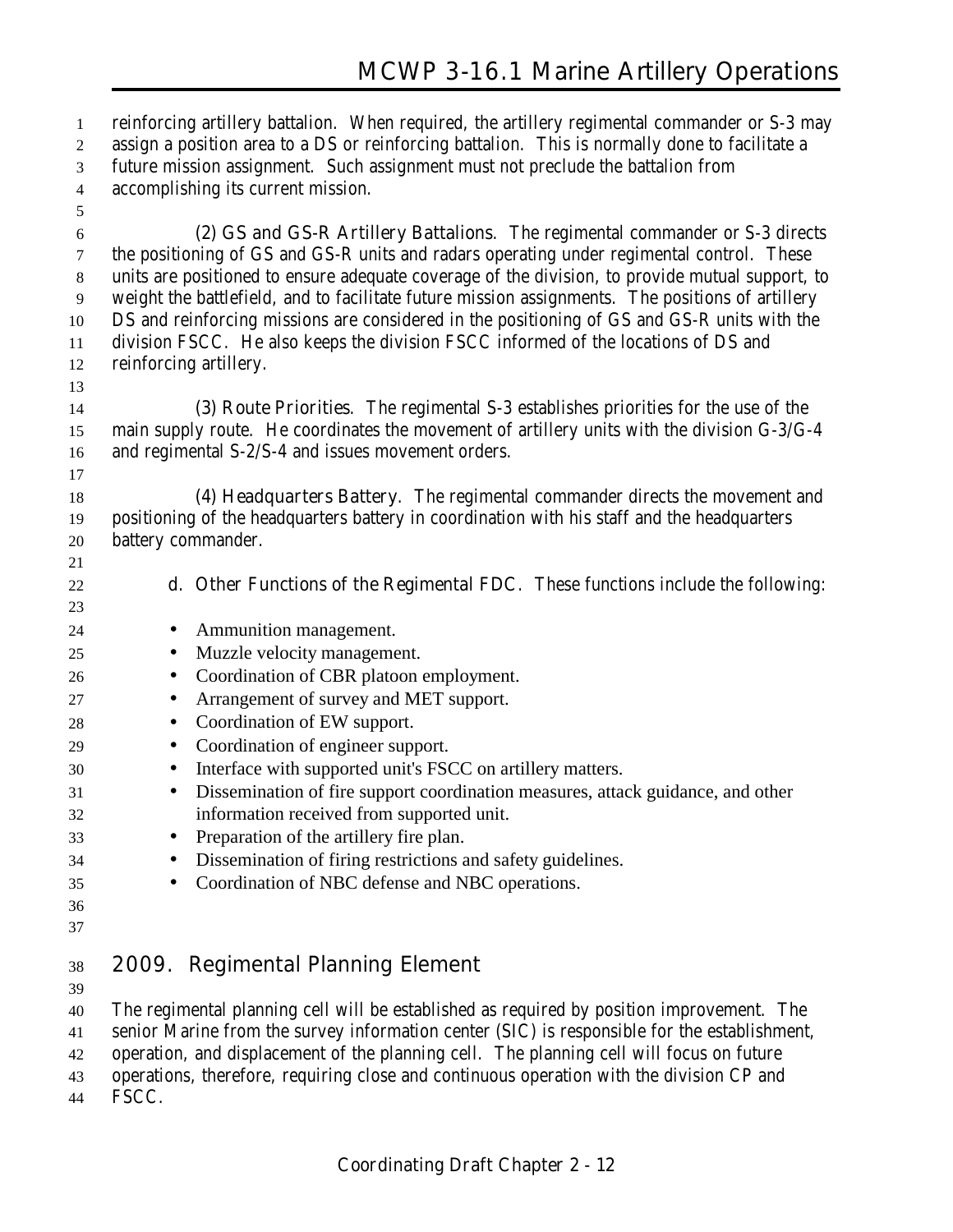**2010. Combat Operations Center Security**

 Provisions for security and installation of an adequate defense for the COC promote the accomplishment of the overall mission of the regiment. Preparations will be made to counter any form of attack. The COC will be capable of defending itself without outside aid. The defense of the COC will be developed, as permitted, by available time, situation, and necessity. The Headquarters Battery Commander will develop detailed procedures for planning, preparing, and executing the defense of the COC.

 **a. Defense of the COC**. The defense of the COC will be maintained by assigning primary, secondary, and contingent sectors of responsibility to each security position. This includes positioning automatic weapons and rocket launchers to cover all avenues of approach, and by forming a reaction platoon from organic personnel. Sectors of responsibility for all weapons will be assigned and coordinated to ensure complete coverage of the COC perimeter. Each Marine will be assigned a definite fighting position in the event of attack. Maximum use of natural and artificial obstacles are essential. These fighting positions will integrate the 360 degree defense of the position area.

 

 **(1) Active Defensive Measures**. Active defensive measures consist of the use of all organic and attached weapons with the aggressive employment of all personnel to repel an attack. Individual arms, automatic weapons, machine guns, and anti-personnel/anti-tank mines will be employed.

 **(2) Passive Defensive Measures**. Passive defensive measures consist of measures taken to conceal or disguise the COC by providing protection for weapons together with the aggressive employment of personnel, preparation of obstacles to slow the enemy, and establishment of a warning system to alert the unit. Concealment of the COC involves careful selection of a position taking advantage of the natural terrain. Camouflage of the position consists of measures using materiel, objects, and simulation devices. All tents, vehicles, and other items of major equipment will be camouflaged. Additionally, great consideration needs to be placed on positioning generators to muffle sound. Reverse slopes from the enemy, foliage, and/or well dug holes can assist in this effort.

 **b. Reaction Force**. The reaction force is formed under the command of the Headquarters Battery Commandant. The force will be capable of immediately reacting to any emergency occurring within or around the COC. The force will be composed of approximately twenty-five personnel furnished by sections. Personnel will be made aware of their duties and must be available at all times. This force will be used to augment the security platoon as required. The reaction force will muster at a place designated by the force commander (see Appendix E).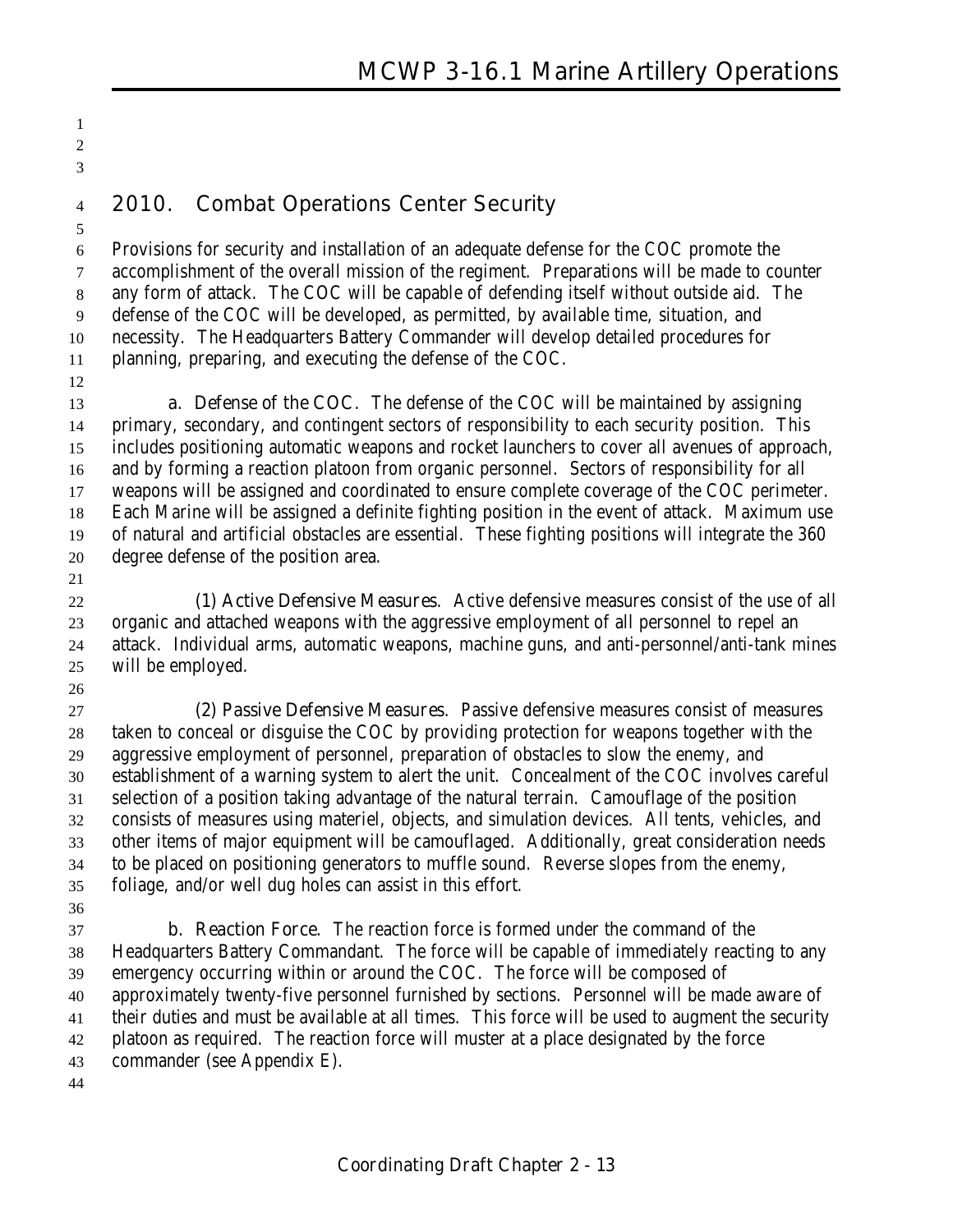| 1<br>2                           | c. Local Security Platoon. The local security platoon is organized and employed by<br>the local security chief under direct control of the Headquarters Battery Commandant.                                                                                                     |
|----------------------------------|---------------------------------------------------------------------------------------------------------------------------------------------------------------------------------------------------------------------------------------------------------------------------------|
| 3<br>4<br>5<br>6                 | d. Local Security Chief. The responsibilities of the local security chief are as<br>follows:                                                                                                                                                                                    |
| 7<br>8<br>9                      | (1) Assist the Headquarters Battery Commandant in controlling the operation of the<br>security platoon and the reaction force.                                                                                                                                                  |
| 10<br>11                         | (2) Position security points both inside and outside the COC.                                                                                                                                                                                                                   |
| 12<br>13                         | (3) Ensure required signaling devices are installed and operable and procedures are<br>established for their proper use.                                                                                                                                                        |
| 14<br>15<br>16                   | (4) Conduct small unit patrols as required in accordance with Appendix E.                                                                                                                                                                                                       |
| 17<br>18                         | (5) Assign personnel to machine gun positions.                                                                                                                                                                                                                                  |
| 19<br>20                         | (6) Perform other duties as directed by the Headquarters Battery Commandant.                                                                                                                                                                                                    |
| 21<br>22                         | (7) Construction of defensive diagram (see Appendix E).                                                                                                                                                                                                                         |
| 23<br>24                         | e. Signals. Although commanders will designate specific signals to correspond to<br>various threats or conditions, the following signals are standard.                                                                                                                          |
| 25<br>26<br>27<br>28             | (1) Defense Against Air Attack. Low level strafing and bombing attacks usually<br>occur during daylight hours. Upon the sounding of the air attack signal, personnel will assume<br>air defense positions and all weapons systems will engage the aircraft.                     |
| 29<br>30<br>31<br>32             | (2) NBC Defense. The signal for an NBC attack will be continuous banging of<br>metal on metal. When the alarm is sounded, all personnel will immediately don and clear their<br>field protective masks and remain masked until the "all clear" signal is sounded.               |
| 33<br>34<br>35<br>36<br>37<br>38 | (3) Ground Attack. Upon the sounding of the ground attack signal, the reaction<br>force will assemble at the rally point with their assigned gear. Primary watch standers remain<br>in place and all other non-essential personnel report to their assigned fighting positions. |
| 39                               | <b>Regimental Combat Operations Center Displacement</b><br>2011.                                                                                                                                                                                                                |
| 40<br>41<br>42<br>43<br>44       | The headquarters element will displace on order of the regimental commander. Displacement<br>should be invisible to subordinate and supported units without excessive degradation of<br>operability to furnish close and continuous fire support to maneuver units.             |
|                                  |                                                                                                                                                                                                                                                                                 |

**Coordinating Draft Chapter 2 - 14**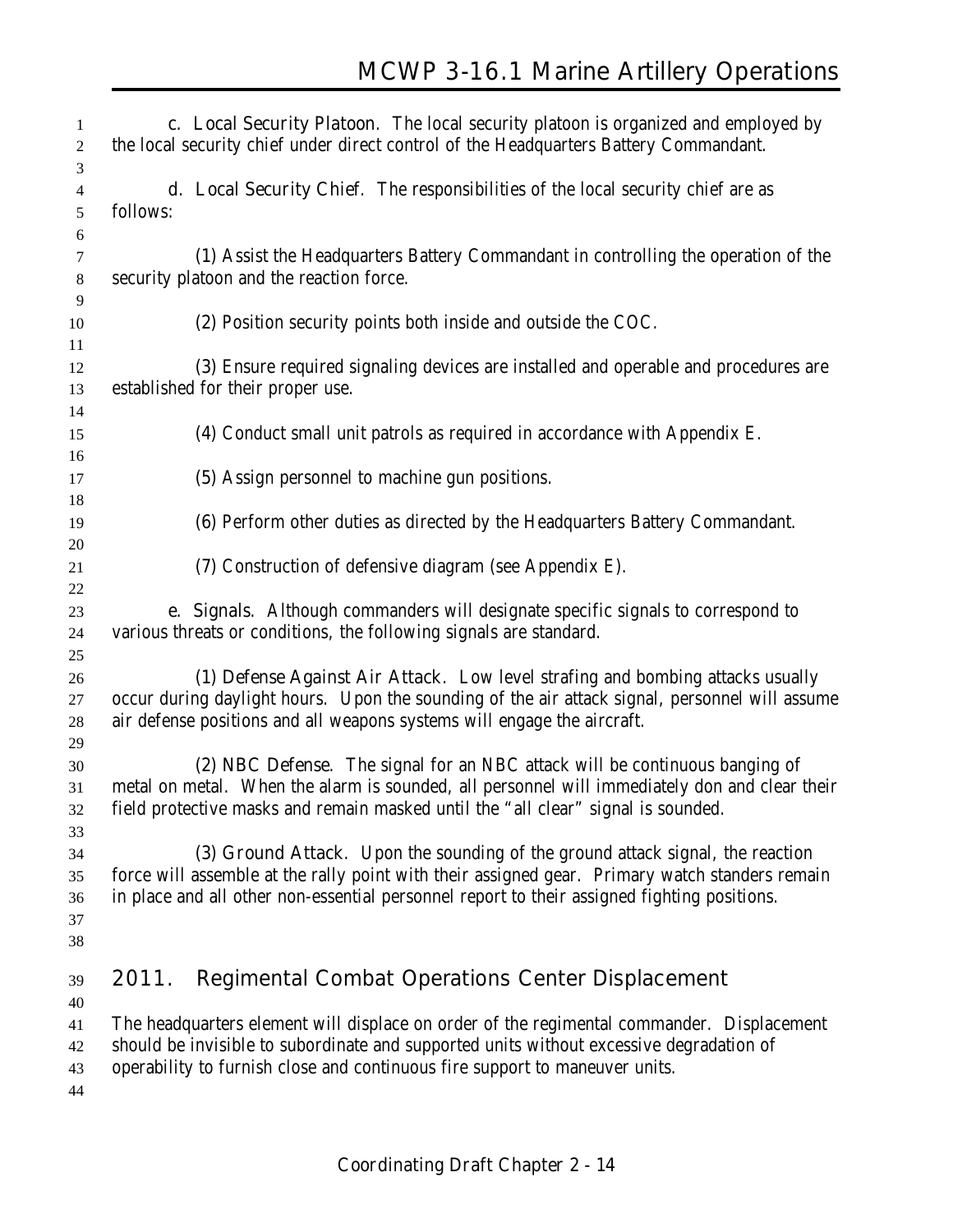**a. Displacement by Echelon**. Displacement by echelon is the preferred method as it provides continuous C3. When displacing by echelon, the Forward COC will move to the new COC site while the Main COC retains control of the regiment. When established, the Forward COC will assume control of the regiment and the Main COC will move to the new COC location. Procedures for passage of command and control are established in paragraph 2012d. **(1)** Each COC will maintain the capability to man the minimum required radio nets during displacement. Prior to displacement, the communications officer will coordinate communications plan changes with higher, subordinate, and adjacent commands. **(2)** Passage of command and control forward will be kept as simple as possible, especially when encrypted communication equipment is used. The Forward COC will remain off the Fire Direction and TAC nets until ready to assume control. Updates of essential information (outlined in figure 2-1) will be passed forward from the Main CP prior to relinquishing control. **(3)** Typically the S-3A displaces with the Forward COC while the S-3 remains with the Main CP. Specific configuration and manning is mission dependent and is at the discretion of the regimental commander. **b. Displacement by Unit**. When the Regimental COC must displace by unit, regimental control will be passed to one of the battalion's FDC. Passing control to a battalion with a direct support tactical mission should be avoided whenever possible. **2012. Advance Party Operations** The headquarters battery advance party typically consists of the Battery Commander, the Regimental S-6, an S-3 representative, a communications vehicle with personnel as designated by the S-6 Officer (wire, MUX, etc.), and security personnel. If the personnel are available, a representative from each section should accompany the advanced party. The specific configuration of the advanced party is mission and personnel dependent and, therefore, it may change throughout combat operations. However, every effort should be made to maintain continuity among advanced party personnel in order to maintain a high level of proficiency. **a. Site Selection**. Selection of a new COC location must be conducive to tactical operations as well as command and control. The following are some considerations and techniques for site selection. **(1)** The most important consideration is the ability to communicate with higher and supported units from the new site. **(2)** Potential HQ Battery position areas (PAs) aS designated by the S-3.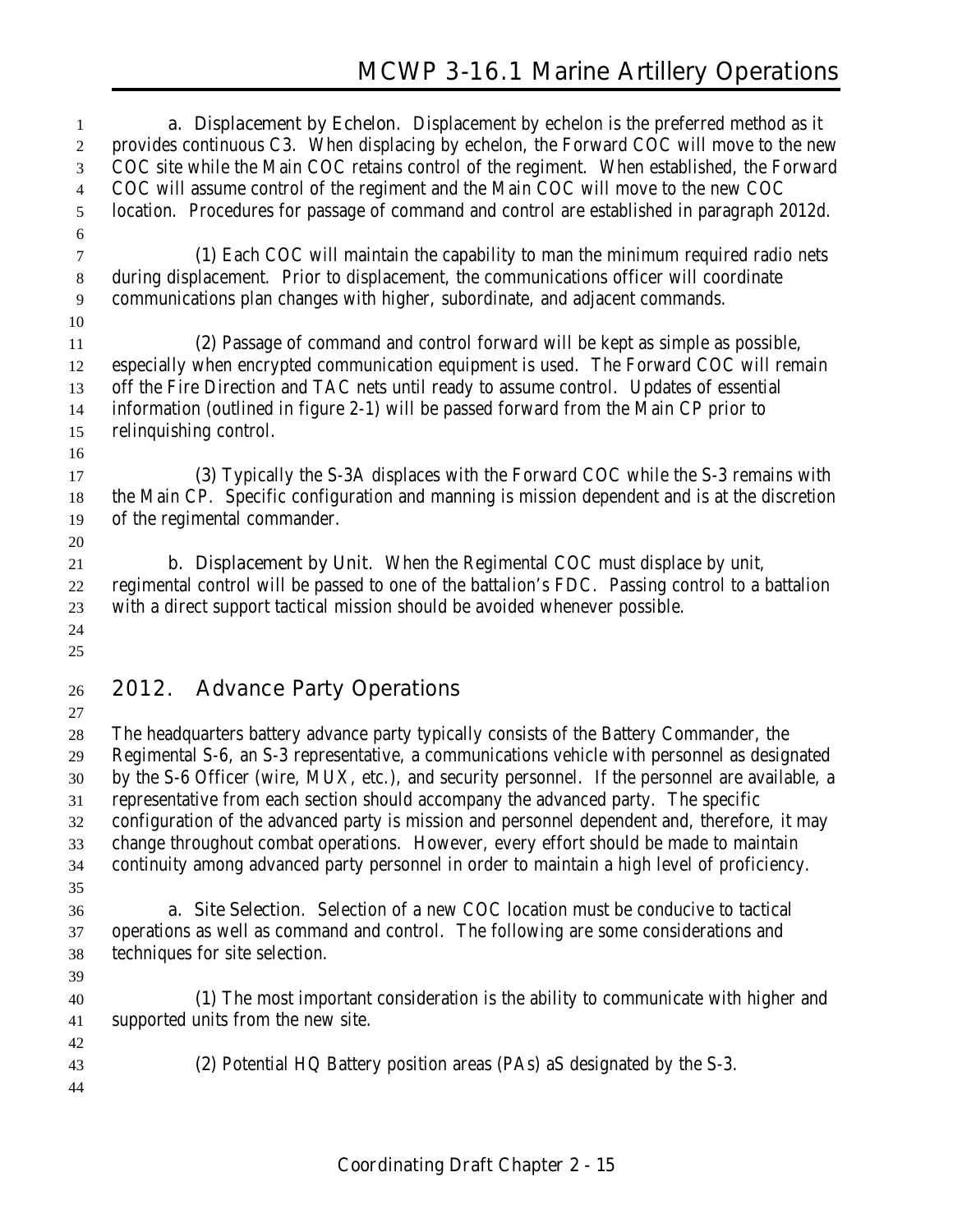| 1<br>$\overline{c}$ | (3) The HQ Battery Commander and S-6 conduct a thorough map reconnaissance of<br>potential PAs.                                                                                                                                   |
|---------------------|-----------------------------------------------------------------------------------------------------------------------------------------------------------------------------------------------------------------------------------|
| 3                   |                                                                                                                                                                                                                                   |
| 4                   | (4) Routes are selected based on METT-T and information provided by the S-2.                                                                                                                                                      |
| $\sqrt{5}$          |                                                                                                                                                                                                                                   |
| 6                   | (5) Reconnaissance of potential PAs is conducted by either the HQ Battery                                                                                                                                                         |
| $\tau$              | Commander or S-6.                                                                                                                                                                                                                 |
| $\,8\,$<br>9        | (6) Final site selection is based on S-6/HQ Battery commander concurrence and                                                                                                                                                     |
| 10                  | presented to the S-3 for approval.                                                                                                                                                                                                |
| 11                  |                                                                                                                                                                                                                                   |
| 12                  | (7) Once the site is designated, advance party personnel typically depart 30-45                                                                                                                                                   |
| 13                  | minutes ahead of the Forward COC. This time is adjusted based on the current tactical                                                                                                                                             |
| 14                  | situation and METT-T.                                                                                                                                                                                                             |
| 15                  |                                                                                                                                                                                                                                   |
| 16                  | (8) The route is verified by advance party and pre-designated check points are                                                                                                                                                    |
| 17                  | reported back to the Main COC along with any essential information which could affect the                                                                                                                                         |
| 18                  | Forward COC's movement.                                                                                                                                                                                                           |
| 19                  |                                                                                                                                                                                                                                   |
| 20                  | (9) A Command Post Report (CPREP) is transmitted from the Forward COC to the                                                                                                                                                      |
| 21                  | Main COC upon displacement from the current position (see Appendix J).                                                                                                                                                            |
| 22                  |                                                                                                                                                                                                                                   |
| 23                  | <b>b.</b> Actions Prior to Occupation. Standard RSOP procedures are established in                                                                                                                                                |
| 24                  | Appendix G of this publication.                                                                                                                                                                                                   |
| 25                  |                                                                                                                                                                                                                                   |
| 26                  | (1) The COC site is the first site selected and the rest of the position orients off the                                                                                                                                          |
| 27                  | projected front of the vehicle.                                                                                                                                                                                                   |
| 28                  |                                                                                                                                                                                                                                   |
|                     | NOTE: One technique for orienting all vehicles and cells in the new position is<br>for the Forward COC vehicle to orient on 12 o'clock. All remaining vehicles and<br>cells emplace and orient off this vehicle (see figure 2-9). |
| 29                  |                                                                                                                                                                                                                                   |
| 30                  | (2) COC site criteria includes:                                                                                                                                                                                                   |
| 31                  |                                                                                                                                                                                                                                   |
| 32                  | (a) Ability to communicate on appropriate nets.                                                                                                                                                                                   |
| 33                  |                                                                                                                                                                                                                                   |
| 34                  | (b) Sufficient terrain to incorporate camouflage, cover, and concealment.                                                                                                                                                         |
| 35                  |                                                                                                                                                                                                                                   |
| 36                  | (3) Priority of Work. The following is a list of tasks which must occur and some                                                                                                                                                  |
| 37                  | may occur simultaneously                                                                                                                                                                                                          |
| 38                  |                                                                                                                                                                                                                                   |
| 39                  | (a) Wire personnel will commence running wire from the COC to the antenna                                                                                                                                                         |
| 40                  | farm.                                                                                                                                                                                                                             |
| 41                  |                                                                                                                                                                                                                                   |
| 42                  | (b) Antenna farm personnel continue to establish communications.                                                                                                                                                                  |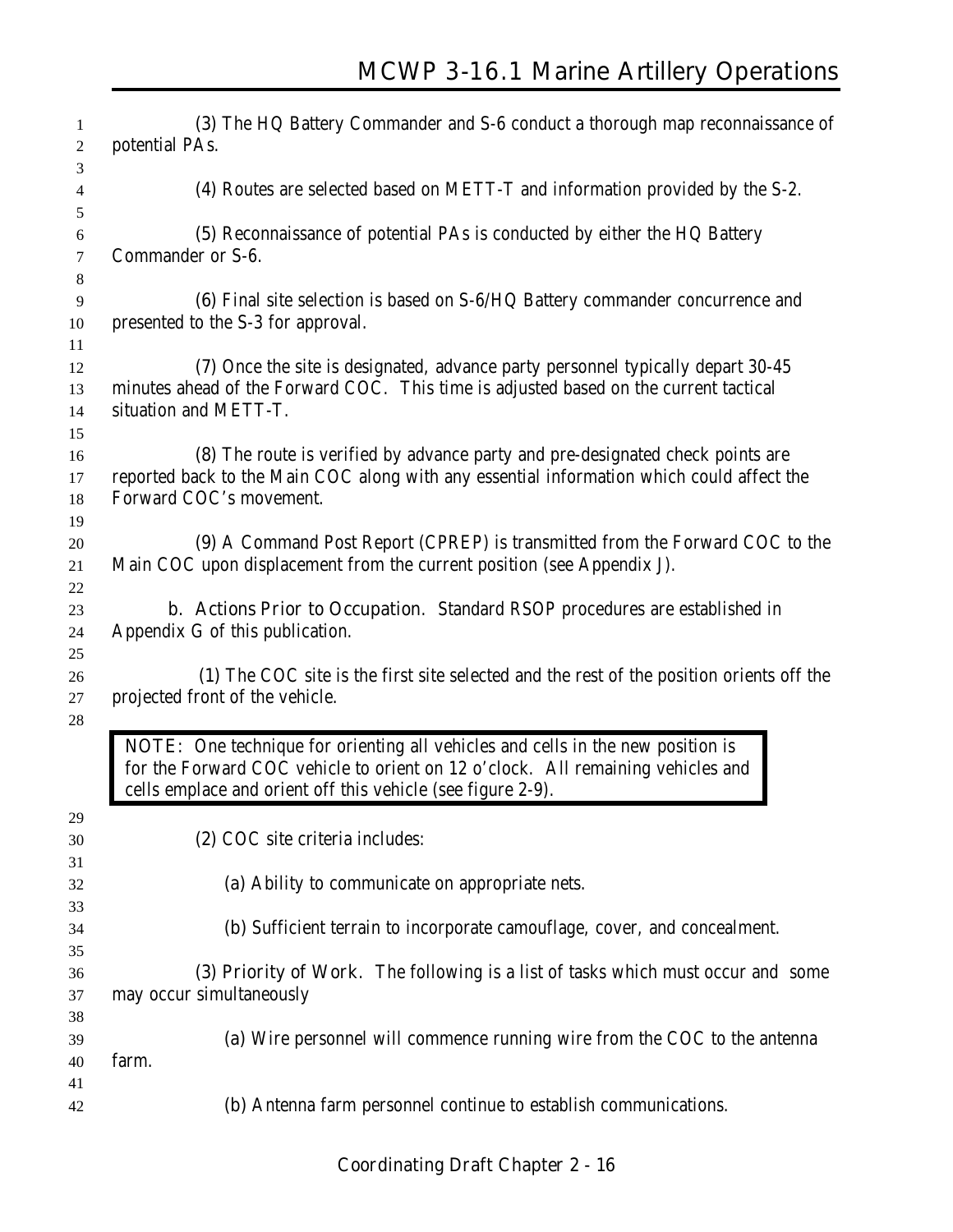| 1              |                                                                                                                           |
|----------------|---------------------------------------------------------------------------------------------------------------------------|
| 2              | (c) FD and FSC nets are established in the COC.                                                                           |
| 3              |                                                                                                                           |
| 4              | (d) Generator site selected.                                                                                              |
| 5              |                                                                                                                           |
| 6              | (e) Pick-up point selected.                                                                                               |
| 7              |                                                                                                                           |
| $8\phantom{1}$ | (f) Battery Commander selects individual vehicle positions based on terrain for                                           |
| 9              | the Forward and Main COCs.                                                                                                |
| 10             |                                                                                                                           |
| 11             | c. Actions Upon Arrival of Forward COC                                                                                    |
| 12             |                                                                                                                           |
| 13             | (1) A guide is sent to a prearranged pick up point to guide the Forward COC into                                          |
| 14<br>15       | position. The guide should possess a radio tuned to the convoy frequency, is typically the<br><b>Battery Command Net.</b> |
| 16             |                                                                                                                           |
| 17             | (2) As the Forward passes through the pick-up point, the guide will lead the first                                        |
| 18             | Forward vehicle to the COC site where it will be placed in position by the S-3 advance party                              |
| 19             | representative.                                                                                                           |
| 20             |                                                                                                                           |
| 21             | (3) Other Forward vehicles will be met at the pick-up point by the HQ Battery                                             |
| 22             | commander and communication Marines to guide the remaining vehicles to their respective                                   |
| 23             | positions. Precautions must be exercised to prevent a choke point at the pick-up point resulting                          |
| 24             | in a lucrative target for the enemy.                                                                                      |
| 25             |                                                                                                                           |
| 26             | (4) Focus of effort is the establishment of an operational COC. All personnel must                                        |
| 27             | share this understanding and assist in this endeavor.                                                                     |
| 28             |                                                                                                                           |
| 29             | (5) The HQ Battery commander completes individual vehicle positioning.                                                    |
| 30             |                                                                                                                           |
| 31             | (6) The ECP is manned and wired into the COC and the HQ Battery commander's                                               |
| 32             | or XO's position.                                                                                                         |
| 33<br>34       | <b>d. Passage of Command and Control.</b> Once an operational COC has been                                                |
| 35             | established the S-3A (or S-3) at the Forward COC will initiate the passage of command and                                 |
| 36             | control from the Main COC to the Forward CP. Figure 2-1 is an example of essential                                        |
| 37             | information which must be accurate and known by the Forward COC prior to receiving                                        |
| 38             | command and control of the regiment. As much of this information should be recorded prior                                 |
| 39             | to the Forward COC departing the Main COC location in order to facilitate rapid passage of                                |
| 40             | command and control.                                                                                                      |
| 41             |                                                                                                                           |
| 42             | (1) At a minimum the following nets will be established by the Fwd COC prior to                                           |
| 43             | the passage of command and control:                                                                                       |
| 44             |                                                                                                                           |
| 45             | Division Fire Support Coordination – Div FSC (VHF)                                                                        |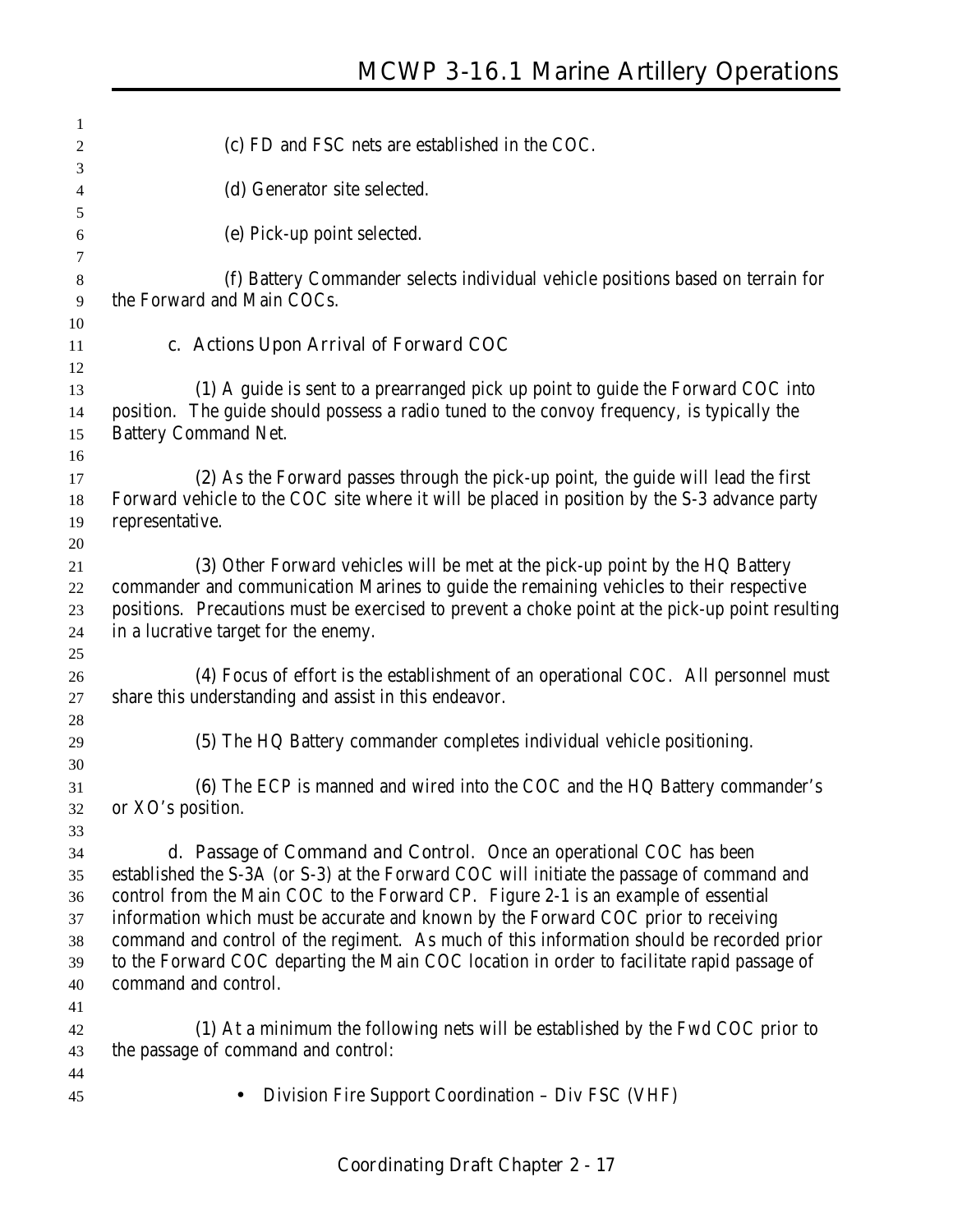| 1<br>2<br>3                                     |                                                                                | Artillery Regimental Fire Direction - Arty Regt FD (VHF)<br>Artillery Regimental Tactical - Arty Regt TAC (VHF)                                                                                                                                                                                                           |
|-------------------------------------------------|--------------------------------------------------------------------------------|---------------------------------------------------------------------------------------------------------------------------------------------------------------------------------------------------------------------------------------------------------------------------------------------------------------------------|
| 4<br>5<br>6                                     |                                                                                | (2) The following, in conjunction with figure 2-1, illustrates one technique which<br>may be utilized to facilitate passage of command and control:                                                                                                                                                                       |
| 7<br>8<br>9<br>10<br>11<br>12<br>13<br>14<br>15 | (Forward)<br>(Main)<br>(Forward)<br>(Main)<br>(Forward)<br>(Main)<br>(Forward) | "_th Marines, This is _th Marines Forward, over"<br>"This is _th Marines, Roger, over"<br>"Are there any updates at this time?, over"<br>"Updates are as follows" (see figure 2-1)<br>"Roger, I am Prepared to Assume Control, over"<br>"Roger, _th Marines Forward, out"*<br>"_th Marines, out"*                         |
|                                                 | to supported units.                                                            | NOTE: * Call signs change therefore making the passage of command and control "invisible"                                                                                                                                                                                                                                 |
| 16<br>17<br>18<br>19                            |                                                                                | e. Actions Upon Arrival of Main Body<br>(1) A guide is sent to the pick up point to facilitate a rapid and orderly occupation                                                                                                                                                                                             |
| 20<br>21<br>22<br>23                            | by the Main COC.                                                               | (2) Representatives from every section will meet their respective vehicles at the<br>ECP to guide them into position.                                                                                                                                                                                                     |
| 24<br>25                                        |                                                                                | (3) Planning cell is established.                                                                                                                                                                                                                                                                                         |
| 26<br>27<br>28                                  |                                                                                | (4) Position improvement is continuous.                                                                                                                                                                                                                                                                                   |
|                                                 |                                                                                | NOTE: There are several tactical procedures which may be used to facilitate a<br>rapid passage of command and control back to the Main COC. One technique is<br>for the Main COC to collocate with the Forward COC therefore eliminating<br>establishment of extra communication nets as well as structural organization. |
| 29<br>30                                        |                                                                                |                                                                                                                                                                                                                                                                                                                           |
| 31<br>32                                        | 2013.                                                                          | <b>Regimental Survey</b>                                                                                                                                                                                                                                                                                                  |
| 33<br>34                                        |                                                                                | This paragraph, utilized in conjunction with MCWP 3-16.7, Tactics, Techniques, and<br>Procedures for Marine Survey, sets forth procedures for conducting survey operations.                                                                                                                                               |
| 35<br>36<br>37                                  |                                                                                | <b>a. Mission</b> . The mission of regimental survey is to provide a common grid over the<br>division area. This includes establishing initial control, densification of existing control, and                                                                                                                            |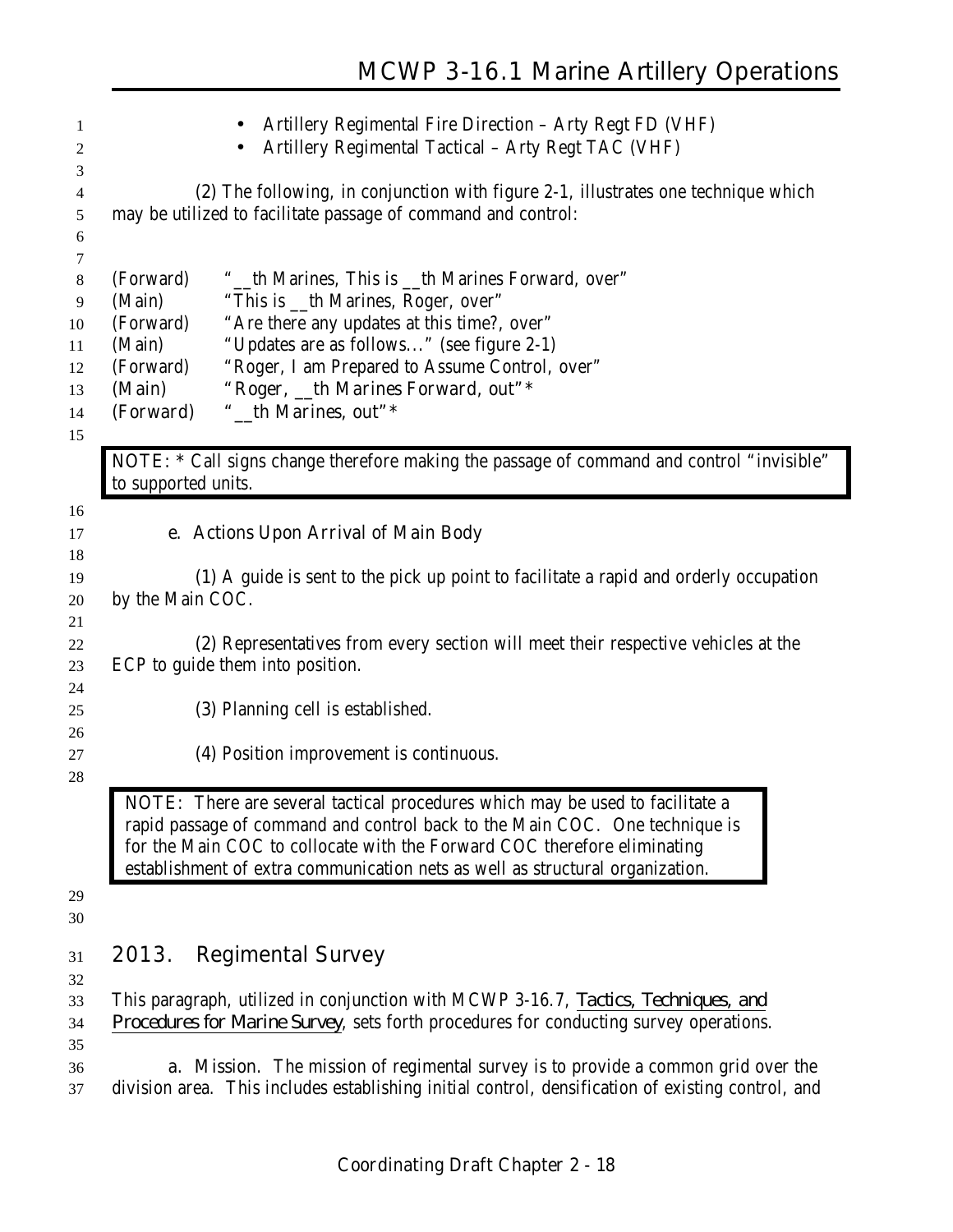| $\mathbf{1}$   | conversion to common control over stations not in the division network. The survey section       |
|----------------|--------------------------------------------------------------------------------------------------|
| $\overline{c}$ | will normally perform fourth order surveys to permit the massing of fires, delivery of surprise  |
| 3              | observed fires, delivery of effective unobserved fires, and transmission of target data from one |
| 4              | unit to another in order to aggressively neutralize and destroy enemy targets. The               |
| 5              | establishment of a common grid is a command responsibility.                                      |
| 6              |                                                                                                  |
| 7              |                                                                                                  |
| 8              | <b>b. Duties of Regimental Survey Personnel</b>                                                  |
| 9              |                                                                                                  |
| 10             | (1) Regimental Survey Officer. The regimental survey officer is a member of the                  |
| 11             | regimental special staff. His duties include, but are not limited to:                            |
| 12             |                                                                                                  |
| 13             | Accompany the regimental commander or his representative on<br>$\bullet$                         |
| 14             | reconnaissance of the new position.                                                              |
| 15             | Advises the commander of the capabilities and limitations of the survey<br>$\bullet$             |
| 16             | section.                                                                                         |
| 17             | Formulate and implement the regimental survey plan.<br>$\bullet$                                 |
| 18             | Maintain close liaison with the battalion survey officers and coordinate<br>$\bullet$            |
| 19             | survey operations within the regiment.                                                           |
| 20             | Establish, coordinate, and supervise the activities of the Survey<br>$\bullet$                   |
| 21             | Information Center (SIC).                                                                        |
| $22\,$         |                                                                                                  |
| 23             | (2) Survey Chief. The survey chief is the principal assistant to the survey officer.             |
| 24             | His duties include, but are not limited to:                                                      |
| 25             |                                                                                                  |
| 26             | Perform, when directed, any or all of the duties of the Regimental Survey<br>$\bullet$           |
| 27             | Officer.                                                                                         |
| 28             | Ensure all survey data is correctly derived, transmitted, and filed in<br>$\bullet$              |
| 29             | appropriate records at the SIC.                                                                  |
| 30             | Supervise and train surveyors in the conduct of operations and maintenance<br>$\bullet$          |
| 31             | of survey equipment.                                                                             |
| 32             |                                                                                                  |
| 33             | (3) Chief of Party (Conventional and PADS)                                                       |
| 34             |                                                                                                  |
| 35             | Trains his survey party.<br>$\bullet$                                                            |
| 36             | Supervises and coordinates field operations of his survey team.                                  |
| 37             | Responsible for the maintenance and accountability of his equipment.                             |
| 38             |                                                                                                  |
| 39             | (4) Survey Recorder/Computer                                                                     |
| 40             |                                                                                                  |
| 41             | Maintains the required forms for computations of survey.<br>$\bullet$                            |
| 42             | Performs independent computations with a survey computer system<br>$\bullet$                     |
| 43             | Maintains the survey sections computer systems<br>$\bullet$                                      |
| 44             | Performs the duties of chief of party in his absence                                             |
|                |                                                                                                  |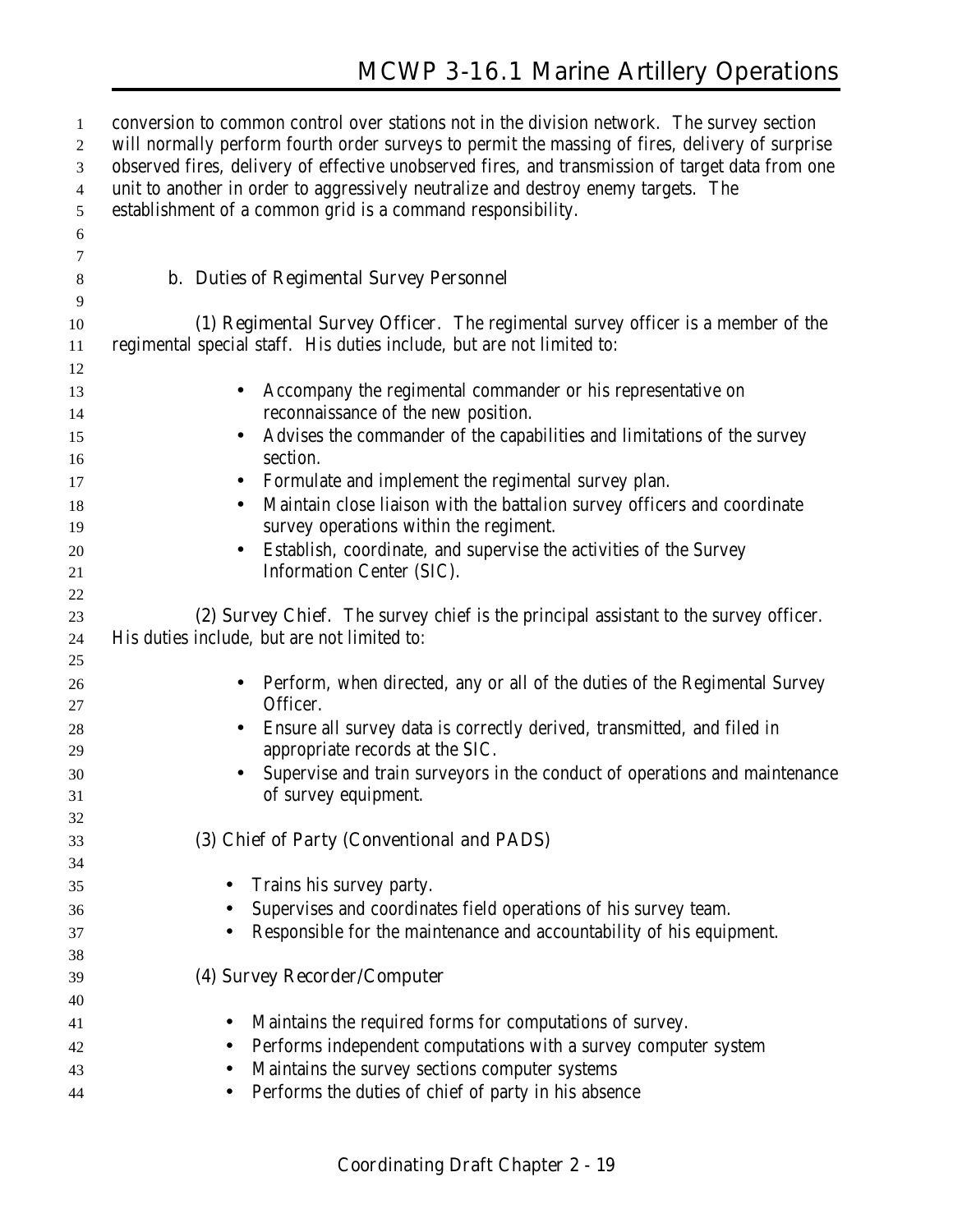| $\mathbf{1}$ |                                                                                                 |
|--------------|-------------------------------------------------------------------------------------------------|
| 2            | (5) Instrument Operator                                                                         |
| 3            |                                                                                                 |
| 4            | Operates and performs preventive maintenance checks and services on the                         |
| 5<br>6       | teams survey equipment.                                                                         |
| 7            | c. Survey Information Center (SIC)                                                              |
| 8            |                                                                                                 |
| 9            | (1) The SIC will be established by the regimental survey officer in the vicinity of             |
| 10           | the regimental COC.                                                                             |
| 11           |                                                                                                 |
| 12           | (2) The SIC is organic to the regimental survey section and is the only section                 |
| 13           | authorized to compile, maintain, and issue changes to a trigonometric (trig) list pending       |
| 14           | approval from the commanding officer. The SIC will maintain a file of Survey Control Points     |
| 15           | (SCPs) applicable to the area of operations.                                                    |
| 16           |                                                                                                 |
| 17           | (3) The SIC will disseminate survey information to all interested parties of the                |
| 18           | regiment and division. This information can be in the form of trig lists, SCP listings, survey  |
| 19           | assistance, computations, or points of contact with higher agencies such as National Geodetic   |
| 20           | Survey (NGS), National Imagery and Mapping Agency (NIMA), etc.                                  |
| 21           |                                                                                                 |
| 22           | (4) The SIC will maintain a combination operation/situation map which will depict,              |
| 23           | at a minimum:                                                                                   |
| 24           |                                                                                                 |
| 25           | <b>Friendly situation</b>                                                                       |
| 26           | <b>Survey Control Points</b>                                                                    |
| 27           | Present and proposed artillery positions, observation posts, meteorological                     |
| 28           | and Radar sites, and other pertinent information.                                               |
| 29           |                                                                                                 |
| 30           | d. Regimental Survey Methods. All regimental survey sections will accomplish field              |
| 31           | work procedures and computations involved in GPS surveying, traverse, intersection,             |
| 32           | resection, hasty survey, and astronomic observation techniques in accordance with MCWP 3-       |
| 33           | 16.7. The regimental survey section is the only unit within the regiment permitted to establish |
| 34           | permanent survey control points.                                                                |
| 35           |                                                                                                 |
| 36           | (1) Starting Control. See MCWP 3-16.7, Marine Survey.                                           |
| 37           |                                                                                                 |
| 38           | (2) Distance Determination. See MCWP 3-16.7, Marine Survey.                                     |
| 39           |                                                                                                 |
| 40           | (3) Angle Measurement. See MCWP 3-16.7, Marine Survey.                                          |
| 41           |                                                                                                 |
| 42           | (4) Recorder's Notes/Closure of Survey. See MCWP 3-16.7, Marine Survey.                         |
| 43           |                                                                                                 |
| 44           | (5) Computations. See MCWP 3-16.7, Marine Survey.                                               |
| 45           |                                                                                                 |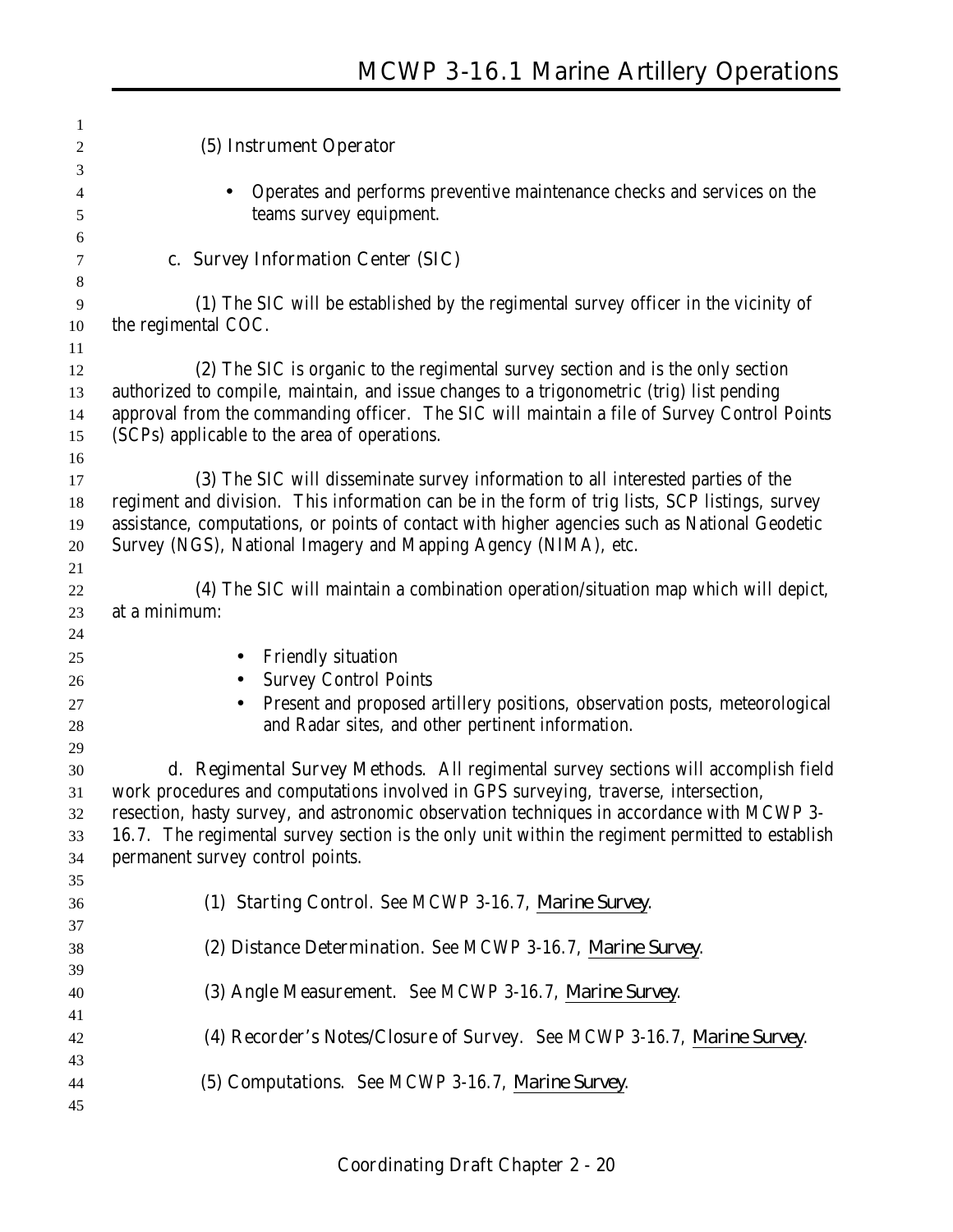**(6) Station Marking**. All station marking will be in accordance with MCWP 3-

16.7, *Marine Survey*.

| 3        |                                                                                                   |
|----------|---------------------------------------------------------------------------------------------------|
| 4        | If a station must be placed in a roadway, the location will be marked by a                        |
| 5        | nail driven through a piece of colored flagging and a witness stake will be                       |
| 6        | placed near the edge of the road.                                                                 |
| 7        | Stations will be tagged with the name of the station, order or accuracy, the<br>$\bullet$         |
| 8        | surveyor's unit, and date of survey.                                                              |
| 9        | Regiment is the only unit authorized to select a $4th$ order station for<br>$\bullet$             |
| 10       | enclosure in a trig list and to monument it in concrete or any other                              |
| 11       | permanent marker.                                                                                 |
| 12       | Survey Control Points are considered public domain and are not to be used                         |
| 13       | as staging areas, rally points, CPs, or targets. Forward Observers may                            |
| 14       | temporarily occupy suitable SCPs to conduct HOB/MBI registrations, but                            |
| 15       | must CSMO the station upon completion. Survey equipment found on top                              |
| 16       | of a station must not be disrupted, due to the possibility that survey                            |
| 17       | operations may be in progress.                                                                    |
| 18       |                                                                                                   |
| 19<br>20 | (7) Priority of Survey                                                                            |
| 21       | Establish SCPs for the battalions.                                                                |
| 22       | Extend control to Counterbattery Radar Sites.                                                     |
|          | $\bullet$<br>Establish declination stations.                                                      |
| 23       |                                                                                                   |
| 24       | Extend control to meteorological stations.                                                        |
| 25<br>26 | Perform target area survey that is outside a battalion's area of<br>$\bullet$<br>responsibility.  |
| 27       | Assist battalion survey sections and other units (mortars, PLRS, EW, etc)<br>$\bullet$            |
| 28       | as required.                                                                                      |
| 29       |                                                                                                   |
| 30       |                                                                                                   |
|          |                                                                                                   |
| 31       | 2014. Regimental Meteorology                                                                      |
| 32       |                                                                                                   |
| 33       | This paragraph, utilized in conjunction with MCWP 3-16.5, Tactics, Techniques, and                |
| 34       | <i>Procedures for Artillery Meteorology, sets forth procedures for conducting meteorological</i>  |
| 35       | operations.                                                                                       |
| 36<br>37 | <b>a. Mission.</b> Atmospheric conditions effect the accuracy of artillery fires. To increase     |
| 38       | the possibility of target neutralization from first round fire for effect and to support the      |
| 39       | artillery in the accomplishment of its mission, the MET section must provide timely and           |
| 40       | accurate MET messages. This will allow artillery units to correct for all nonstandard weather     |
| 41       | conditions and ensure effects on target. The mission of the artillery is to provide the following |
| 42       | types of electronic MET messages:                                                                 |
|          |                                                                                                   |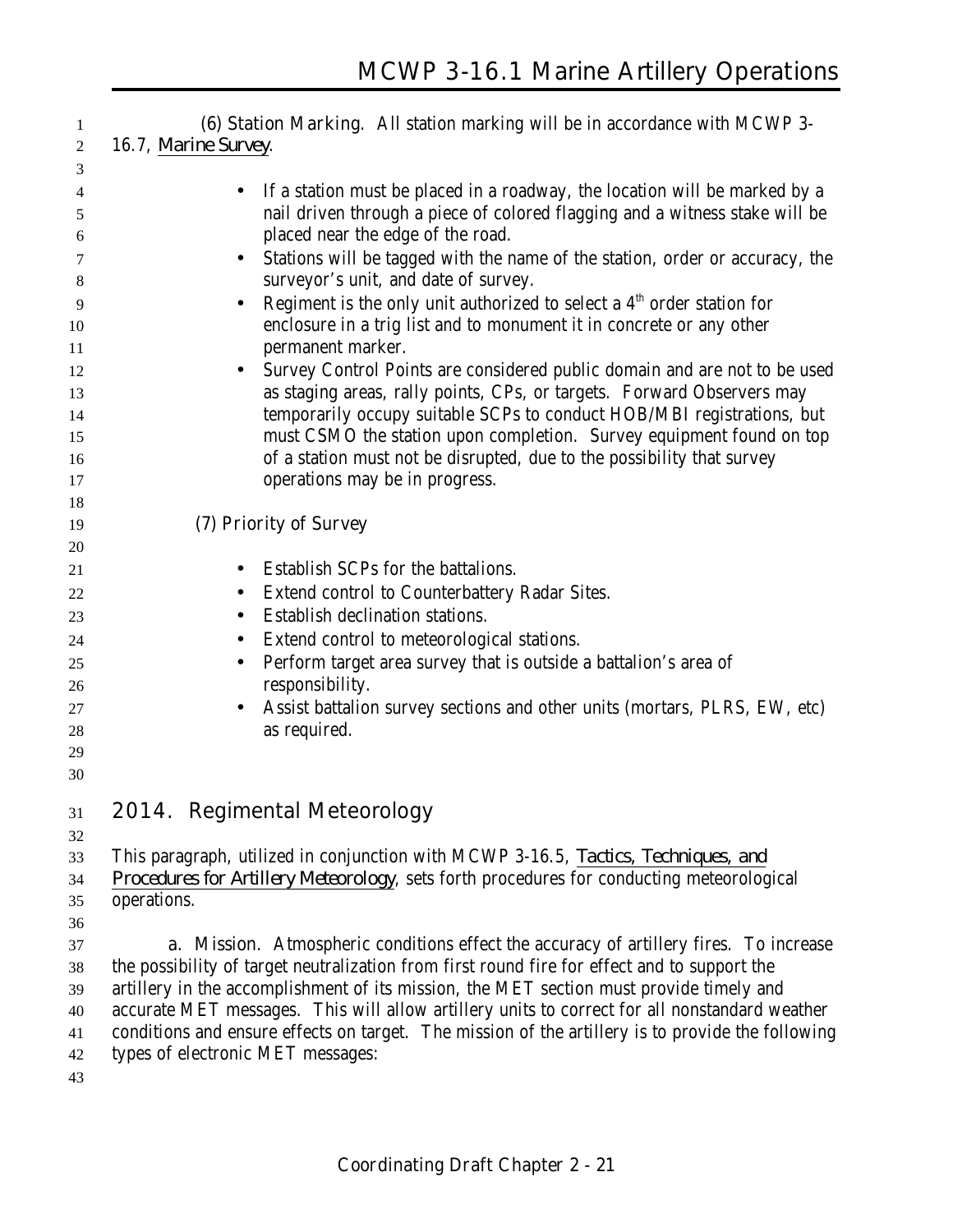| 1<br>$\sqrt{2}$                      | (1) Computer. Computer METs are utilized to apply MET corrections to the<br>computer solution of the gunnery problem and for use in the AN/TPQ-36 radar.                                                                                                                                                                                                                                                                                                  |
|--------------------------------------|-----------------------------------------------------------------------------------------------------------------------------------------------------------------------------------------------------------------------------------------------------------------------------------------------------------------------------------------------------------------------------------------------------------------------------------------------------------|
| 3<br>$\overline{4}$<br>$\mathfrak s$ | (2) Ballistic. Ballistic METs are utilized to apply MET corrections to the manual<br>solution of the gunnery problem and BUCS.                                                                                                                                                                                                                                                                                                                            |
| $\boldsymbol{6}$<br>$\tau$<br>$8\,$  | (3) Fallout. Fallout METs are utilized by NBC sections to determine the downwind<br>hazards caused by a nuclear, biological, or chemical agent attack.                                                                                                                                                                                                                                                                                                    |
| 9                                    |                                                                                                                                                                                                                                                                                                                                                                                                                                                           |
| 10<br>11<br>12                       | (4) Target Acquisition. Target Acquisition METs are utilized to apply MET<br>corrections to AN/TPQ-37 counterbattery radars (relative humidity is used by the Q-37 to<br>correct for refraction).                                                                                                                                                                                                                                                         |
| 13                                   |                                                                                                                                                                                                                                                                                                                                                                                                                                                           |
| 14<br>15<br>16<br>17<br>18           | (5) Limited Source Observation. Although these messages provide only a limited<br>picture of what the current weather conditions are at a small portion of the battlefield, they can<br>be used to provide the theater commander with an accurate picture of the weather for the entire<br>area of operation, when they are combined. This MET message is also given to the NBC<br>Defense Officer for use in projecting chemical down wind hazard areas. |
| 19                                   | <b>b.</b> Duties of Meteorological Personnel                                                                                                                                                                                                                                                                                                                                                                                                              |
| 20<br>21                             |                                                                                                                                                                                                                                                                                                                                                                                                                                                           |
| 22<br>23<br>24<br>25                 | (1) Regimental Meteorology (MET) Officer. The MET officer is a member of the<br>regimental special staff. He is responsible for making recommendations and advising the<br>regimental commander and his staff on all artillery MET matters. His duties include, but are<br>not limited to:                                                                                                                                                                |
| 26                                   |                                                                                                                                                                                                                                                                                                                                                                                                                                                           |
| 27<br>28                             | Selection of positions for the MET stations.<br>$\bullet$<br>Coordinates with adjacent MET sections and supported units concerning<br>$\bullet$                                                                                                                                                                                                                                                                                                           |
| 29                                   | <b>MET</b> schedules.                                                                                                                                                                                                                                                                                                                                                                                                                                     |
| 30<br>31                             | Ensures all MET data disseminated is verified in accordance with MCWP<br>$\bullet$<br>3-16.5, Tactics, Techniques, and Procedures for Artillery Meteorology.                                                                                                                                                                                                                                                                                              |
| 32                                   |                                                                                                                                                                                                                                                                                                                                                                                                                                                           |
| 33                                   | (2) Regimental Meteorology Chief. The regimental metro chief acts as the                                                                                                                                                                                                                                                                                                                                                                                  |
| 34                                   | principal assistant to the metro officer and, when directed, performs any and all duties of the                                                                                                                                                                                                                                                                                                                                                           |
| 35<br>36                             | MET officer. His duties include, but are not limited to:                                                                                                                                                                                                                                                                                                                                                                                                  |
| 37                                   | Supervise the operation of the MET station.                                                                                                                                                                                                                                                                                                                                                                                                               |
| 38                                   | Direct the emplacement of the MET section equipment                                                                                                                                                                                                                                                                                                                                                                                                       |
| 39                                   |                                                                                                                                                                                                                                                                                                                                                                                                                                                           |
| 40                                   | c. Coordination of MET assets. It is the responsibility of the artillery                                                                                                                                                                                                                                                                                                                                                                                  |
| 41                                   | regimental/battalion commander to recommend the position of the MET assets which are                                                                                                                                                                                                                                                                                                                                                                      |
| 42                                   | assigned to his organization. It is the MET officer's responsibility to determine the exact                                                                                                                                                                                                                                                                                                                                                               |
| 43                                   | location of the MET assets. The MET team leader will determine the exact location of the                                                                                                                                                                                                                                                                                                                                                                  |
| 44                                   | MET equipment within the MET site. In many instances, the MET section chief will act in the                                                                                                                                                                                                                                                                                                                                                               |
| 45                                   | capacity of the MET officer and must be technically qualified to perform those duties.                                                                                                                                                                                                                                                                                                                                                                    |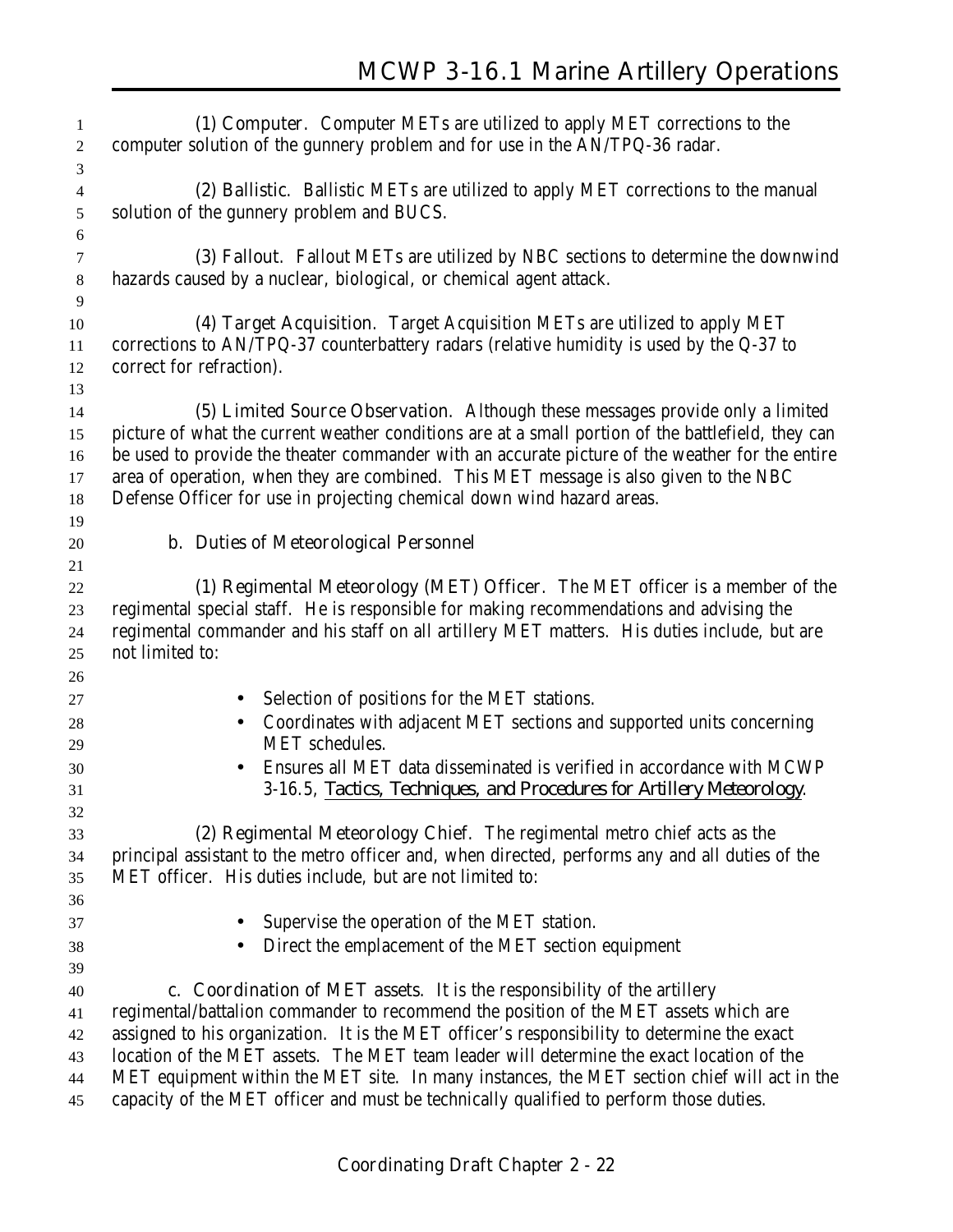**d. Meteorological Operations**. The regimental MET station will be employed where it can best support the artillery regiment. It is possible for MET messages to be available from more than one source. When messages from more than one MET section are available, the following selection criteria will be adhered to:

 **(1) First Preference** – select the MET message from a section within 20 km of the projectile midpoint trajectory and less than two hours old.

#### **(2) Second Preference** – select the MET message which best supports the ballistic trajectory utilizing terrain, firing positions, and prevailing winds in relation to the MET station.

 **e**. **Meteorological Site Selection**. The primary consideration in site selection is the ability of the MET section to accomplish its assigned mission. The commander's mission order and his intent must be understood and carried out. The requirements of the supported unit must be considered before a site is selected. Also, what types of MET support are required (electronic/ballistic/PIBAL) and what units require the support.

 **(1) Tactical Situation**. The commander must provide a situation statement prior to selecting a site. The statement must consider both the enemy and friendly situations, with particular emphasis on how they relate to the assigned mission. It is critical that the MET officer know the friendly scheme of maneuver and the anticipated enemy course of action. 

 **(2) Coordination of MET Assets**. Coordination is essential with adjacent units to ensure that multiple flights are not flown when a single flight would suffice if it were disseminated properly. It is the responsibility of the MET officer to inform the commander of the necessity for this type of liaison. The MET chief should coordinate all liaison activities with adjacent units. The size of the area that must be covered and the type of terrain is essential data when determining terrain validity. Consideration must also be made for the operating frequency of the radiosondes to prevent MET sections from tracking the wrong radiosonde.

 **(3) Communications**. The site must facilitate the transmission and receipt of communications from the headquarters element and the using unit. In the site selection process, the MET team chief must plan for radio or wire, voice and digital communications. The type of MET equipment to be used is critical when considering communications. The AN/TMQ-41 (MMS), is capable of both digital and voice communication by either wire or radio.

 **f. Supported Units**. Not only must the MET sections be able to communicate with the units requiring MET support, they must also be positioned where they can provide the most accurate MET data to the largest number of units possible. Positioning must be as efficient as possible. A clear and open area is necessary for establishing a MET site and emplacing the AN/TMQ-41 (MMS). Consideration should also be given to the possibility of signal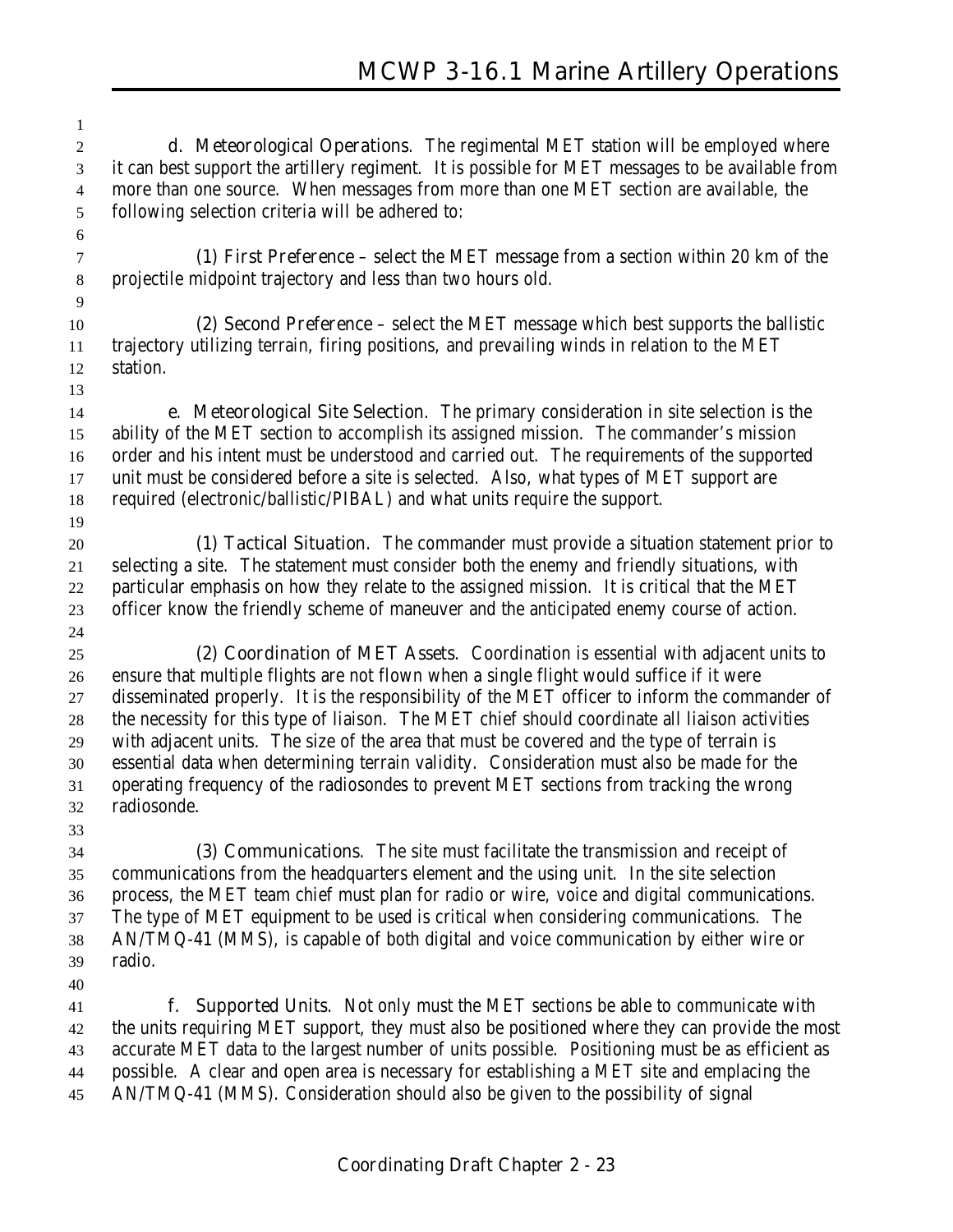interference from high powered communication assets. The MET station should be located where it can best support the artillery, yet tactically survivable. Also, the MET station must know the primary direction of fire and the direction the wind is blowing.

 **g. Supporting Unit**. A MET section operating on a four hour schedule consumes approximately 1000 pounds (or 125 cubic feet; roughly equivalent to the cargo space of a highback HMMWV) of expendable supplies per week. The MET section can transport only a seven day supply on their vehicle assets. The supporting unit should maintain a 14 day supply on hand per MET section (X 3 MET sections).

 **h. Methods of Measuring Atmospheric Conditions**. MET personnel are responsible for measuring, computing, and reporting the current atmospheric conditions as it relates to the artillery. MET sections employ two methods of measuring atmospheric conditions; electronic and visual (PIBAL).

 **(1) Electronic MET**. The electronic method is the most accurate and the preferred method of measuring atmospheric conditions. The AN/TMQ-41 (MMS) is the primary means for determining electronic met data. The MMS has the capability for digital interface with the BCS, IFSAS, and AFATDS. The system can digitally communicate via wire and radio. The MMS does not emit signals as it tracks a radiosonde. The MMS also has a remote launch capability, which enables the system to track a radiosonde launched from as far as 20 km from the MMS site. Also a mobile mode which enables the MMS to march order while a flight is in progress continuing to track it until arrival at the next position at which time the message is disseminated.

 **(2) Visual MET**. Visual Met is the determination of upper air conditions from Pilot Balloon (PIBAL) observation. Visual MET is used as an alternative or backup to electronic MET. Visual MET is the primary method of measuring atmospheric conditions for independently deployed firing batteries when distance and MET validity is considerable and electronic means cannot be utilized.

 **i. Requirements and Dissemination of Data**. In order to ensure the best support possible, the following information is required for MET support:

- Type of message required. • Number of lines required (based on maximum ordinate). • Dates required. • Delivery times (local standard time). • Method of delivery to include frequency and call signs. **(1)** METs will be flown as scheduled by the MET officer based on guidance from the regimental S-3 and patterned atmospheric conditions for the area of operation. Additional METs, modifications to the schedule, or special requirements, should be coordinated with the
	- regimental S-3.
	-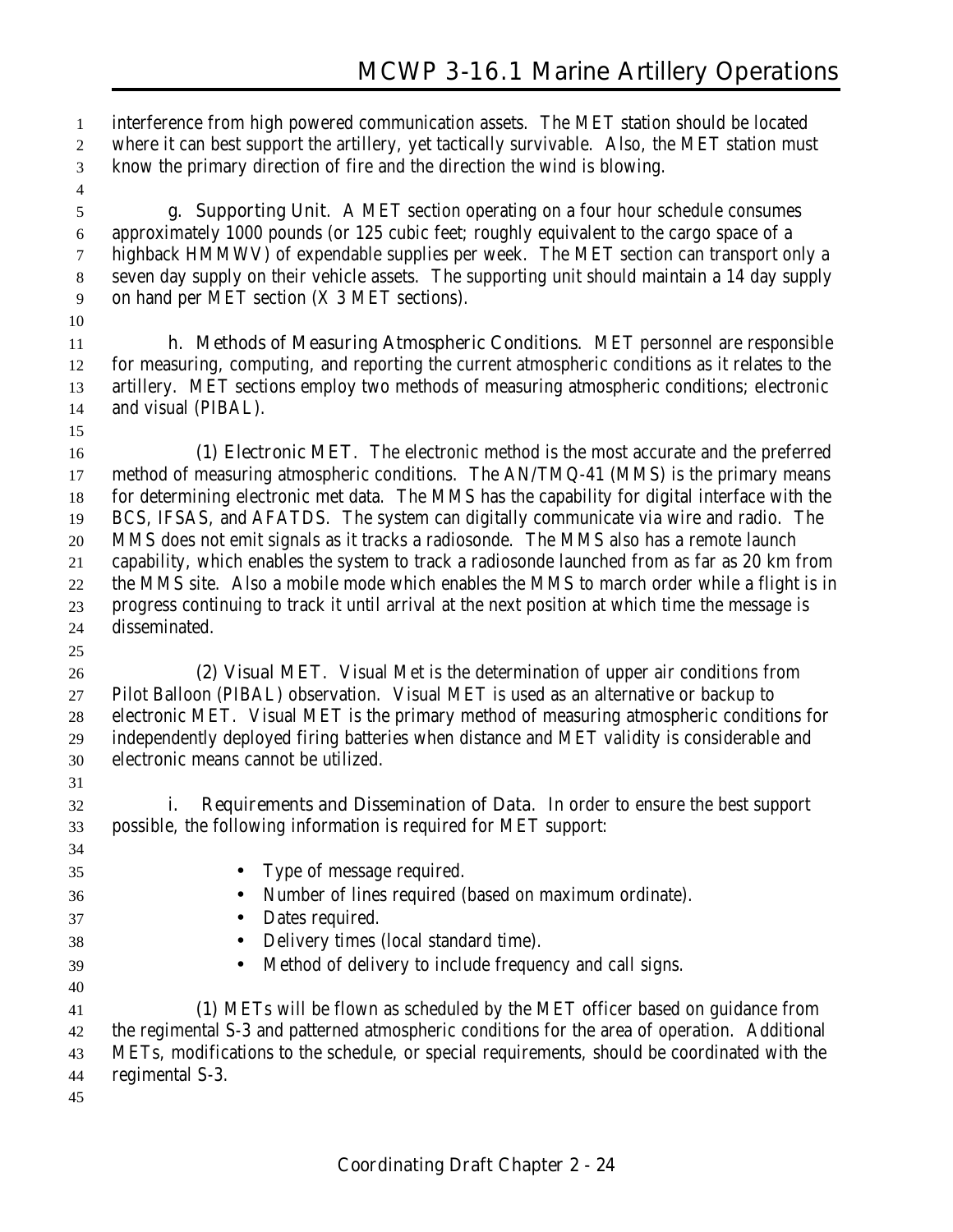| 1              | (2) MET messages will normally be transmitted digitally to the COC for                          |
|----------------|-------------------------------------------------------------------------------------------------|
| $\overline{c}$ | redistribution/dissemination to subordinate units, or in the case of a direct support battalion |
| 3              | directly to the BN COC. The best method for transmission will be employed in all cases.         |
| 4              | MET messages will be distributed in accordance with the current SOP for communications or       |
| 5              | as per current operations order.                                                                |
| 6              |                                                                                                 |
| $\tau$         | (3) Battalions with a direct support tactical mission requesting MET support must               |
| $\,8\,$        | coordinate with the regimental S-3 and MET officer. Once a MET team is attached, the MET        |
| 9              | team chief is responsible to the battalion S-3 for the positioning and the operation of the MET |
| 10             | station.                                                                                        |
| 11             |                                                                                                 |
| 12             | Logistical support (fuel, local security, communications and chow) will be<br>$\bullet$         |
| 13             | provided by the unit being supported.                                                           |
| 14             | Tactical guidance will be provided by the battalion S-3. In addition, the                       |
| 15             | unit supported must provide survey reconnaissance support.                                      |
| 16             |                                                                                                 |
| 17             | (4) Units receiving a MET message will verify its validity in accordance with the               |
| 18             | guidelines set forth in MCWP 3-16.4, Artillery Manual Cannon Gunnery. If there is any           |
| 19             | question as to the validity of the MET message, the unit will contact the regimental FDC,       |
| 20             | battalion FDC, or MET team for clarification/verification.                                      |
| 21             |                                                                                                 |
| 22             |                                                                                                 |
|                |                                                                                                 |
|                |                                                                                                 |
| 23             | 2015. Counterbattery Radar Platoon                                                              |
| 24             |                                                                                                 |
| 25             | a. Mission. The primary mission of the CBR platoon is to locate enemy rocket,                   |
| 26             | mortar, and artillery weapons and process all acquired enemy locations in a timely manner for   |
| 27             | counterfire and intelligence purposes. Secondary missions that can be assigned by the           |
| $28\,$         | supported artillery unit are adjusting or registering artillery. When a radar is used for a     |
| 29             | secondary mission, it is unable to perform its primary mission.                                 |
| 30             |                                                                                                 |
| 31             | b. Capabilities of AN/TPQ-46A. The AN/TPQ-46A firefinder radar is capable of                    |
| 32             | determining accurate first round locations of enemy rocket, mortar, and artillery weapons       |
| 33             | firing either high or low angle from 750 meters to 24,000 meters. Mortars are not normally      |
| 34             | detected at ranges over 12,0000 meters. The radar is normally employed to electronically scan   |
| 35             | a sector of 1600 mils in the hostile mode of operation. However, the radar has the ability to   |
| 36             | search an area of up to 6400 mils by using the extended azimuth function. In this function, the |
| 37             | designated search area is divided into 1600-mil sections and the radar automatically searches   |
| 38             | each sector for the amount of time assigned by the operator. If a sector has not been           |
| 39<br>40       | programmed for search, the antenna may be reprogrammed and operational within 20 seconds.       |
| 41             | The radar detects, verifies, and tracks projectiles in flight. The radar has two modes of       |
| 42             | operation: hostile and friendly.                                                                |
| 43             | (1) Hostile Mode of Operation. In-flight tracking data is used to determine the                 |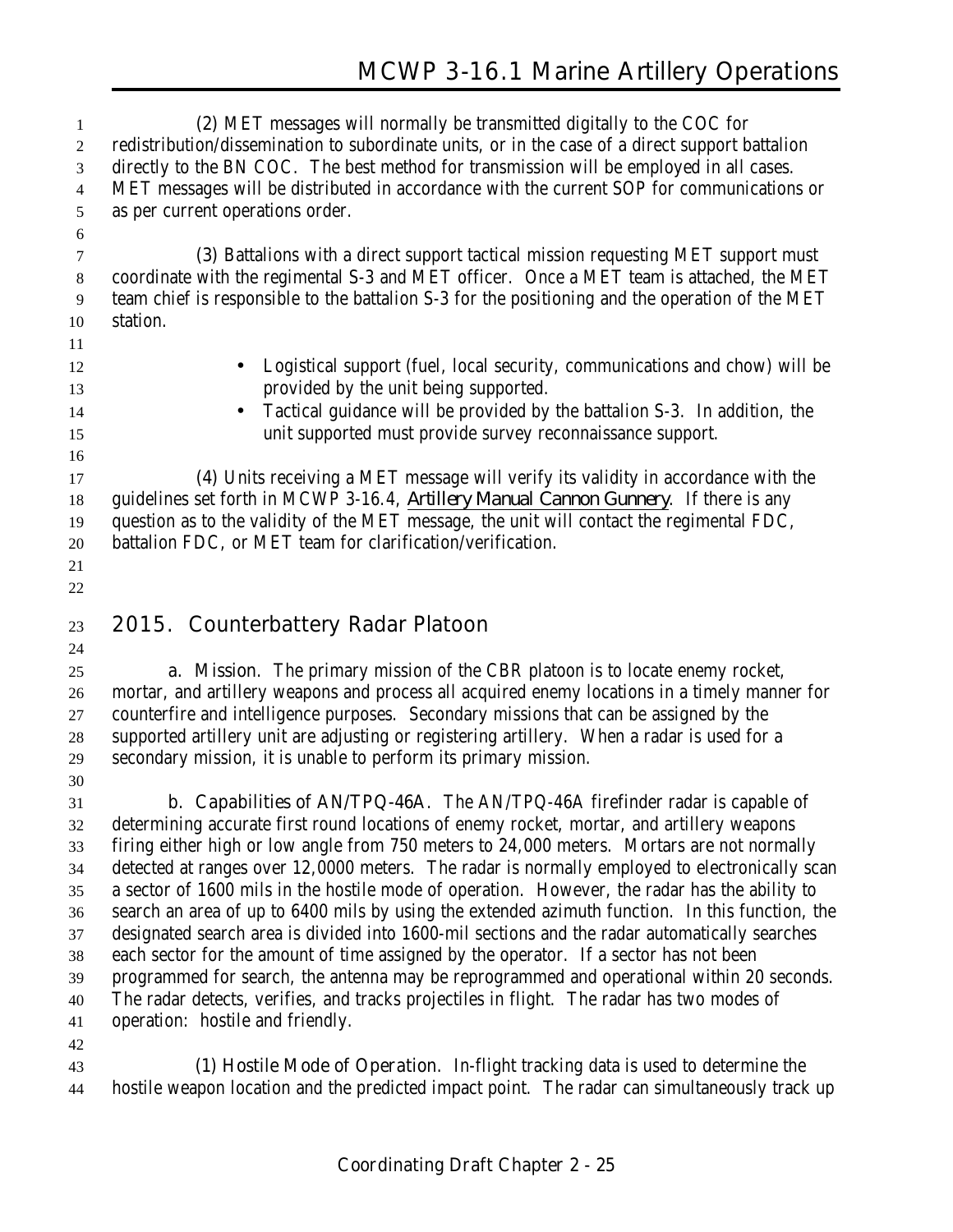to 10 projectiles and store 99 targets in memory while searching for new targets. Special procedures allow for averaging of closely grouped weapons, elimination of repeated weapon locations, and weapon-location height adjustment. Weapon location can be determined to an accuracy of 50 meters. Impact predictions are accurate to approximately 100 meters. The radar sections transmit data digitally or by voice to the TPC, and to a firing unit, if assigned.

 **(2) Friendly Mode of Operation**. The radar can register and adjust friendly indirect fire. For this use, firing batteries are linked either digitally by BCS or voice to a radar section. If voice, the preferred method is wire. Impacts are determined to an accuracy of 50 meters.

 **c. Capabilities of AN/TPQ-37**. When operating in joint environments it is very likely that employment of AN/TPQ-37 radars will effect Marine Corps operations. The AN/TPQ-37 is optimized to locate longer-range, low-angle, higher velocity weapons such as long range artillery and rockets. However, it will also locate short-range, high-angle, lower velocity weapons complementing the AN/TPQ-46A. The AN/TPQ-37 has a minimum range of three kilometers and a maximum range of 50 kilometers. For artillery, the higher probability of detection is approximately 30 kilometers. Minimum and maximum detection ranges can be established for the AN/TPQ-37 so long as they are separated by at least 900 meters (same requirement as the AN/TPQ-46A.

 The AN/TPQ-37 sector of search is from 300 mils (minimum) to 1600 mils (maximum). Although the AN/TPQ-37 is not equipped with the extended azimuth search function like the AN/TPQ-46A, the antenna maintains a 6400 mil traverse capability. The antenna may be reprogrammed to search a new sector and operational within 20 seconds. The AN/TPQ-37 can be emplaced and operational within 30 minutes and march-ordered within 15 minutes during daylight hours. Although the actual capabilities of this radar are classified, it can determine locations with fire for effect (FFE) accuracy (see Figure 2-3). For technical operating and operational limitations during adverse conditions, extremely hot or cold weather, see TM 11- 5840-355-10-1.

 **d. Employment of Radar Teams**. In MEF operations, the CBR platoon is normally employed as a unit and controlled by the artillery regimental commander. The TPC is established in the artillery regimental main COC or co-located with the FSC at the Division COC. The CBR platoon commander works under the cognizance of the regimental S-2. He works closely with the regimental S-2 and S-3 to ensure that all CBR assets are being optimally utilized and that all counterfire and intelligence data generated by those assets are being processed correctly. If the MEF is operating over a wide area or in rough terrain, it may be necessary to divide the platoon into detachments to provide optimum support. In this situation, each detachment will be task organized with control either being retained by the artillery regimental commander or passed to designated artillery battalion commanders (either DS or GS). Such decentralization can enhance timely target engagement.

 **(1)** The CBR platoon commander coordinates the employment of radars operating under regimental control. The S-2 and S-3 provide guidance as deduced from the plan of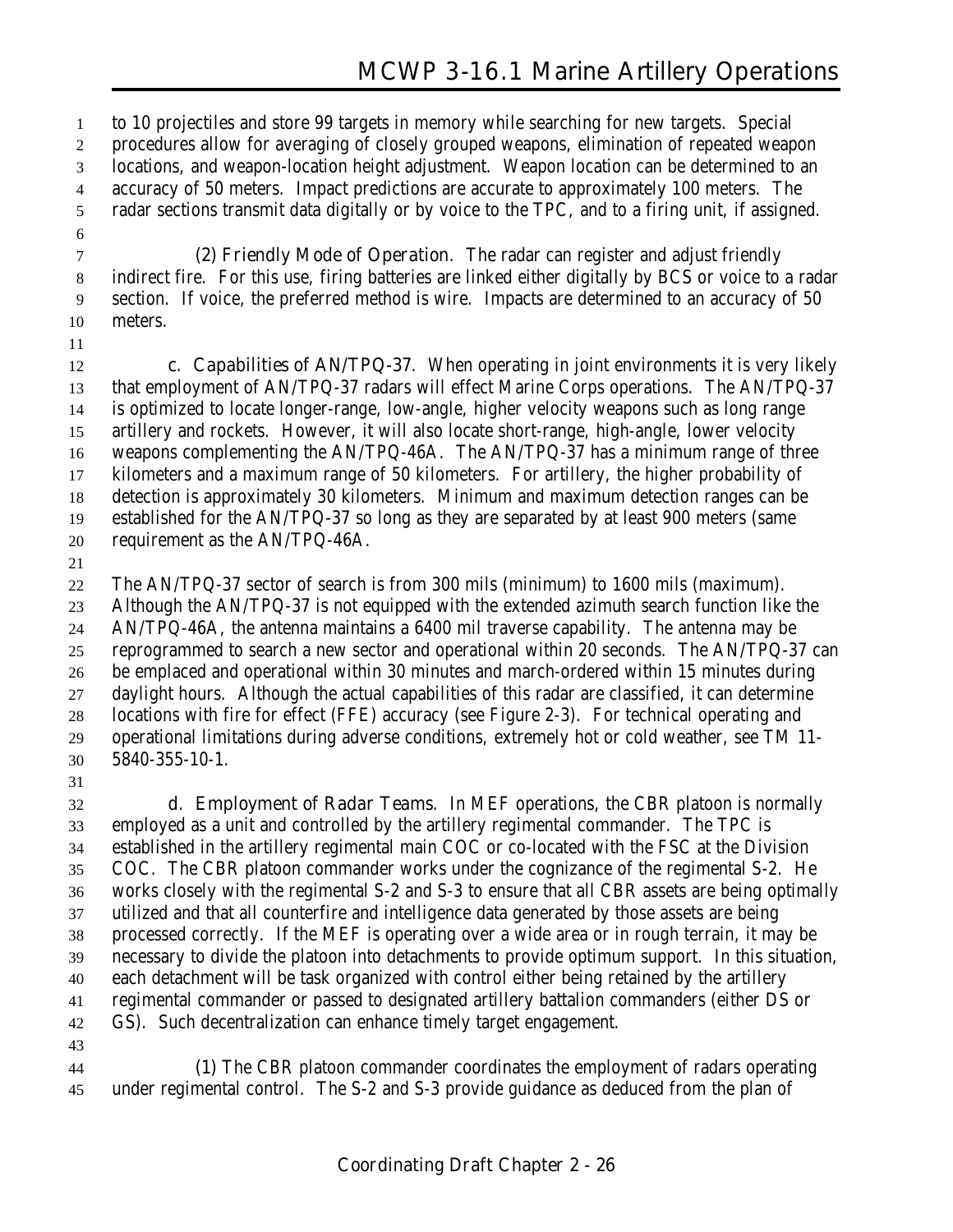observation. The S-3 designates the areas that will receive radar coverage. Based on this guidance, the CBR platoon commander selects a sector of search and general position area for each radar section. The radar section chief selects the actual site for the radar. The general position area should provide sufficient space for the radar section chief to find a site to meet technical consideration.

 **(2)** The battalion S-2 coordinates the employment of radars placed under battalion control. The CBR detachment commander recommends to the battalion S-3 the general position area. The radar section chief selects the actual site for the radar. The radar provides targets to the battalion FDC, where the information is acted on, and sent to the regimental FDC. If the battalion cannot achieve the desired effects on a target or is too involved with other missions, reinforcing fires are requested. This will usually occur when the battalion is too involved with close support to engage a counterfire target. The regiment provides guidance on positioning, coverage zones, cueing, and frequencies. The regiment can reallocate radar assets across the division front as dictated by the situation.

 **(3) Offensive Operations**. Positioning authority of radar teams remains with the regiment based on division G-2/G-3 guidance and coordination with the maneuver commander. Radar teams may be attached to DS battalions. The following planning considerations apply regardless of radar's tactical mission:

 • The regiment will position radars to maximize coverage and reduce zonal overlap. • DS battalions may be tasked with providing survey support for radars in their zone of fire however, the AN/TPQ-46A possesses the Modular Azimuth Positioning System (MAPS) for self survey support. • DS battalions may be tasked with clearing position areas within their zone of fire. • DS battalions should establish a link with the radars and their supported unit's zone to facilitate counterbattery fires in their zone of fire. **(4) Defensive Operations**. The following planning considerations apply: • Radar employment will be centralized to the maximum extent. • The regiment will position radars to maximize coverage and reduce zonal overlap. **e. Positioning**. Tactically, the radar is positioned to provide coverage of the zone of action of the supported unit and to provide overlap coverage with other radars. Generally, the radar is positioned three to six kilometers behind the forward line of own troops (FLOT). Radars should be positioned at least 1000 meters apart and not face each other. Alternate positions are always selected. Technical considerations must also be considered: **(1)** The radar site should be flat. The slope of the ground must be less than 120 mils for the radar antenna to be leveled for proper functioning. The optimum radar site will have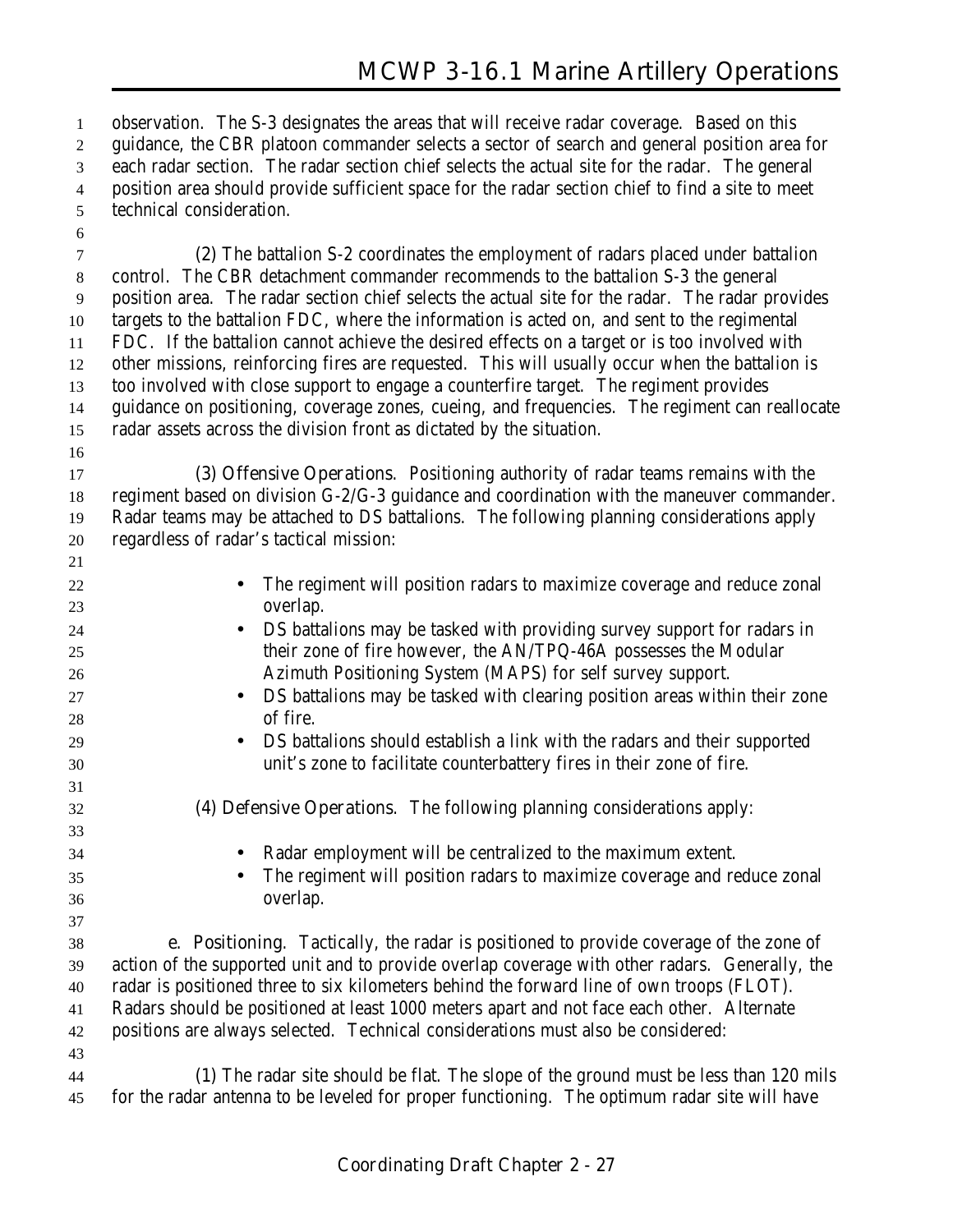terrain which gently slopes downward in the direction of search for a distance of at least 1000 meters and then rises sharply to form a screening crest (a hill mass). A screening crest between the radar and the enemy will protect the radar from the enemy's EW, direct observation, and direct fire. The screening crest should be located within 300 to 1000 meters of the radar site and in friendly territory. The screening crest must afford protection to the radar site without degrading radar operation. The ideal screening crest angle for the AN/TPQ- 46A radar is 15-30 mils or less. The radar can function with a screening crest of up to 100 mils, but accuracy and detection decrease as screening crest height increases. **(2)** The radar site should provide cover and concealment but the cover should not interfere with visual or electronic line of sight (LOS). Electronic LOS is a straight path from the transmitting antenna to a reflecting object (projectile) or a receiving antenna unobstructed by terrain or other objects. Care must be also taken to ensure that the area in front of the antenna does not absorb or attenuate radar emissions. Reflections will cause multipath errors which produce false targets in the radar's computer. Optimally, the site will be surrounded on three sides with tall vegetation to provide a tunneling effect of radar emissions and to reduce the amount of side lobe radiation escaping from the radar site.

 **(3)** Probability of detecting projectiles is a prime consideration in the positioning of radars. In the hostile fire mode, the radar should be positioned to sight the projectile while it ascends and approaches the radar. The probability of detection varies with the horizontal angle (aspect angle) formed at the hostile weapon position between the direction of the hostile projectile and the direction of the radar position. In the friendly fire mode, the radar must be able to sight the projectile as it descends and travels away from the radar. The aspect angle for friendly fire is 1000 mils.

 **(4)** The radar must be positioned for good communications to the TPC. If possible, the radar position should be near a firing battery to facilitate survey and logistical support, and to take advantage of any existing defensive perimeters. The position must be accessible and provide adequate space for dispersion of four HMMWVs, tents for personnel, generators, remoted antennae, and other equipment.

 **f. Cueing**. The radar emits a very high powered beam of energy especially vulnerable to detection. To minimize its vulnerability, a system of *cueing* (external actions or inputs that cause a surveillance or target acquisition device to turn on and search a suspect area) must be established for the radar to radiate appropriately in both the hostile and friendly modes. The CBR platoon commander and S-2 coordinate cueing schedules and instructions based on all intelligence information and the commander's guidance. The cueing instructions will vary with the threat, terrain, and mode of operation. Alternate cueing methods should be planned. 

 **(1) Hostile Mode**. In the hostile mode, the radar is oriented and activated on a suspected weapons location as determined by information and intelligence sources. The radar is cued only when enemy indirect fire weapons are active. FOs, OPs, and aerial observers are examples of sources that can be used to cue radars. The radar can radiate for 15 minutes or more without being located by enemy ground-based EW if optimum conditions are met. These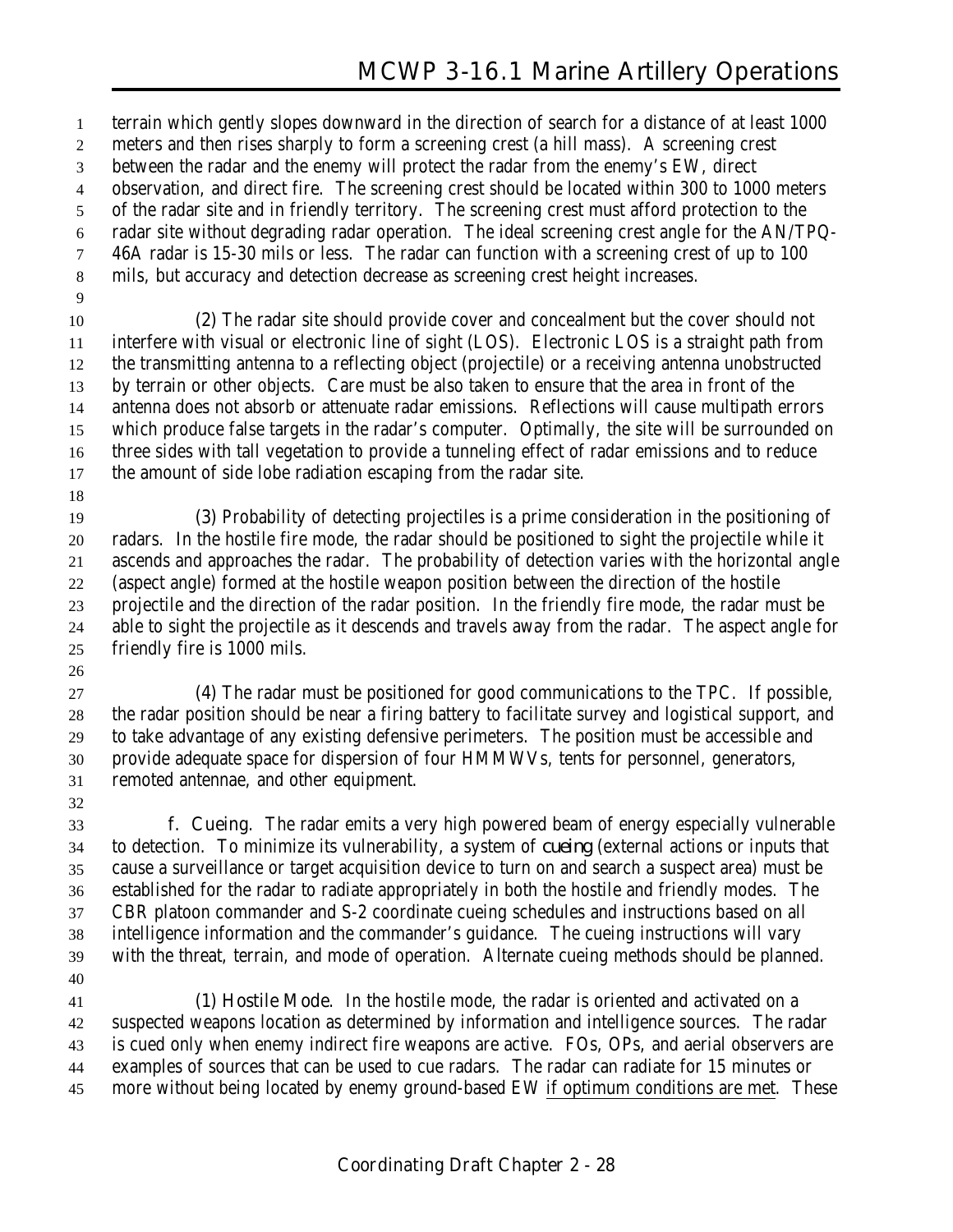conditions are: a minimum search sector, screening crest, and a tunneling effect created by vegetation. If the site has a screening crest but no vegetation for a tunneling effect, limit radiation to eight minutes. If a screening crest is not available, or is inadequate, limit the radiation time to two minutes. If the radar radiates for more than two minutes, then it must displace immediately to prevent detection.

 **(2) Friendly Mode**. In the friendly mode, the operator will initiate radiating when the firing unit announces **SHOT** and will cease radiating when the radar console signals **DISPLAY NEXT LOCATION**, or 15 seconds after the firing unit announces **SPLASH**, whichever occurs first.

 **(3)** Regardless of the merits of the radar site or enemy EW capability, the enemy EW threat as well as friendly EW missions conducted must be constantly evaluated and updated for maximum radar efficiency and survivability. Radiating times of over two minutes should be carefully considered before implementation.

#### **g. Zone Management**

 **(1)** The radar employment officer will establish radar search fans based on guidance from the G/S-2/3. He will establish common sensor boundaries (CSBs) in order to reduce multiple target generation. For planning purposes, the CSB will be established at the maximum range of the AN/TPQ-46A coverage which will become the minimum search range for the AN/TPQ-37. Measures should be taken to provide a specific area of overlap based off the tactical situation.

 **(2)** The radar employment officer will establish call for fire zones (CFFZs), critical friendly zones (CFZs), artillery target intelligence zones (ATIZs) and censor zones (CZs) based on guidance from the G/S-2/3. 

| 47 |                                                                                |
|----|--------------------------------------------------------------------------------|
| 30 | • ATIZ - An area in enemy territory that the maneuver commander wants to       |
| 31 | monitor closely. Weapon locations in this zone will be reported                |
| 32 | immediately. Their priority is exceeded only by targets in a critical friendly |
| 33 | zone or a call-for-fire zone.                                                  |
| 34 | • CFFZ - An area in enemy territory that the maneuver commander                |
| 35 | considers extremely important to neutralize fires from by immediate            |
| 36 | counterfire.                                                                   |
| 37 | • CFZ - An area in which are located friendly units or units that the          |
| 38 | maneuver commander designates as critical.                                     |
| 39 | • CZ - A CZ is an area from which the commander wishes to ignore all           |
| 40 | target detections. CZs must be used very judiciously, since the computer       |
| 41 | does not report to the operator a round originating from a CZ. A CZ may        |
| 42 | be used to ignore a friendly artillery position that, because of its aspect    |
| 43 | angle to the radar, could be detected as enemy artillery. This situation       |
| 44 | could occur when an uneven FLOT exists or when friendly units are in           |
| 45 | enemy territory                                                                |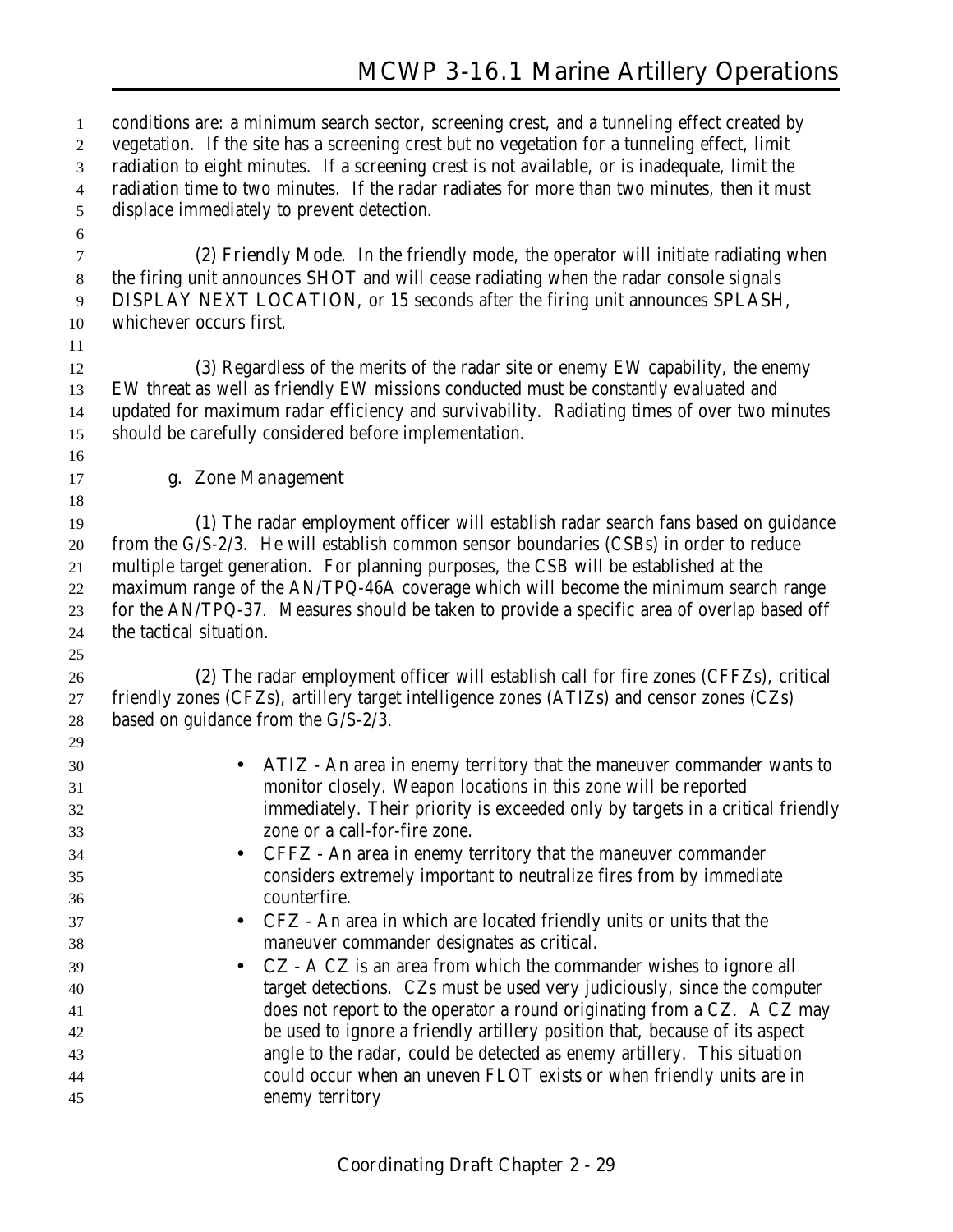**h. Command and Contol**. The CBR platoon is employed for responsiveness. The CBR platoon employs as a unit or task-organized detachments. Depending on the situation, radars can be centrally controlled by the artillery regiment and the CBR platoon assigned a GS mission.

 Some radar sections can be attached to or placed under the operational control of a battalion when the situation dictates. Attachment is favorable for logistics or survey reasons, for widely-separated operations, and for the initial phases of an amphibious assault or expeditionary landing. A detachment normally contains one to three radar sections, a TPC, and support personnel and equipment, as required; i.e., maintenance, service, and survey support. The detachment commander, normally the radar employment chief or a designated individual, serves as a special staff officer to the supported artillery unit's commander. The supported artillery commander controls the detachment through the detachment commander. See MCRP 3-16.1A, *Tactics, Techniques, and Procedures for Field Artillery Target Acquisition*.

**i. Counterfire HQ**. Pending I MEF and  $14<sup>th</sup>$  Marines January meeting.  $14<sup>th</sup>$  Marines will provide input for this paragraph while maintaining the scope of Paragraph 1014.

 

# 

#### **2016. Employment of the Target Processing Center**

 The Target Processing Center (TPC) is a detachment of the Counterbattery Radar (CBR) Platoon. The TPC aids in processing all counterfire related targets and acts as a liaison between the supported unit and the radars. The TPC operates in accordance with the decide, detect, deliver, and assess (D3A) methodology outlined in MCWP 3-16A, *Tactics, Techniques, and Procedures for the Targeting Process*. Under most circumstances, the TPC will be located with the regimental FSCC to take advantage of readily available intelligence, collocation with the regimental FSCC (to clear counterfires) and ready access to the division air officer (to request aircraft for air attack of counterfire targets). The TPC will be capable of movement by echelon with the division Main CP and the division Forward CP. The TPC may also be located at the Regimental COC. Close coordination with the division G-2/G-3 and FSCC is required in this situation.

 **a. Integration of TPC into the COC**. When an artillery organization is being supported by the CBR platoon, it is critical for the TPC to be fully integrated into that unit's COC. To effectively function, the TPC should be located near the S-2 and close enough to the S-3 for information to be exchanged in a timely fashion. The TPC must route all counterfire and intelligence data obtained by the radar through the S-2 for collation and analysis, prior to it being passed to the S-3. The TPC must keep the S-3 informed of all relevant information pertaining to the CBR platoon, such as when the radars are moving, where the radars are moving to, the status of friendly fire missions and the operational status of the radars. The S-2 and S-3 must keep the TPC informed of changes to enemy and friendly situations, anticipated movements, and other information which could be important to the effective employment of the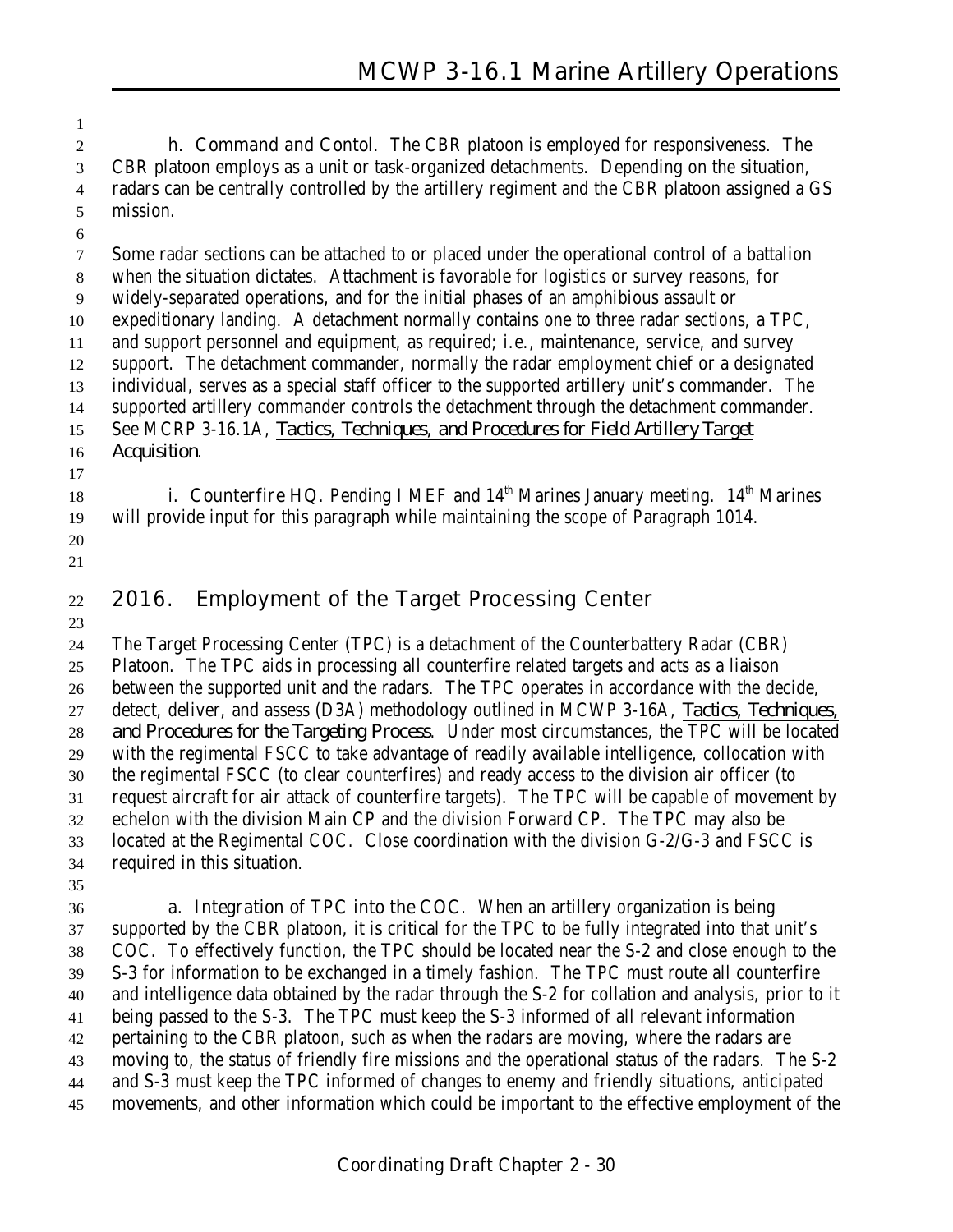CBR assets. It is important for the TPC to be included in both the Forward and Main command groups to ensure constant communication between the supported units and the radars. The CBR platoon/detachment commander and the TPC chief must maintain close liaison with the supported communications officer to ensure he is aware of the communications requirements of the TPC and that TPC radio and communications equipment are incorporated into the communications plan. **b. Target Production**. Target production by the TPC varies from simple to complex and is based on commander's intent and commander's criteria. In its simplest form, target production is the mere passing of target data acquired from a reliable source to the fire control element for prosecution. Complex target production involves the collation of data from one or more sources for analysis so a decision can be determined to fire at the target or to file the target until more information can be accumulated. **c. Target Selection Standards**. Although targeting data is collected continuously, targets will be produced according to the commander's criteria. This set of guidelines will determine the difference between incoming data that will be collated for future use and incoming data that will generate an immediate fire mission. **d. Target Production Map**. The TPC maintains a target production map as an aid for producing valid targets and for displaying required information for intelligence purposes. The target production map consists of a map of the area of operations with four overlays. These overlays are as follows: **(1) Friendly Situation Overlay**. This overlay is used to maintain the positions and activities of all friendly units in the area of operations. **(2) Geometry/Control Features Overlay**. This overlay contains all fire support coordinating measures, battlefield geometry, and radar search zones (call for fire, critical friendly, ATI, sensor). **(3) Radar Overlay**. This overlay contains current radar locations and sectors of search (i.e., radar fans). **(4) Target/Target Indicator Overlay**. This overlay displays enemy activity and target intelligence provided by all target acquisition assets. **e. Information Flow**. Information enters the TPC via several communication nodes. The information processing and distribution within the TPC is dependent upon the type of data which has been received. Targets received from radars are processed rapidly and forwarded to the S-2. Data considered as a target indicator or data which needs to be collated for future use, is plotted and stored until the collated data is sufficient to upgrade a target indicator to target status.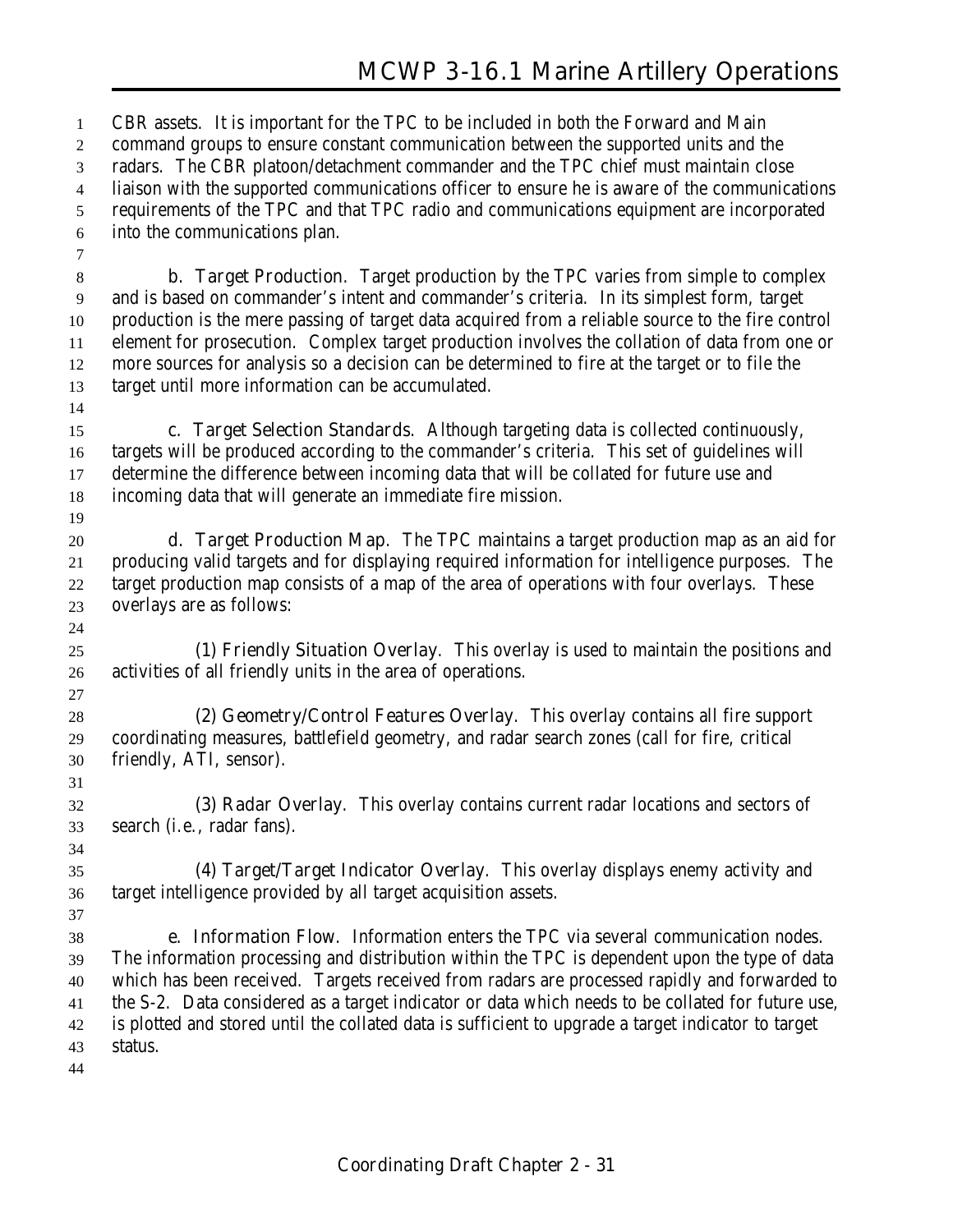**(1) Information from G-2**. The division intel net and Digital Voice Secure Telephone (DVST) are the primary means of communication between the G-2 and regimental S-2. The Local Area Network (LAN), facsimile (FAX) machine, and couriers should be used to send pertinent traffic to the G-2. **(2) Information from CBR**. Hostile weapons locations enter the TPC from counterbattery radar communication nodes. **(a) Targets Received from Radars**. When an enemy weapon location is transmitted from the radar to the TPC, the following sequence of events will occur: **1** The computer operator in the TPC will enter the data sent from the radar into the target file. All information sent by the radar is written in the target log. **2** Once the computer operator has compiled all of the data for a particular target location, he will immediately pass the printout to the S-2 and the plotter. The plotter will plot the hostile weapon location on the target and target indicator overlays of the target production map. **(b)** The S-2 will determine if the target should be assigned a high priority for counterfire purposes (based on the guidance of the maneuver commander) or be targeted as intelligence information. The S-2 should use the impact predict location and the enemy weapon location to assist in assigning priorities to the target. Once the S-2 determines the priority, he will either pass the printout back to the TPC for collation or present the information to the S-3 with recommendations. If the target is to be fired on, the target will be transmitted to the S-3 computer operator from the TPC. **(c)** Once action has been taken on a target or target indicator by the S-3, that information will flow back to the TPC to facilitate file management. **(3) Information from FDC**. A significant amount of target traffic enters the COC via the FDC. Reports from battalion S-2s and FOs will arrive over the regimental intel or FDC nets. **f. Battle Damage Assessment (BDA)**. BDA is a critical step in the targeting process. BDA reports from FOs are critical since a target may still present a threat after it has been fired upon. BDA received by direct support artillery battalions should be sent to higher headquarters via the supported infantry regiment. The artillery regimental S-2 should report BDA of general support artillery fire missions and regimental mass missions to higher headquarters/supported maneuver commanders. **(1)** The TPC must coordinate with the S-3 regarding the commander's attack guidance matrix. The highest priority targets must be brought to the FDC's attention immediately.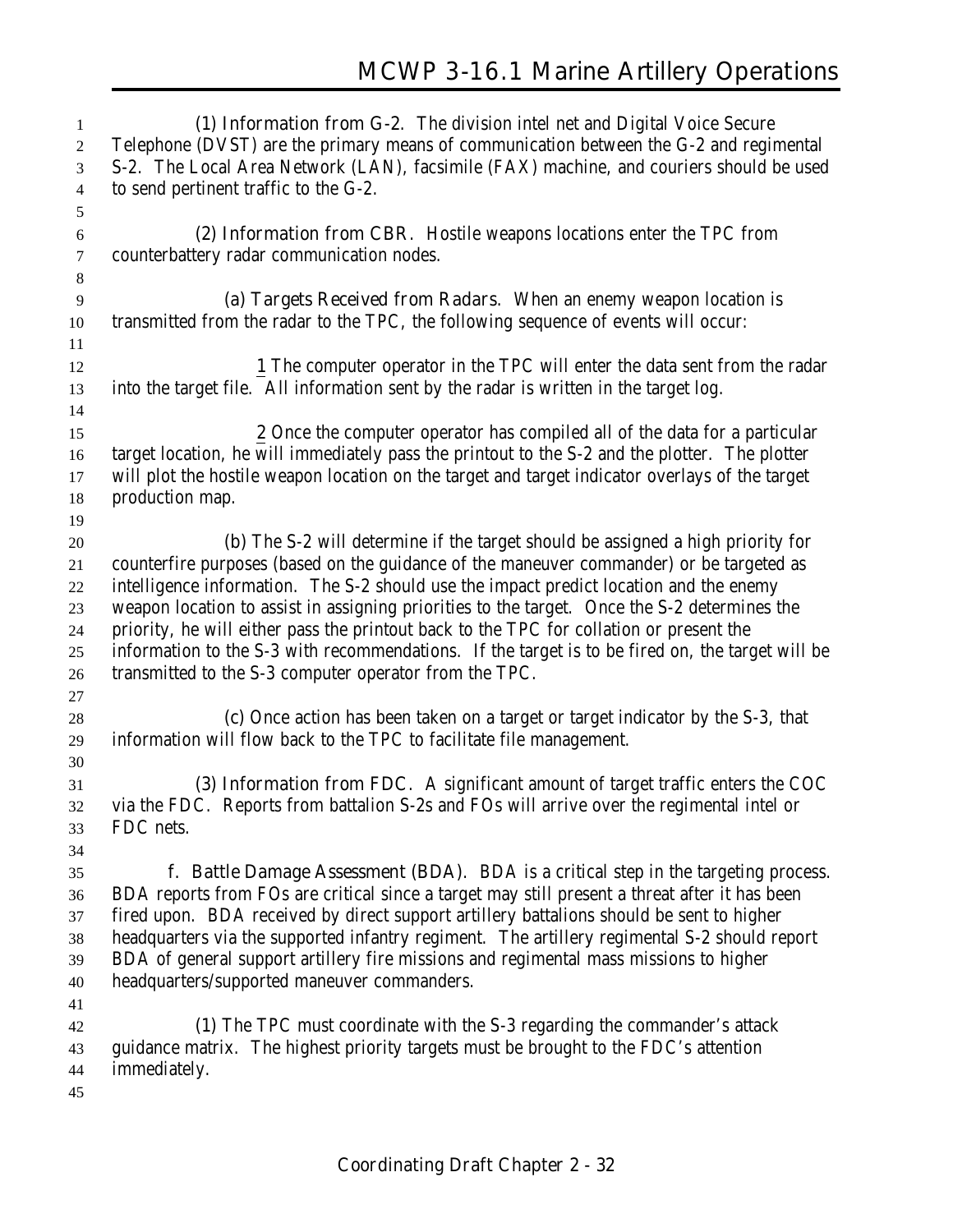**(2)** Target selection standards information must be considered when making a confirmed/suspected target determination. Targets should be analyzed carefully to prevent firing on dummy targets and old positions. Some considerations to be examined are: • Is the enemy using deception measures? • How effective are enemy deception measures? • What are the enemy artillery tactics? **g. Quickfire Operations**. Quickfire is a tactic involving the use of the TPQ-36 counterbattery radar and a fire support asset to destroy enemy artillery. The first step is to accurately locate the target, by primarily using the TPQ-36 counterbattery radar. Once it is determined that the target cannot be eliminated by friendly artillery, it is handed over to the another fire support asset for attack. The alternate method is to pass the target information to the division FSCC. The division FSCC will then assign the target to a fire support asset for attack. **2017. Request for Reinforcing Fires** The request for reinforcing fires form (figure 2-5) is designed to assist FDCs in recording, properly formatting, and transmitting technical fire direction information. It utilizes procedures and doctrinal formats found in MCWP 3-16.4, *Artillery Manual Cannon Gunnery*. The following procedures will be utilized with the request for reinforcing fires form: **a. Mass Fire Collective Call Sign**. Each regiment will develop a collective call sign to be utilized on all missions directed to or initiated by the regimental COC. **b. Readback**. Readback of all tactical fire direction information will be performed by the designated readback station. All other units will acknowledge receipt of the fire order in battalion numerical sequence subsequent to the readback. **c. Reporting Ready and Time of Flight**. Firing units will only report "Ready" and "Time of Flight" on fire missions where the time of opening fire is designated as "At My Command", and short countdown TOTs. For time interval TOTs these reports are unnecessary (firing units will only report to the controlling element when they are unable to meet the time on target). **d. Reporting**. During a mass fire mission, all required reports (i.e., shot, rounds complete, etc.) will be sent to the controlling element. **e. Reporting During Schedule of Fires**. When a schedule of fires is initiated, firing units will report "Shot" at the beginning of the schedule of fires and "Rounds Complete" at the end of the schedule of fires. When a firing unit fails to meet the scheduled ammunition expenditure for individual targets within a schedule it will be reported immediately to the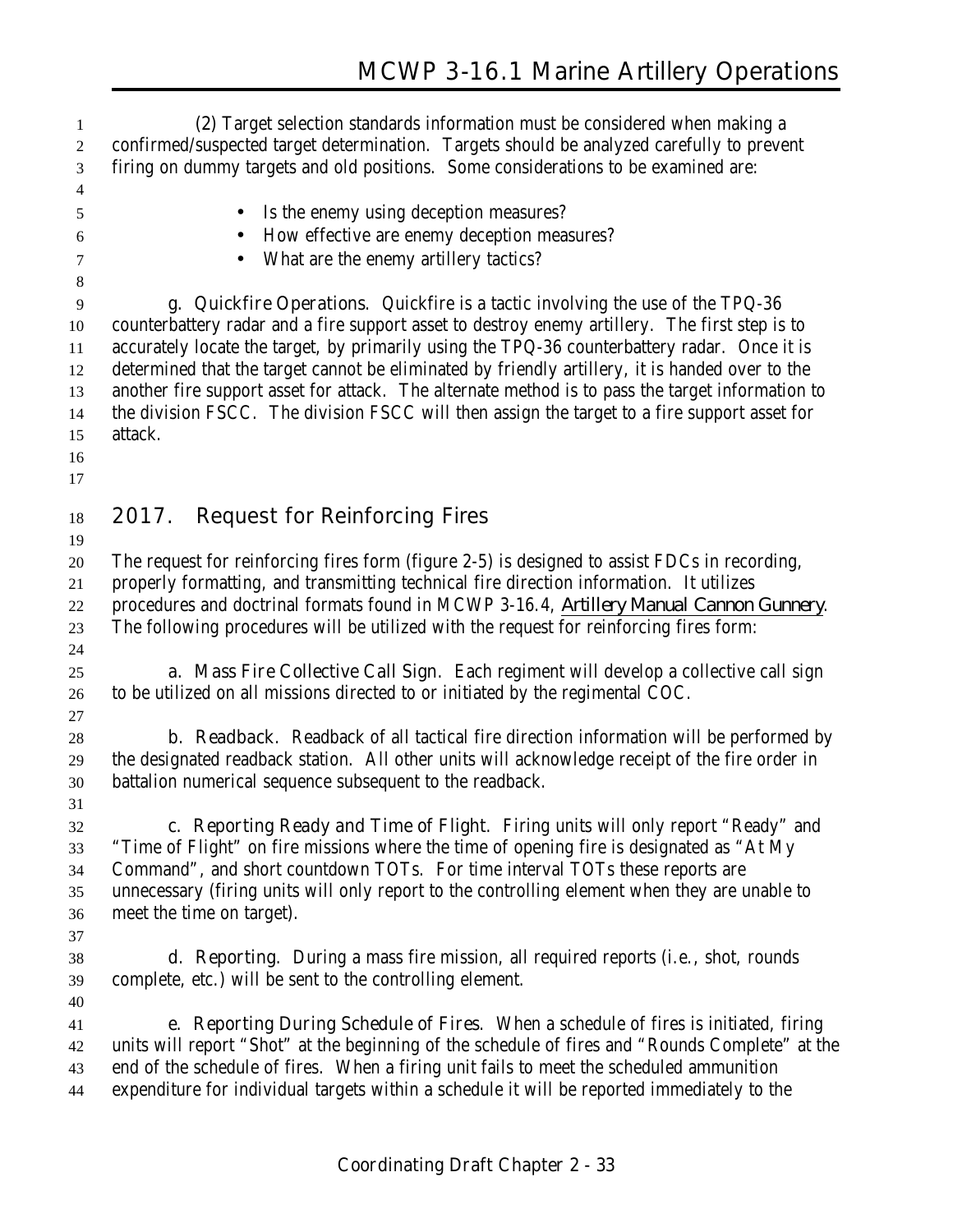controlling element. This will afford the agency initiating the schedule to decide if a repeat of 2 the mission or attack by another fire support means is required to meet the commander's attack guidance. Also, if a firing unit anticipates missing a specific timeline in the schedule of fires it will report this to higher headquarters immediately. This will afford higher headquarters the opportunity to deconflict with the establishing agency.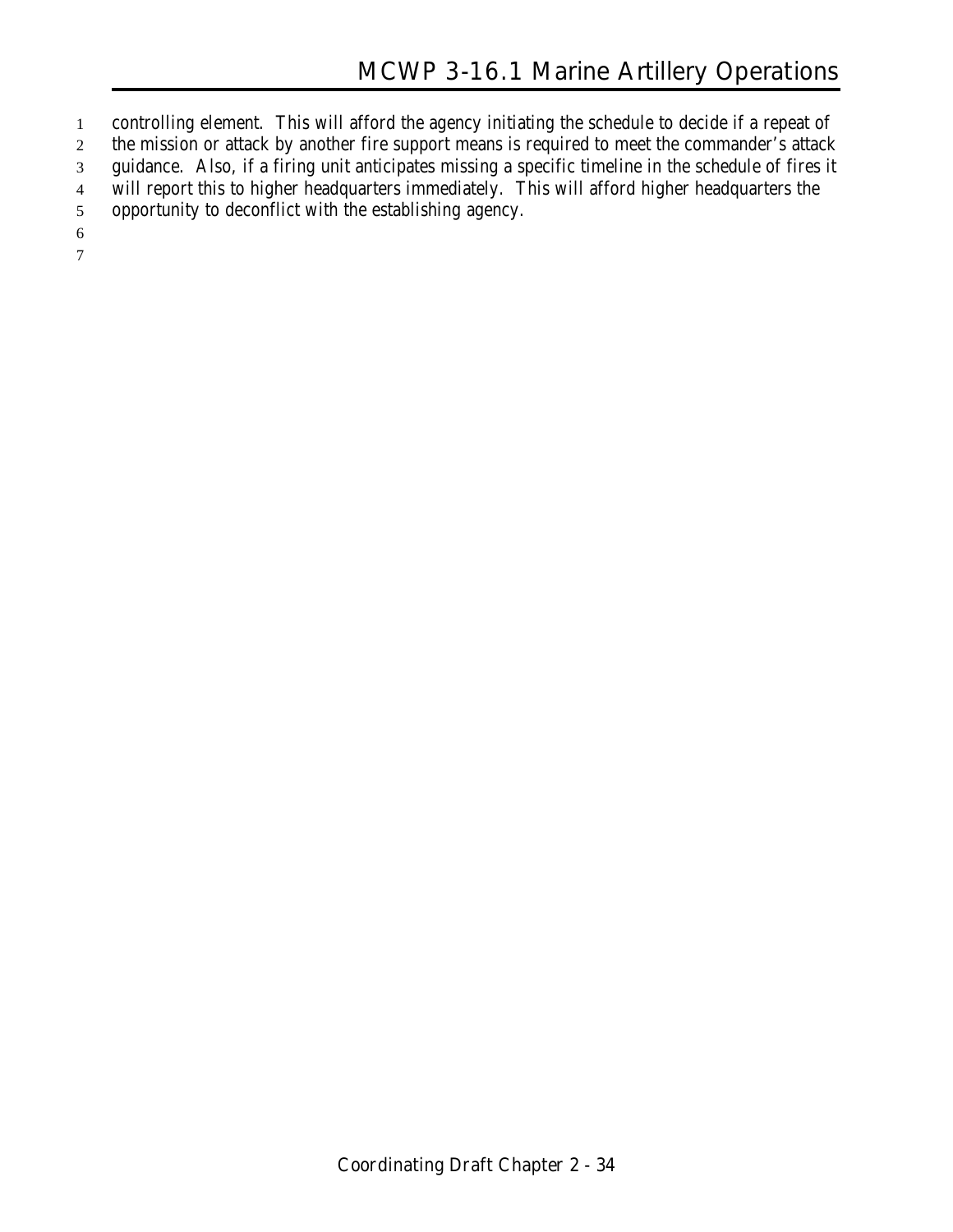# MCWP 3-16.1 Marine Artillery Operations

| 1. Commander's Intent:        |                                                                                  |
|-------------------------------|----------------------------------------------------------------------------------|
| 2. Organization for Combat    |                                                                                  |
| <b>UNIT</b>                   | <b>TACTICAL MISSION</b>                                                          |
|                               |                                                                                  |
|                               |                                                                                  |
|                               |                                                                                  |
|                               |                                                                                  |
|                               |                                                                                  |
|                               |                                                                                  |
| 3. Recent Significant Events: |                                                                                  |
|                               |                                                                                  |
|                               |                                                                                  |
| 4. Scheme of Maneuver:        |                                                                                  |
|                               |                                                                                  |
|                               |                                                                                  |
|                               | ,我们就会在这里的人,我们就会在这里的人,我们就会在这里的人,我们就会在这里的人,我们就会在这里的人,我们就会在这里的人,我们就会在这里的人,我们就会在这里的人 |
|                               |                                                                                  |
|                               |                                                                                  |
|                               |                                                                                  |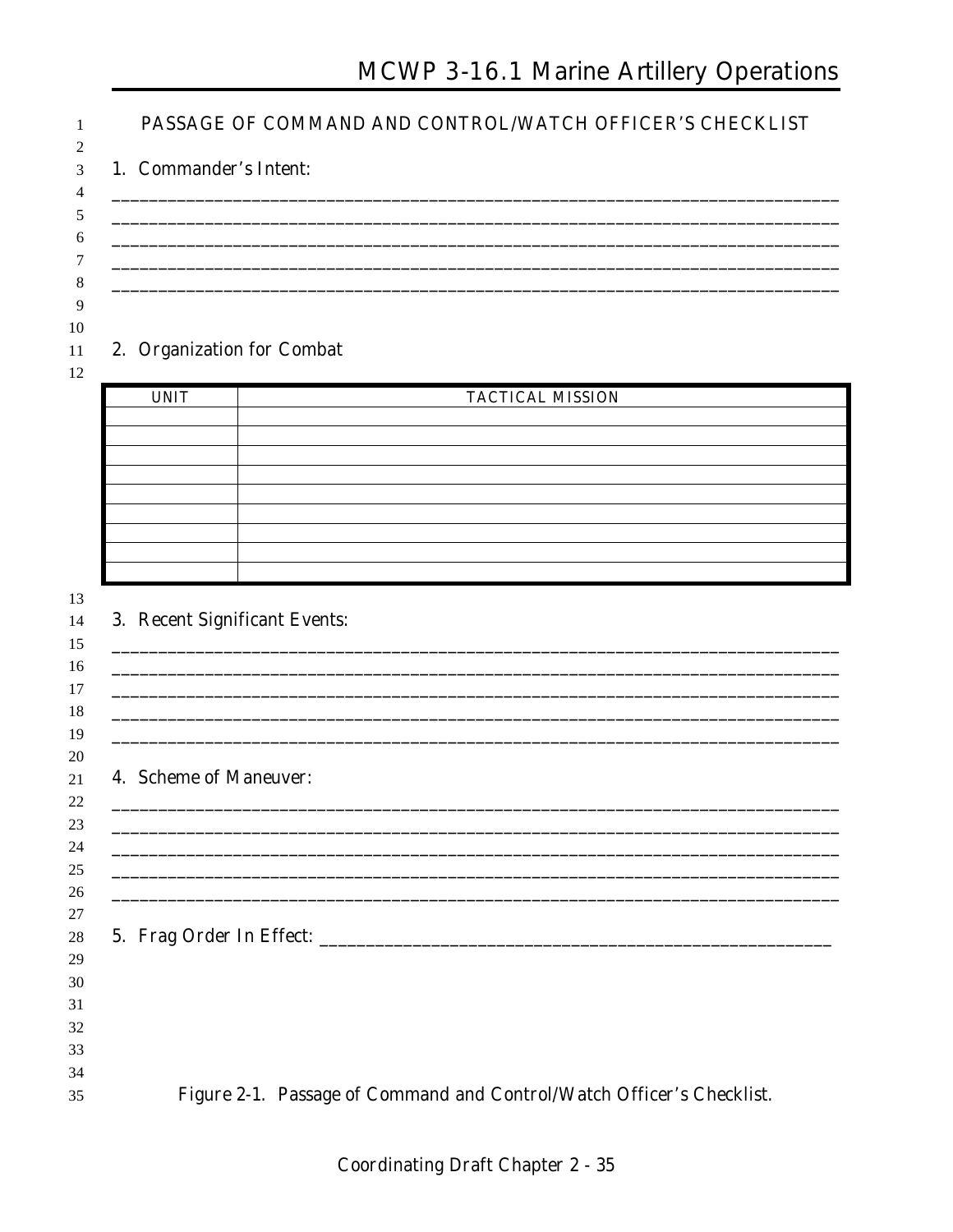#### **6. Active Fire Missions**

| $TARGET$ # | <b>OBSERVER</b> | <b>FIRE ORDER</b> | <b>STATUS</b> |
|------------|-----------------|-------------------|---------------|
|            |                 |                   |               |
|            |                 |                   |               |
|            |                 |                   |               |
|            |                 |                   |               |
|            |                 |                   |               |

#### **7. Observer Locations**

| <b>OBS</b> | <b>LOCATION</b> | <b>OBS</b> | <b>LOCATION</b> | <b>OBS</b> | <b>LOCATION</b> |
|------------|-----------------|------------|-----------------|------------|-----------------|
|            |                 |            |                 |            |                 |
|            |                 |            |                 |            |                 |
|            |                 |            |                 |            |                 |
|            |                 |            |                 |            |                 |
|            |                 |            |                 |            |                 |

- 
- 

#### **8. Unit Locations**

| <b>UNIT</b>                       | <b>LOCATION</b>                     |
|-----------------------------------|-------------------------------------|
|                                   |                                     |
|                                   |                                     |
|                                   |                                     |
|                                   |                                     |
|                                   |                                     |
|                                   |                                     |
|                                   |                                     |
|                                   |                                     |
|                                   |                                     |
|                                   |                                     |
|                                   |                                     |
|                                   |                                     |
| 9. H-Hour: ________________<br>13 |                                     |
|                                   | 15 <b>10. MOPP Level: 0 1 2 3 4</b> |

 

**Figure 2-1. Passage of Command and Control/Watch Officer's Checklist (cont).**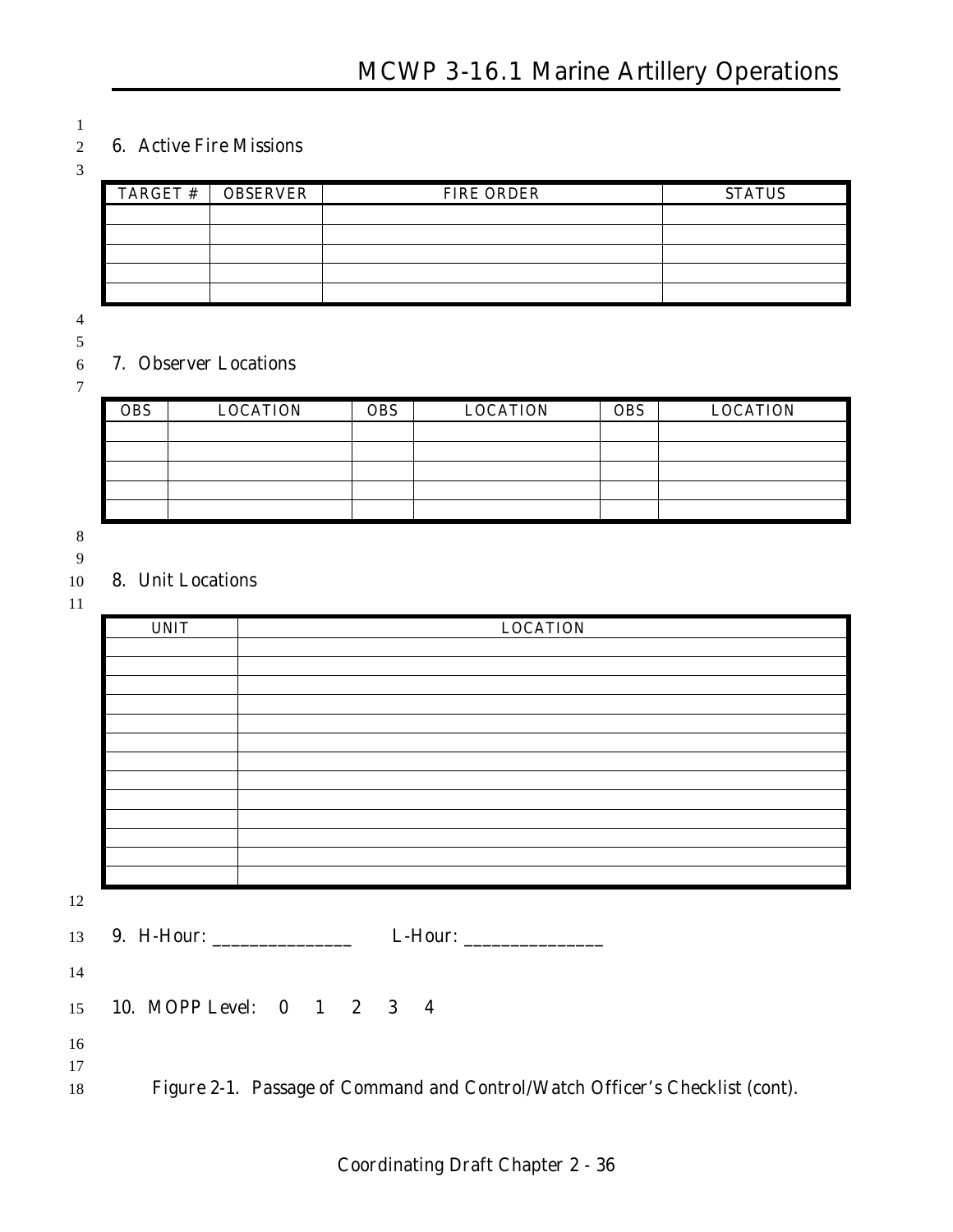### 1 **11. Fire Caps**

#### 2

| <b>UNIT</b> | <b>LOCATION</b> | <b>AOL</b> | <b>WPN STR</b> | DTG(established)/OPORD |
|-------------|-----------------|------------|----------------|------------------------|
|             |                 |            |                |                        |
|             |                 |            |                |                        |
|             |                 |            |                |                        |
|             |                 |            |                |                        |
|             |                 |            |                |                        |

3

#### 4 **12. Scheduled Fires**

5

| <b>TYPE</b>   | UNIT(s) | DTG |
|---------------|---------|-----|
| <b>GROUP</b>  |         |     |
|               |         |     |
|               |         |     |
|               |         |     |
|               |         |     |
|               |         |     |
| <b>SERIES</b> |         |     |
|               |         |     |
|               |         |     |
|               |         |     |
|               |         |     |
|               |         |     |
| <b>PLANS</b>  |         |     |
|               |         |     |
|               |         |     |
|               |         |     |
|               |         |     |

6

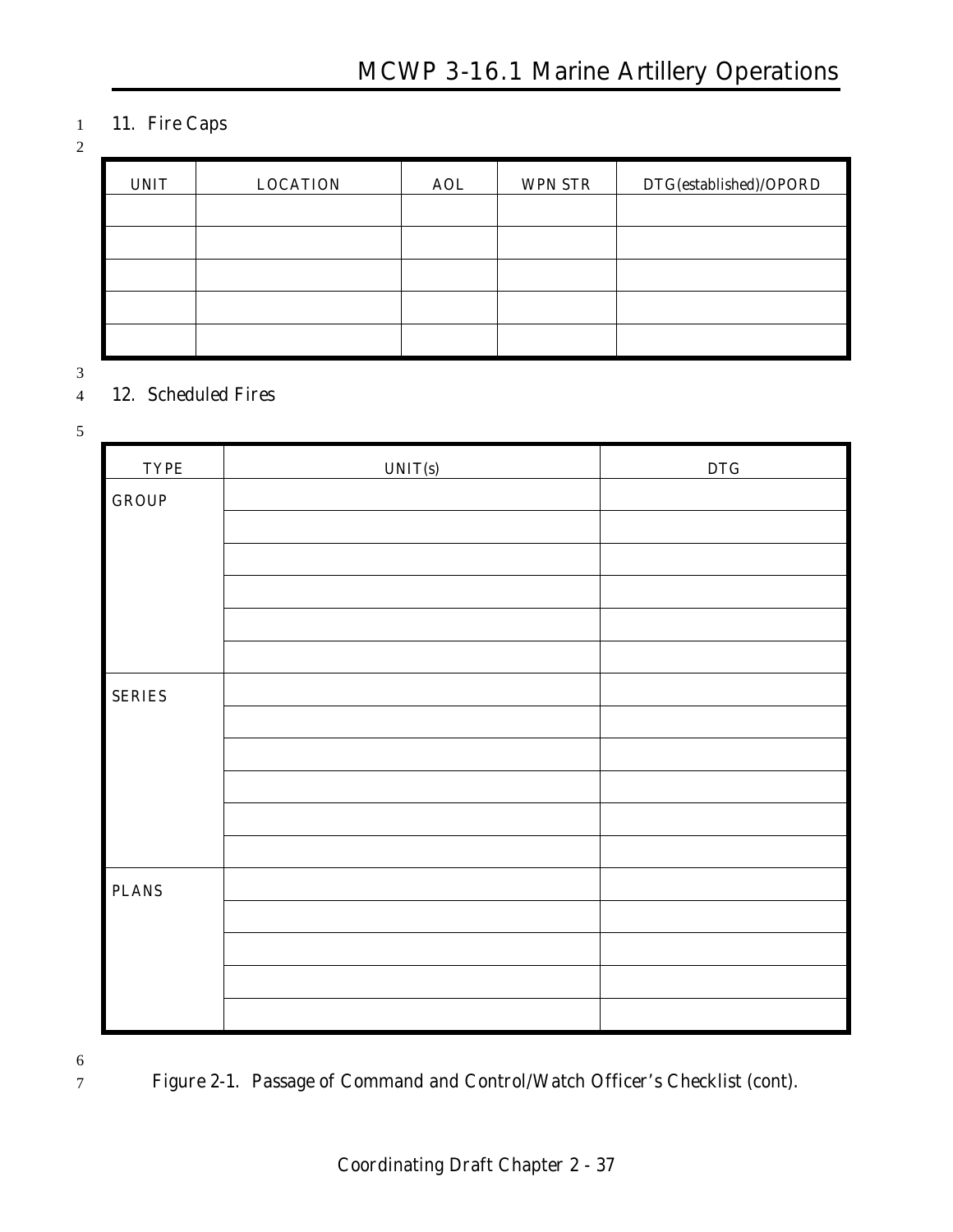### 1 **13. Fire Support Coordinating Measures**

2

| <b>FSCM TYPE</b> | IN EFFECT AND DESCRIPTION |
|------------------|---------------------------|
|                  |                           |
| <b>FSCL</b>      |                           |
|                  |                           |
| CFL              |                           |
|                  |                           |
| RFA(s)           |                           |
|                  |                           |
|                  |                           |
|                  |                           |
|                  |                           |
|                  |                           |
| NFA(s)           |                           |
|                  |                           |
|                  |                           |
|                  |                           |
|                  |                           |
|                  |                           |
| RFL(s)           |                           |
|                  |                           |
|                  |                           |
|                  |                           |
|                  |                           |
|                  |                           |
| ${\bf FEA}$      |                           |
|                  |                           |

3

- 4
- 
- 5 **Figure 2-1. Passage of Command and Control/Watch Officer's Checklist (cont).**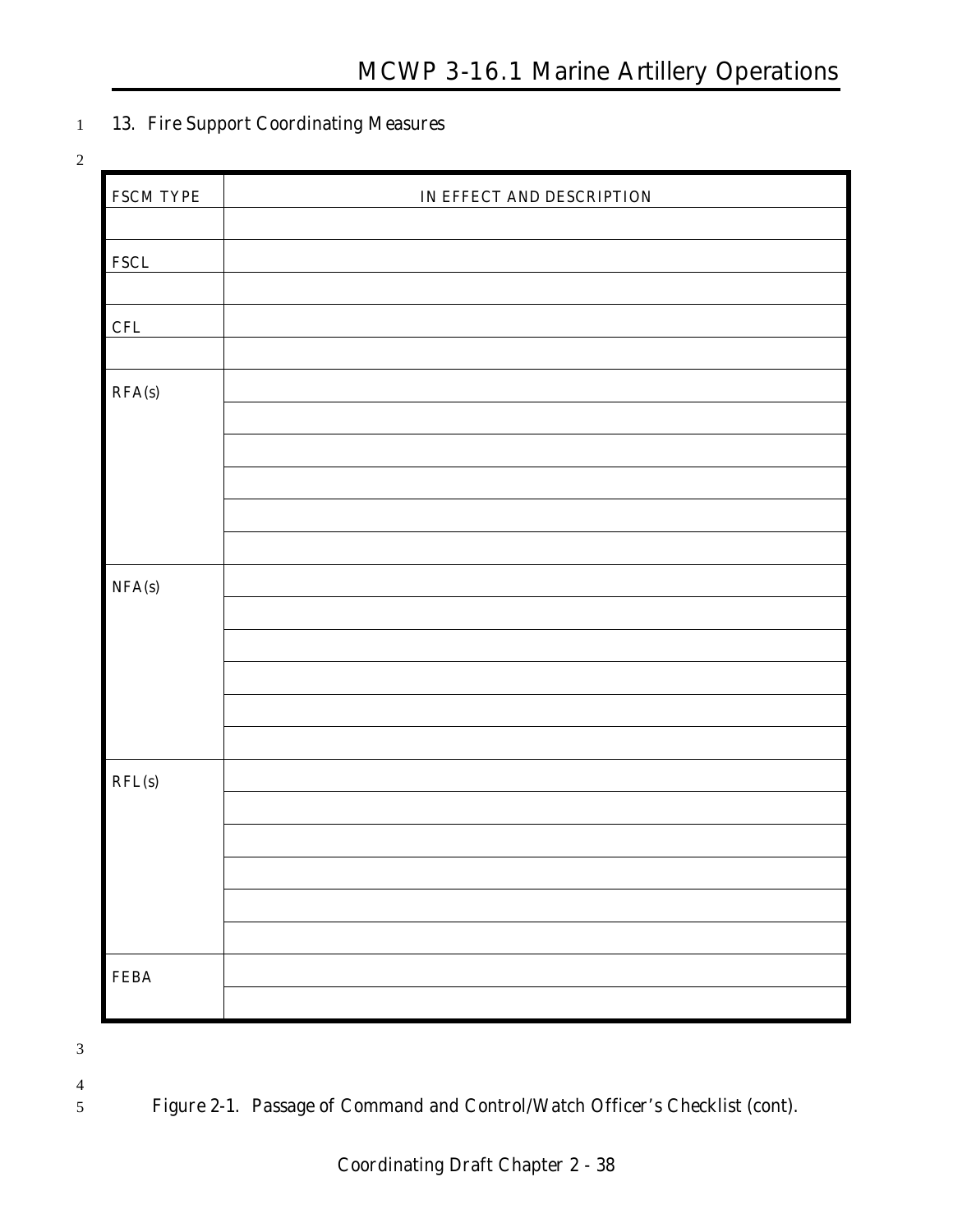| 15. Future Plans                                                                                                                                                                                                                     |
|--------------------------------------------------------------------------------------------------------------------------------------------------------------------------------------------------------------------------------------|
| a. Movements                                                                                                                                                                                                                         |
|                                                                                                                                                                                                                                      |
| <u>and the contract of the contract of the contract of the contract of the contract of the contract of the contract of the contract of the contract of the contract of the contract of the contract of the contract of the contr</u> |
|                                                                                                                                                                                                                                      |
|                                                                                                                                                                                                                                      |
|                                                                                                                                                                                                                                      |
|                                                                                                                                                                                                                                      |
| b. Frag/Warning Orders                                                                                                                                                                                                               |
|                                                                                                                                                                                                                                      |
|                                                                                                                                                                                                                                      |
|                                                                                                                                                                                                                                      |
|                                                                                                                                                                                                                                      |
|                                                                                                                                                                                                                                      |
|                                                                                                                                                                                                                                      |
| c. Other                                                                                                                                                                                                                             |
|                                                                                                                                                                                                                                      |
|                                                                                                                                                                                                                                      |
|                                                                                                                                                                                                                                      |
| <u> 1989 - Johann Barn, mars ann an t-Amhain ann an t-Amhain ann an t-Amhain ann an t-Amhain an t-Amhain an t-Amh</u>                                                                                                                |
| <u> 1989 - Johann John Stein, mars ar yw i ganrif y cyfeiriad y ganrif y cyfeiriad y ganrif y cyfeiriad y ganrif</u>                                                                                                                 |
|                                                                                                                                                                                                                                      |
|                                                                                                                                                                                                                                      |
|                                                                                                                                                                                                                                      |
|                                                                                                                                                                                                                                      |
|                                                                                                                                                                                                                                      |
|                                                                                                                                                                                                                                      |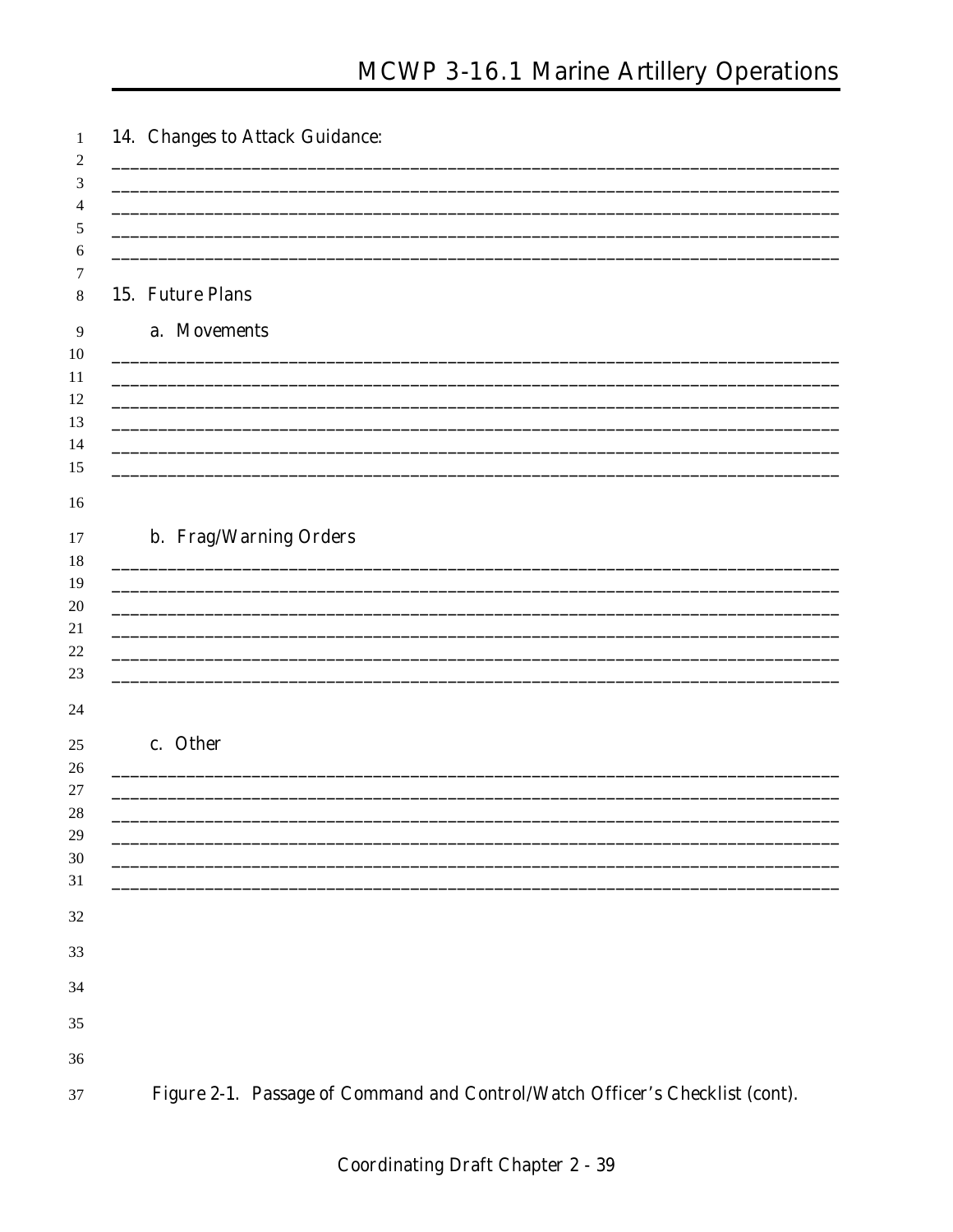| 16. Employment of CBR/MET/Survey                                                                                      |  |
|-----------------------------------------------------------------------------------------------------------------------|--|
| a. CBR                                                                                                                |  |
|                                                                                                                       |  |
|                                                                                                                       |  |
|                                                                                                                       |  |
|                                                                                                                       |  |
|                                                                                                                       |  |
|                                                                                                                       |  |
| b. MET                                                                                                                |  |
|                                                                                                                       |  |
|                                                                                                                       |  |
|                                                                                                                       |  |
|                                                                                                                       |  |
|                                                                                                                       |  |
|                                                                                                                       |  |
|                                                                                                                       |  |
| c. Survey                                                                                                             |  |
|                                                                                                                       |  |
|                                                                                                                       |  |
|                                                                                                                       |  |
|                                                                                                                       |  |
|                                                                                                                       |  |
|                                                                                                                       |  |
|                                                                                                                       |  |
| 17. Last Target Number: _____________                                                                                 |  |
|                                                                                                                       |  |
| <b>18. Anticipated Changes</b>                                                                                        |  |
|                                                                                                                       |  |
| a. Commander's Intent                                                                                                 |  |
|                                                                                                                       |  |
| <u> 1989 - Johann Harry Harry Harry Harry Harry Harry Harry Harry Harry Harry Harry Harry Harry Harry Harry Harry</u> |  |
|                                                                                                                       |  |
|                                                                                                                       |  |
|                                                                                                                       |  |
|                                                                                                                       |  |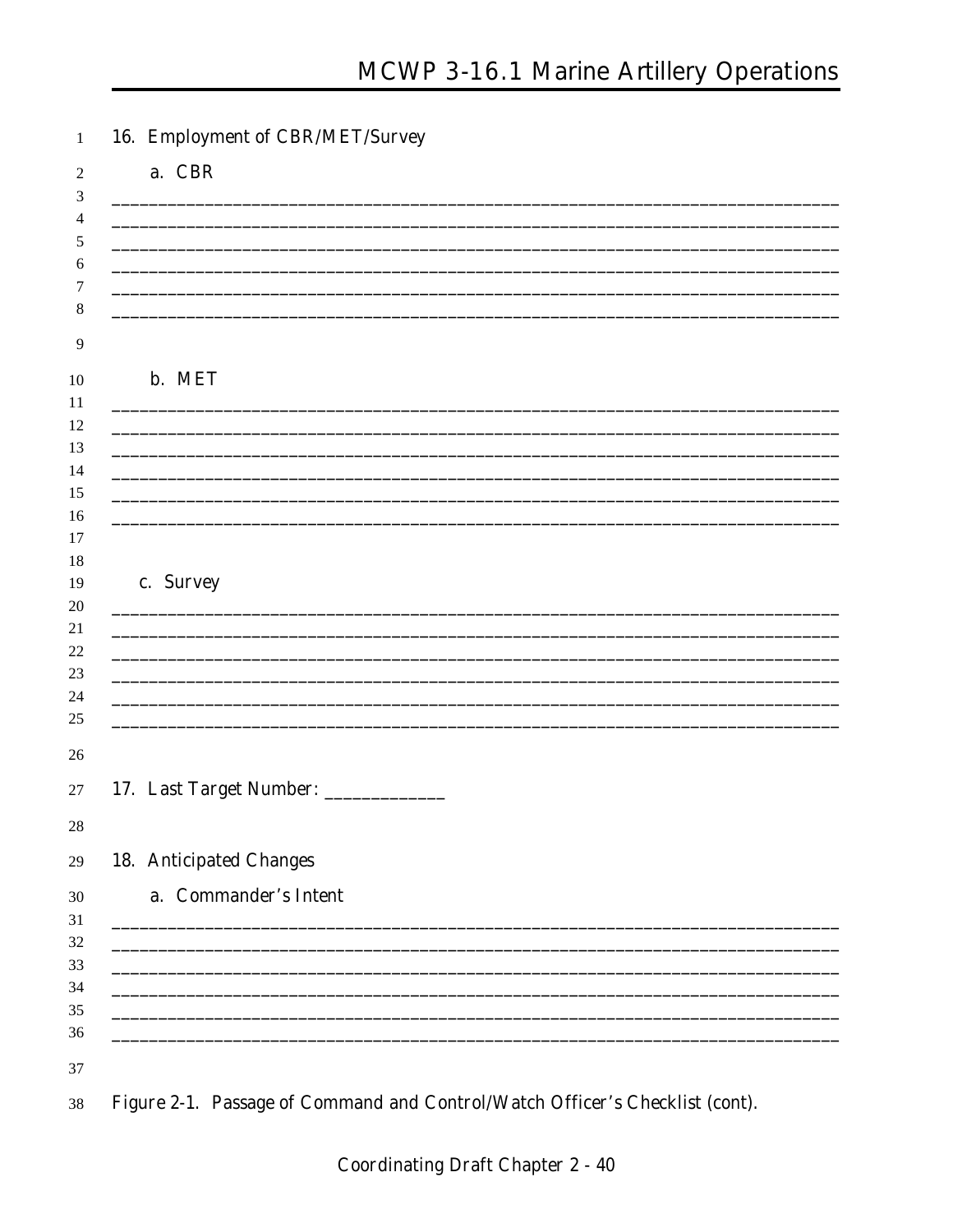### b. Organization for Combat

| 2 |             |                         |
|---|-------------|-------------------------|
|   | <b>UNIT</b> | <b>TACTICAL MISSION</b> |
|   |             |                         |
|   |             |                         |
|   |             |                         |
|   |             |                         |
|   |             |                         |
|   |             |                         |
|   |             |                         |
|   |             |                         |
|   |             |                         |

 $\overline{\mathcal{E}}$ 

 $\,1$ 

| J                   |                                                                              |
|---------------------|------------------------------------------------------------------------------|
| $\overline{4}$<br>5 | c. Task Organization                                                         |
| 6                   |                                                                              |
| $\tau$              |                                                                              |
| $\,8\,$             |                                                                              |
| 9                   |                                                                              |
| 10                  |                                                                              |
| 11                  |                                                                              |
|                     |                                                                              |
| 12                  | d. Tactical Situation                                                        |
| 13                  |                                                                              |
| 14                  |                                                                              |
| 15<br>16            |                                                                              |
| 17                  |                                                                              |
| 18                  |                                                                              |
|                     |                                                                              |
| 19                  |                                                                              |
| 20                  |                                                                              |
| 21<br>22            |                                                                              |
| 23                  |                                                                              |
| 24                  |                                                                              |
| 25                  |                                                                              |
| 26                  |                                                                              |
| 27                  |                                                                              |
| 28                  |                                                                              |
| 29                  |                                                                              |
| 30                  |                                                                              |
| 31                  |                                                                              |
| 32                  | Figure 2-1. Passage of Command and Control/Watch Officer's Checklist (cont). |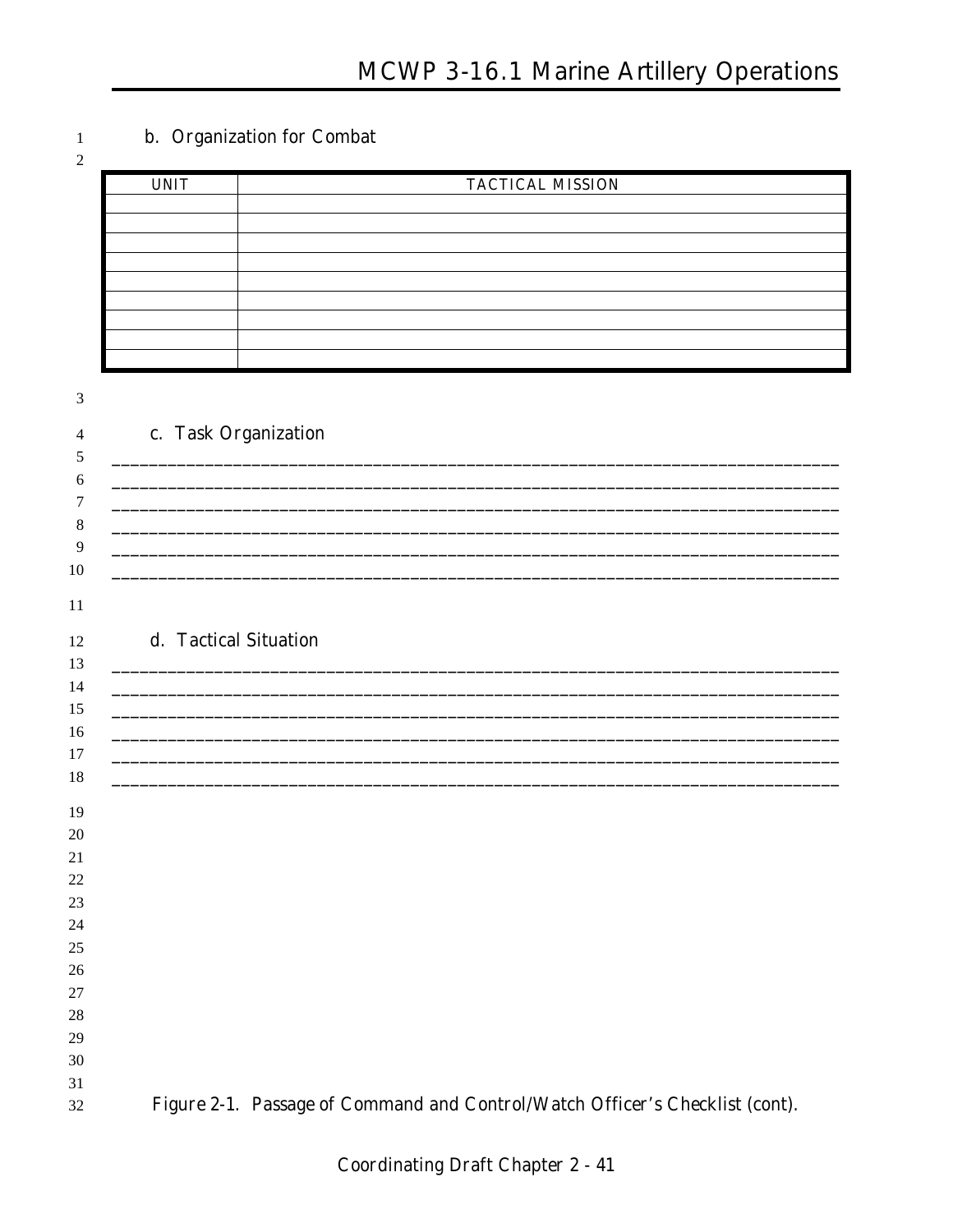1

|                                                    | <b>WEAPON LOCATING</b><br><b>RADARS</b> |                                     | <b>MOVING TARGET LOCATING RADARS</b>      |                                           |  |
|----------------------------------------------------|-----------------------------------------|-------------------------------------|-------------------------------------------|-------------------------------------------|--|
|                                                    | AN/TPQ-46A                              | AN/TPQ-37                           | <b>AN/TPS-25A</b>                         |                                           |  |
| <b>CHARACTERISTICS</b>                             |                                         |                                     | 12,000M                                   | AN/TPS-58B<br>10,0000M                    |  |
| <b>PLANNING RANGES</b>                             |                                         |                                     | (PERSONNEL)                               | (PERSONNEL)                               |  |
| <b>ARTILLERY AND</b>                               | 12,000M (note 1)                        | 30,000M (note 1.2)                  |                                           |                                           |  |
| <b>MORTARS</b>                                     |                                         |                                     |                                           |                                           |  |
| <b>ROCKETS</b>                                     | 24,000M (note 1)                        | 50,000M (note 1,2)                  | 18,280M (VEHICLES)                        | 20,000M (VEHICLES)                        |  |
| <b>AZIMUTH SEARCH</b>                              | 1600 MILS (6,400 IN                     |                                     | 360 OR 540 MILS                           | 500 TO 2,500 MILS                         |  |
| <b>SECTOR COVERAGE</b>                             | <b>EXTENDED</b>                         | 1,600 MILS                          | (SELECTABLE)                              | (VARIABLE)                                |  |
|                                                    | <b>AZIMUTH MODE)</b>                    |                                     |                                           |                                           |  |
| <b>ACCURACY</b>                                    | FFE ACCURACY                            | FFE ACCURACY                        | 0 TO 100M                                 | 0 TO 50 M                                 |  |
| <b>TRAVERSE</b>                                    | 6,400 MILS                              | 6,400 MILS                          | 6.400 MILS                                | 6,400 MILS                                |  |
| <b>ELEVATION</b>                                   | 15 TO 30 MILS<br><b>SCREEN CREST</b>    | 5 TO 15 MILS SCREEN<br><b>CREST</b> | $+/- 265$ MILS ELOS                       | $+$ /- 200 MILS ELOS                      |  |
| <b>EMPLACEMENT TIME</b>                            | <b>20 MIN</b>                           | <b>30 MIN</b>                       | 15 TO 45 MIN                              | 15 TO 30 MIN                              |  |
| <b>FORDING CAPABILITY</b>                          | 16 IN                                   | 30 IN                               | <b>DEPENDS ON PRIME</b>                   | <b>DEPENDS ON PRIME</b>                   |  |
|                                                    |                                         |                                     | <b>MOVER</b>                              | <b>MOVER</b>                              |  |
|                                                    |                                         |                                     | <b>RESTRICTIONS</b>                       | <b>RESTRICTIONS</b>                       |  |
|                                                    | TRAILER 4,440 LBS                       | TRAILER 17,780 LBS                  | 2,033 LBS                                 | 2,228 LBS                                 |  |
| <b>TRAVEL WEIGHT</b>                               |                                         |                                     |                                           |                                           |  |
|                                                    | SHELTER 2,780 LBS                       | SHELTER 2,780 LBS                   |                                           |                                           |  |
| <b>DIMENSIONS</b>                                  |                                         |                                     |                                           |                                           |  |
| (LENGTH, WIDTH,                                    | 170.75 X 84.5 X 94 IN                   | 234.75 X 96 X 134 IN                |                                           |                                           |  |
| <b>AND HEIGHT)</b>                                 |                                         |                                     |                                           |                                           |  |
| <b>TRAILER</b>                                     | 264.25 X 97.75 X                        | 234.24 X 97.75 X                    |                                           |                                           |  |
| <b>SHELTER ON 2 1/2 TON</b><br><b>TRUCK</b>        | 123.75 IN                               | 123.75 IN                           |                                           |                                           |  |
| 5-TON TRUCK W/60                                   | N/A                                     | 323.25 X 96 X 119.75                |                                           |                                           |  |
| <b>KW GENERATOR</b>                                |                                         | IN                                  |                                           |                                           |  |
| <b>SHELETER (ALONE)</b>                            | 109.25 X 81.5 X 79.75                   | 109.25 X 81.5 X 79.75               |                                           |                                           |  |
|                                                    | IN                                      | IN                                  |                                           |                                           |  |
| <b>60-KW GENERATOR</b>                             | N/A                                     | 156 X 86.5 X 63.75                  |                                           |                                           |  |
| <b>WITHOUT TRUCK</b>                               |                                         |                                     |                                           |                                           |  |
| <b>Q-37 ANTENNA AND</b>                            | N/A                                     | 163.5 X 96 X 91.25 IN               |                                           |                                           |  |
| <b>TRANSCEIVER GROUP</b><br><b>WITHOUT TRAILER</b> |                                         |                                     |                                           |                                           |  |
| AN/MJQ-25                                          | 171.12 X 82 X 98 IN                     |                                     |                                           |                                           |  |
| <b>GENERATOR WITH</b>                              |                                         |                                     |                                           |                                           |  |
| <b>TRAILER</b>                                     |                                         |                                     |                                           |                                           |  |
| <b>AIR TRANSPORT</b>                               | <b>EXTERNAL</b>                         | <b>EXTERNAL</b>                     | <b>EXTERNAL</b>                           | <b>EXTERNAL</b>                           |  |
|                                                    | CH-47D, UH-60,                          | CH-47D                              | <b>UH-60</b>                              | <b>UH-60</b>                              |  |
|                                                    | CH-53E                                  |                                     |                                           |                                           |  |
| <b>TYPE OF TARGETS</b>                             | <b>INTERNAL C-130</b>                   | <b>INTERNAL C-141</b>               | <b>INTERNAL C-130</b><br><b>PERSONNEL</b> | <b>INTERNAL C-130</b><br><b>PERSONNEL</b> |  |
|                                                    | MORTARS,                                | MORTARS,                            | LIGHT/HEAVY                               | LIGHT/HEAVY                               |  |
|                                                    | ARTILLERY,                              | ARTILLERY,                          | <b>WHEELED</b>                            | WHEELED VEHICLES,                         |  |
|                                                    | <b>ROCKETS</b>                          | <b>ROCKETS</b>                      | VEHICLES,                                 | LIGHT/HEAVY                               |  |
|                                                    |                                         |                                     | LIGHT/HEAVY<br><b>TRACKED VEHICLES</b>    | <b>TRACKED VEHICLES</b>                   |  |
| <b>NORMAL DISTANCE</b>                             |                                         |                                     |                                           |                                           |  |
| <b>FROM FORWARD LINE</b>                           | 3 TO 6 KM                               | 8 TO 12 KM                          | 1 TO 2 KM                                 | 1 TO 2 KM                                 |  |
| <b>OF TROOPS</b>                                   |                                         |                                     |                                           |                                           |  |

3

- 2 **Figure 2-2. Target Acquisition Radar Planning Table.**
- 4 Note 1: See figure 2-3 for detection probabilities.

5 Note 2: See TM 11-5840-355-10-2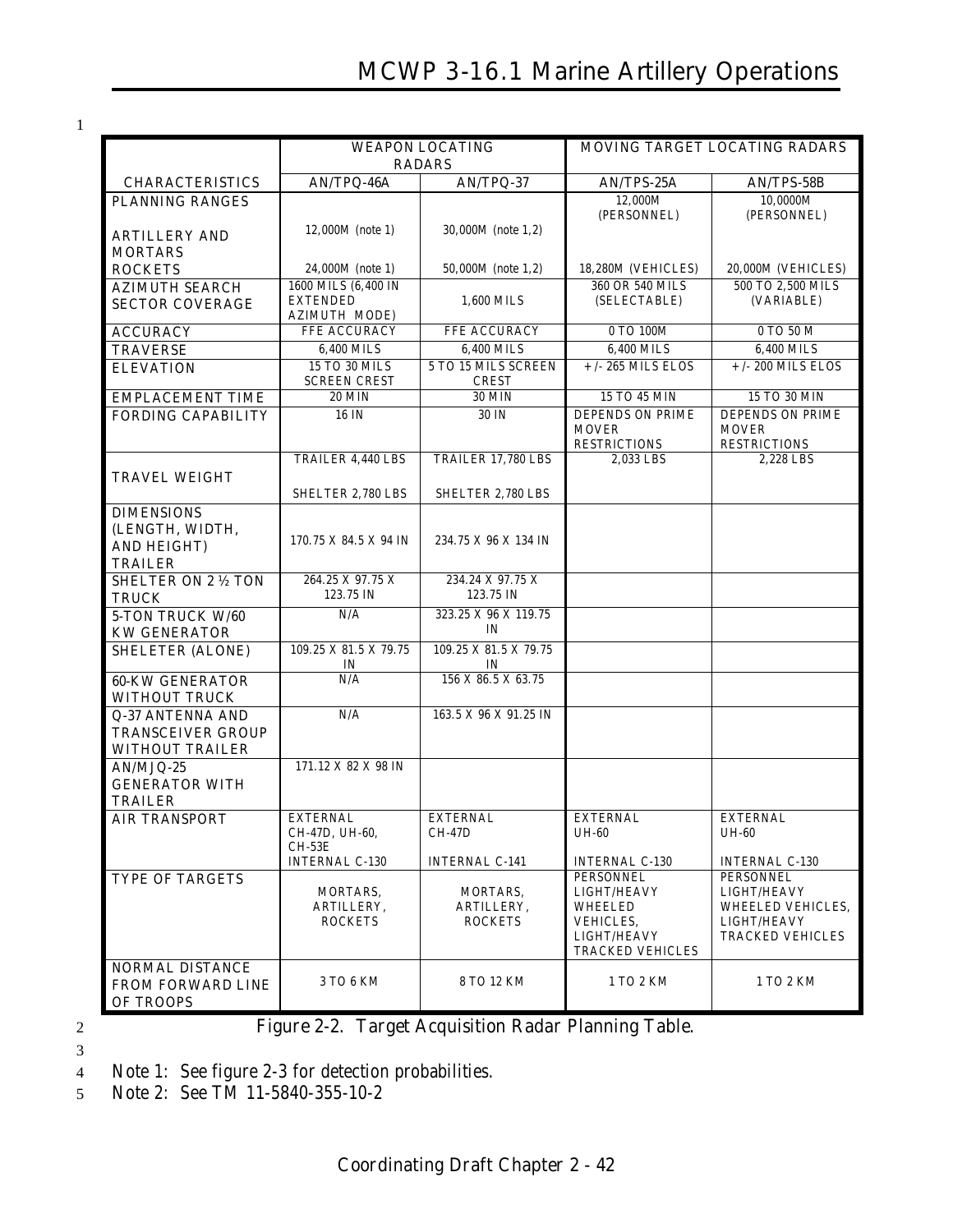1

| <b>WEAPON</b>    | <b>CEP</b> | <b>ACCURACY</b>                                   |
|------------------|------------|---------------------------------------------------|
| <b>Mortar</b>    | 50% CEP    | 35 Meters or 0.35% of range, whichever is greater |
| <b>Mortar</b>    | 90% CEP    | 90 Meters or 0.90% of range, whichever is greater |
| <b>Artillery</b> | 50% CEP    | 35 Meters or 0.35% of range, whichever is greater |
| <b>Artillery</b> | 90% CEP    | 90 Meters or 0.90% of range, whichever is greater |
| <b>Rocket</b>    | 50% CEP    | 70 Meters or 0.70% or range, whichever is greater |
| <b>Rocket</b>    | 90% CEP    | 175 Meters or 1.0% of range, whichever is greater |

2 **Figure 2-3. AN/TPQ-37 CEP Accuracies.**

#### 3 4

| $\Box$ | <b>CG'S INTENT</b>                                                                                                                                                                                                                                 |
|--------|----------------------------------------------------------------------------------------------------------------------------------------------------------------------------------------------------------------------------------------------------|
| $\Box$ | ORGANIZATION FOR COMBAT                                                                                                                                                                                                                            |
| □      | <b>SIGNIFICANT EVENTS</b><br><b>Q CHANGES IN TASK ORGANIZATION</b><br><b>SCHEME OF MANEUVER</b><br>$\Box$<br><b>EXAG ORDER IN EFFECT</b><br><b>Q UNITS IN CONTACT</b><br>□ TARGETS ACQUIRED AND ATTACKED<br><b>INOPP STATUS AND RECOMMENDATION</b> |
| ◻      | FSCMs IN EFFECT AND ON ORDER                                                                                                                                                                                                                       |
| $\Box$ | <b>FUTURE PLANS</b><br><b>D</b> MOVEMENTS<br><b>U</b> WARNING ORDERS<br>□ CBR/MET/SURVEY/LAV/UAV                                                                                                                                                   |
|        | <b>ANTICIPATED CHANGES</b><br><b>D</b> CG'S INTENT<br><b>Q ORGANIZATION FOR COMBAT</b><br>□ TASK ORGANIZATION<br><b>D</b> TACTICAL SITUATION                                                                                                       |
| $\Box$ | <b>AIR OPERATIONS</b>                                                                                                                                                                                                                              |

5 **Figure 2-4. Example Briefing Format for Tactical Situations.**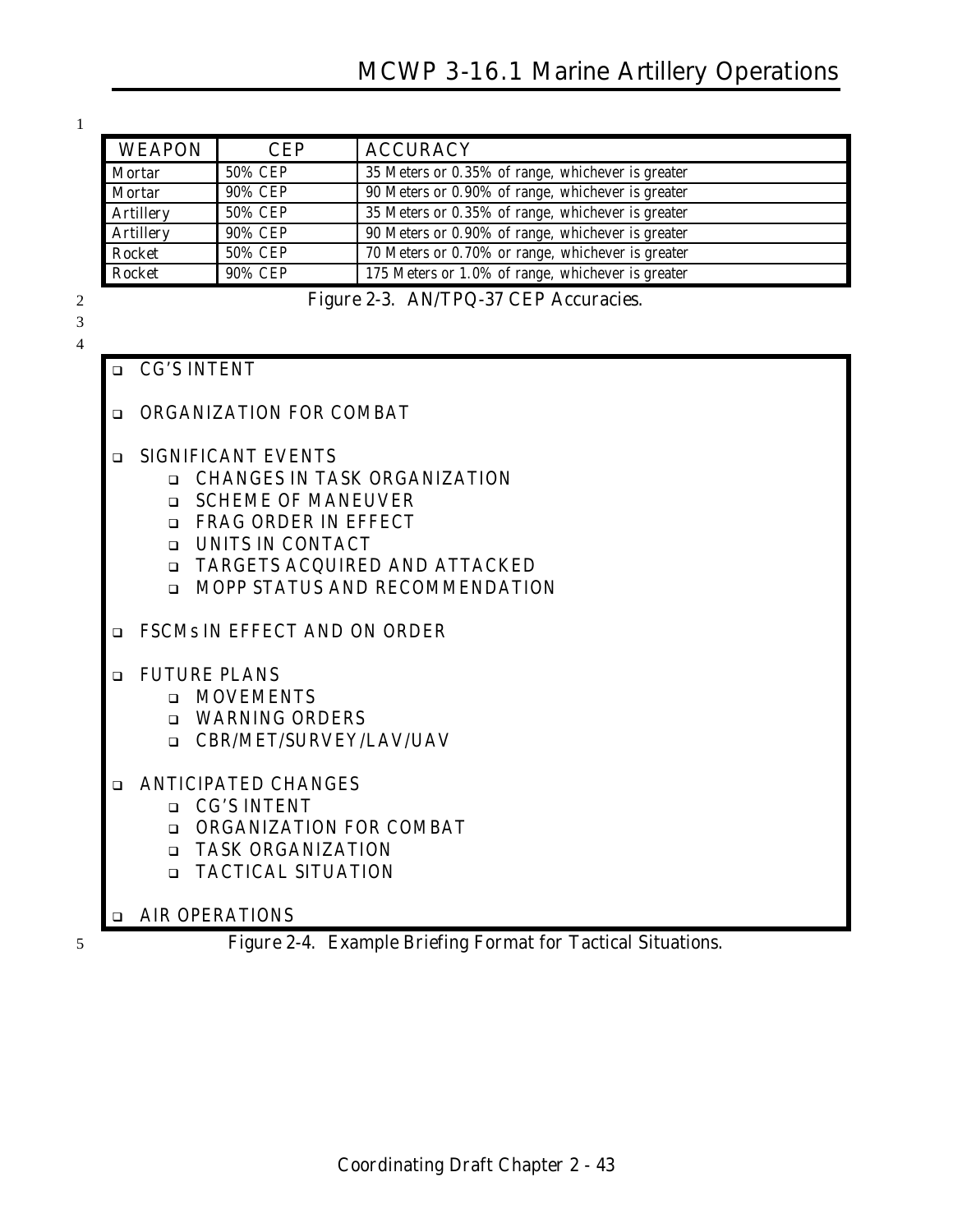| 2. WARNING ORDER                                                |                   |                                                         |  |
|-----------------------------------------------------------------|-------------------|---------------------------------------------------------|--|
| A. TYPE OF MISSION: NOW ADJUSTING/FFE                           |                   |                                                         |  |
| B. SIZE OF ELEMENT TO FFE (CALL SIGN) "OVER"                    |                   |                                                         |  |
| 3. TARGET LOCATION                                              |                   |                                                         |  |
| A. TARGET NUMBER                                                |                   |                                                         |  |
|                                                                 |                   |                                                         |  |
| C. ALTITUDE (OMIT IF AF) ____________ "OVER"                    |                   |                                                         |  |
|                                                                 |                   |                                                         |  |
| 5. METHOD OF ENGAGEMENT                                         |                   |                                                         |  |
| 6. METHOD OF FIRE AND CONTROL                                   |                   |                                                         |  |
| NOTE: THIS IS TRANSMITTED BY REQUESTING UNIT                    |                   |                                                         |  |
|                                                                 | <b>FIRE ORDER</b> |                                                         |  |
|                                                                 |                   |                                                         |  |
| $\frac{1}{2}$ THIS IS $\frac{1}{2}$ "OVER"                      |                   |                                                         |  |
| 1. WARNING ORDER                                                |                   |                                                         |  |
| A. NOW ADJUSTING                                                |                   |                                                         |  |
| <b>B. FIRE FOR EFFECT</b>                                       |                   |                                                         |  |
| 2. UNIT TO FFE _________/ADJ UNIT __________                    |                   |                                                         |  |
| 3. TARGET NUMBER ___________                                    |                   |                                                         |  |
|                                                                 |                   |                                                         |  |
| A. GRID                                                         |                   |                                                         |  |
| B. ALTITUDE (OMIT IF AF) _________                              |                   |                                                         |  |
| 5. DISTRIBUTION*                                                |                   |                                                         |  |
| 6. PROJECTILE *                                                 |                   |                                                         |  |
| 7. AMMUNITION LOT AND CHARGE * _______________                  |                   |                                                         |  |
| 8. $FUZE^*$                                                     |                   |                                                         |  |
| 9. NUMBER OF ROUNDS*                                            |                   |                                                         |  |
| 10. RANGE SPREAD/LATERAL SPREAD/ZONE FIRE/SWEEP FIRE/HIGH ANGLE |                   |                                                         |  |
| 11. TIME OF OPENING FIRE                                        |                   |                                                         |  |
| A. WHEN READY                                                   |                   |                                                         |  |
| B. AMC                                                          |                   |                                                         |  |
| C. TOT                                                          |                   |                                                         |  |
| D. TOT AT                                                       |                   |                                                         |  |
|                                                                 |                   |                                                         |  |
| 12. CONTROLLING UNIT                                            |                   |                                                         |  |
| * MAY BE STANDARDIZED                                           |                   |                                                         |  |
| NOTE: THIS IS DEVELOPED AND TRANSMITTED BY HIGHER HEADQUARTERS  |                   |                                                         |  |
| MOLE. 1112 22 22 12                                             |                   |                                                         |  |
| CHANGES FROM CCF                                                |                   |                                                         |  |
| NUMBER OF ROUNDS I/E ______________                             |                   |                                                         |  |
|                                                                 |                   |                                                         |  |
|                                                                 |                   |                                                         |  |
|                                                                 |                   |                                                         |  |
| NOTE: THIS IS DEVELOPED AND TRANSMITTED BY HIGHER HEADQUARTERS  |                   |                                                         |  |
|                                                                 |                   | Figure 2-5. Example Request for Reinforcing Fires Form. |  |
|                                                                 |                   |                                                         |  |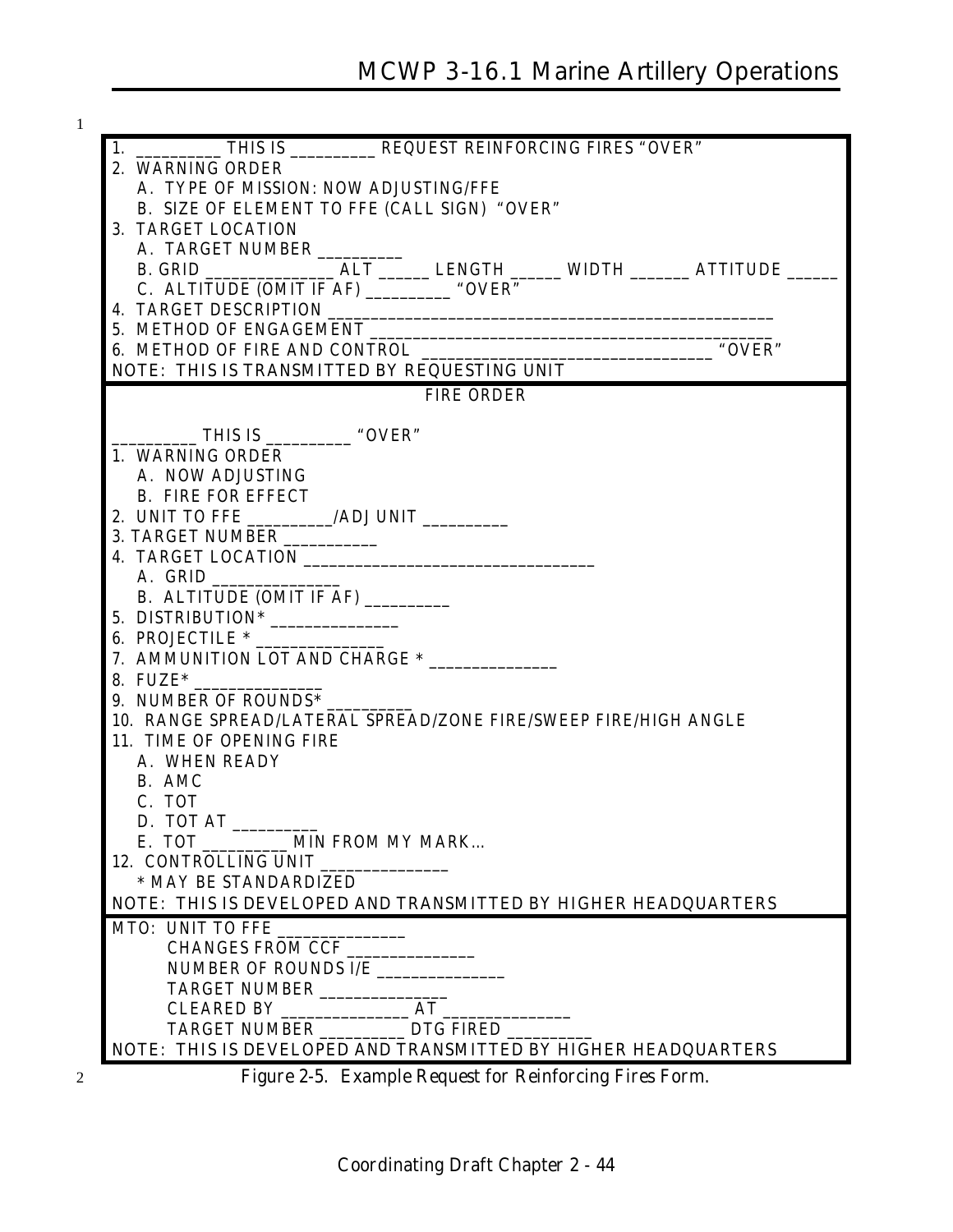$\,1$ 

 $\overline{c}$  $\overline{3}$  $\overline{4}$  $\mathfrak{S}$  $\overline{6}$  $\boldsymbol{7}$  $\boldsymbol{8}$ 9  $10\,$  $11\,$ 12 13 14 15  $16\,$  $17\,$  $18\,$ 19 20  $21\,$ 

22

|                                           |                                                      |                                                                                                                                                                                                                                                                                                                                                                                                                                                                                             |                                                      | <b>REPLOT DATA</b>                                   |                                                                                                                                                                                                                                                                                                                                                                                                                        |                          |
|-------------------------------------------|------------------------------------------------------|---------------------------------------------------------------------------------------------------------------------------------------------------------------------------------------------------------------------------------------------------------------------------------------------------------------------------------------------------------------------------------------------------------------------------------------------------------------------------------------------|------------------------------------------------------|------------------------------------------------------|------------------------------------------------------------------------------------------------------------------------------------------------------------------------------------------------------------------------------------------------------------------------------------------------------------------------------------------------------------------------------------------------------------------------|--------------------------|
| <b>REPLOT DATA</b>                        | T <sub>HIS IS</sub>                                  | A. TARGET NUMBER                                                                                                                                                                                                                                                                                                                                                                                                                                                                            |                                                      |                                                      |                                                                                                                                                                                                                                                                                                                                                                                                                        |                          |
| <b>UNIT</b>                               | ROGER                                                | READY TOF                                                                                                                                                                                                                                                                                                                                                                                                                                                                                   |                                                      |                                                      | SHOT RDS COMPLETE                                                                                                                                                                                                                                                                                                                                                                                                      | <b>EOM</b>               |
| $\frac{1}{2}$                             |                                                      |                                                                                                                                                                                                                                                                                                                                                                                                                                                                                             |                                                      |                                                      |                                                                                                                                                                                                                                                                                                                                                                                                                        |                          |
| $\overline{\phantom{a}}$                  | $\overline{\phantom{a}}$<br>$\overline{\phantom{a}}$ | $\overline{\phantom{a}}$                                                                                                                                                                                                                                                                                                                                                                                                                                                                    | $\overline{\phantom{a}}$                             | _____                                                | _____                                                                                                                                                                                                                                                                                                                                                                                                                  |                          |
| $\overline{\phantom{a}}$<br>$\frac{1}{1}$ | $\overline{\phantom{a}}$<br>_____                    | $\frac{1}{2}$<br>$\frac{1}{2} \left( \frac{1}{2} \right) \left( \frac{1}{2} \right) \left( \frac{1}{2} \right) \left( \frac{1}{2} \right) \left( \frac{1}{2} \right) \left( \frac{1}{2} \right) \left( \frac{1}{2} \right) \left( \frac{1}{2} \right) \left( \frac{1}{2} \right) \left( \frac{1}{2} \right) \left( \frac{1}{2} \right) \left( \frac{1}{2} \right) \left( \frac{1}{2} \right) \left( \frac{1}{2} \right) \left( \frac{1}{2} \right) \left( \frac{1}{2} \right) \left( \frac$ | $\overline{\phantom{a}}$<br>$\overline{\phantom{a}}$ | $\overline{\phantom{a}}$<br>$\overline{\phantom{a}}$ | _____                                                                                                                                                                                                                                                                                                                                                                                                                  | $\sim$                   |
| $\overline{\phantom{a}}$                  | $\overline{\phantom{a}}$                             | $\frac{1}{2} \left( \frac{1}{2} \right) \left( \frac{1}{2} \right) \left( \frac{1}{2} \right) \left( \frac{1}{2} \right) \left( \frac{1}{2} \right) \left( \frac{1}{2} \right) \left( \frac{1}{2} \right) \left( \frac{1}{2} \right) \left( \frac{1}{2} \right) \left( \frac{1}{2} \right) \left( \frac{1}{2} \right) \left( \frac{1}{2} \right) \left( \frac{1}{2} \right) \left( \frac{1}{2} \right) \left( \frac{1}{2} \right) \left( \frac{1}{2} \right) \left( \frac$                  | $\overline{\phantom{a}}$                             | ______                                               | $\begin{tabular}{ccccc} \multicolumn{2}{c }{\textbf{1} & \textbf{2} & \textbf{3} & \textbf{4} & \textbf{5} & \textbf{5} & \textbf{6} & \textbf{6} & \textbf{7} & \textbf{8} & \textbf{8} & \textbf{9} & \textbf{10} & \textbf{10} & \textbf{10} & \textbf{10} & \textbf{10} & \textbf{10} & \textbf{10} & \textbf{10} & \textbf{10} & \textbf{10} & \textbf{10} & \textbf{10} & \textbf{10} & \textbf{10} & \textbf{1$ | $\overline{\phantom{a}}$ |
|                                           | <b>SURVEILLANCE</b>                                  |                                                                                                                                                                                                                                                                                                                                                                                                                                                                                             |                                                      |                                                      |                                                                                                                                                                                                                                                                                                                                                                                                                        |                          |
|                                           |                                                      |                                                                                                                                                                                                                                                                                                                                                                                                                                                                                             |                                                      |                                                      |                                                                                                                                                                                                                                                                                                                                                                                                                        |                          |
|                                           |                                                      |                                                                                                                                                                                                                                                                                                                                                                                                                                                                                             |                                                      |                                                      |                                                                                                                                                                                                                                                                                                                                                                                                                        |                          |
|                                           |                                                      |                                                                                                                                                                                                                                                                                                                                                                                                                                                                                             |                                                      |                                                      |                                                                                                                                                                                                                                                                                                                                                                                                                        |                          |
|                                           |                                                      |                                                                                                                                                                                                                                                                                                                                                                                                                                                                                             |                                                      |                                                      |                                                                                                                                                                                                                                                                                                                                                                                                                        |                          |
|                                           |                                                      |                                                                                                                                                                                                                                                                                                                                                                                                                                                                                             |                                                      |                                                      |                                                                                                                                                                                                                                                                                                                                                                                                                        |                          |
|                                           |                                                      |                                                                                                                                                                                                                                                                                                                                                                                                                                                                                             |                                                      |                                                      |                                                                                                                                                                                                                                                                                                                                                                                                                        |                          |
|                                           |                                                      |                                                                                                                                                                                                                                                                                                                                                                                                                                                                                             |                                                      |                                                      |                                                                                                                                                                                                                                                                                                                                                                                                                        |                          |
|                                           |                                                      |                                                                                                                                                                                                                                                                                                                                                                                                                                                                                             |                                                      |                                                      |                                                                                                                                                                                                                                                                                                                                                                                                                        |                          |
|                                           |                                                      |                                                                                                                                                                                                                                                                                                                                                                                                                                                                                             |                                                      |                                                      |                                                                                                                                                                                                                                                                                                                                                                                                                        |                          |
|                                           |                                                      |                                                                                                                                                                                                                                                                                                                                                                                                                                                                                             |                                                      |                                                      |                                                                                                                                                                                                                                                                                                                                                                                                                        |                          |
|                                           |                                                      |                                                                                                                                                                                                                                                                                                                                                                                                                                                                                             |                                                      |                                                      |                                                                                                                                                                                                                                                                                                                                                                                                                        |                          |

Figure 2-5. Example Request for Reinforcing Fires Form (cont).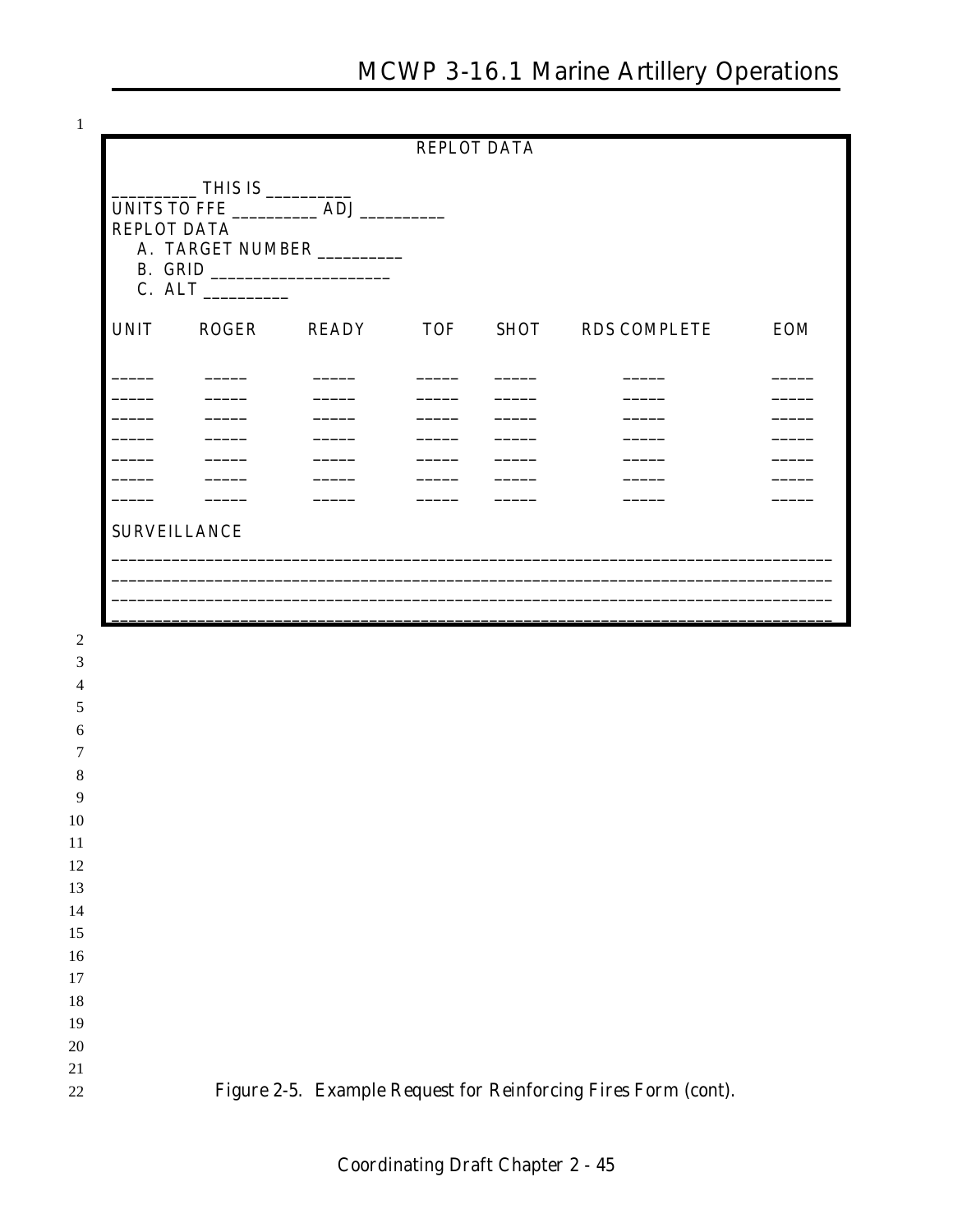1

|                            |                                                                               | <b>ATTACK GUIDANCE MATRIX</b> |                                                                                                         |                |
|----------------------------|-------------------------------------------------------------------------------|-------------------------------|---------------------------------------------------------------------------------------------------------|----------------|
| <b>CATEGORY</b>            | <b>HIGH PAYOFF</b>                                                            | <b>WHEN</b>                   | <b>HOW</b>                                                                                              | <b>REMARKS</b> |
| C <sub>3</sub>             |                                                                               |                               |                                                                                                         |                |
| <b>FS</b>                  |                                                                               |                               |                                                                                                         |                |
| <b>MAN</b>                 |                                                                               |                               |                                                                                                         |                |
| <b>ADA</b>                 |                                                                               |                               |                                                                                                         |                |
| <b>ENG</b>                 |                                                                               |                               |                                                                                                         |                |
| <b>RSTA</b>                |                                                                               |                               |                                                                                                         |                |
| <b>REC</b>                 |                                                                               |                               |                                                                                                         |                |
| N/CH                       |                                                                               |                               |                                                                                                         |                |
| <b>POL</b>                 |                                                                               |                               |                                                                                                         |                |
| <b>AMMO</b>                |                                                                               |                               |                                                                                                         |                |
| <b>MAINT</b>               |                                                                               |                               |                                                                                                         |                |
| <b>LIFT</b>                |                                                                               |                               |                                                                                                         |                |
| LOC                        |                                                                               |                               |                                                                                                         |                |
| <b>WHEN:</b><br>$P = PLAN$ | $I = IMMEDIATELY$<br>$A = AS ACQUIRED$                                        | HOW:                          | $S = SUPPRESS$<br>$N = NEUTRALIZE$<br>$D = DESTROY$<br>$EW = JAMMING$ OR OTHER<br>$DNE = DO NOT ENGAGE$ |                |
|                            | $X\%$ = SPECIFIED AMOUNT OF DAMAGE<br>$/G2/S2 = COORDINATE ATTACK WITH G2/S2$ |                               |                                                                                                         |                |
| <b>REMARKS</b>             |                                                                               |                               |                                                                                                         |                |
|                            |                                                                               |                               |                                                                                                         |                |
|                            |                                                                               |                               |                                                                                                         |                |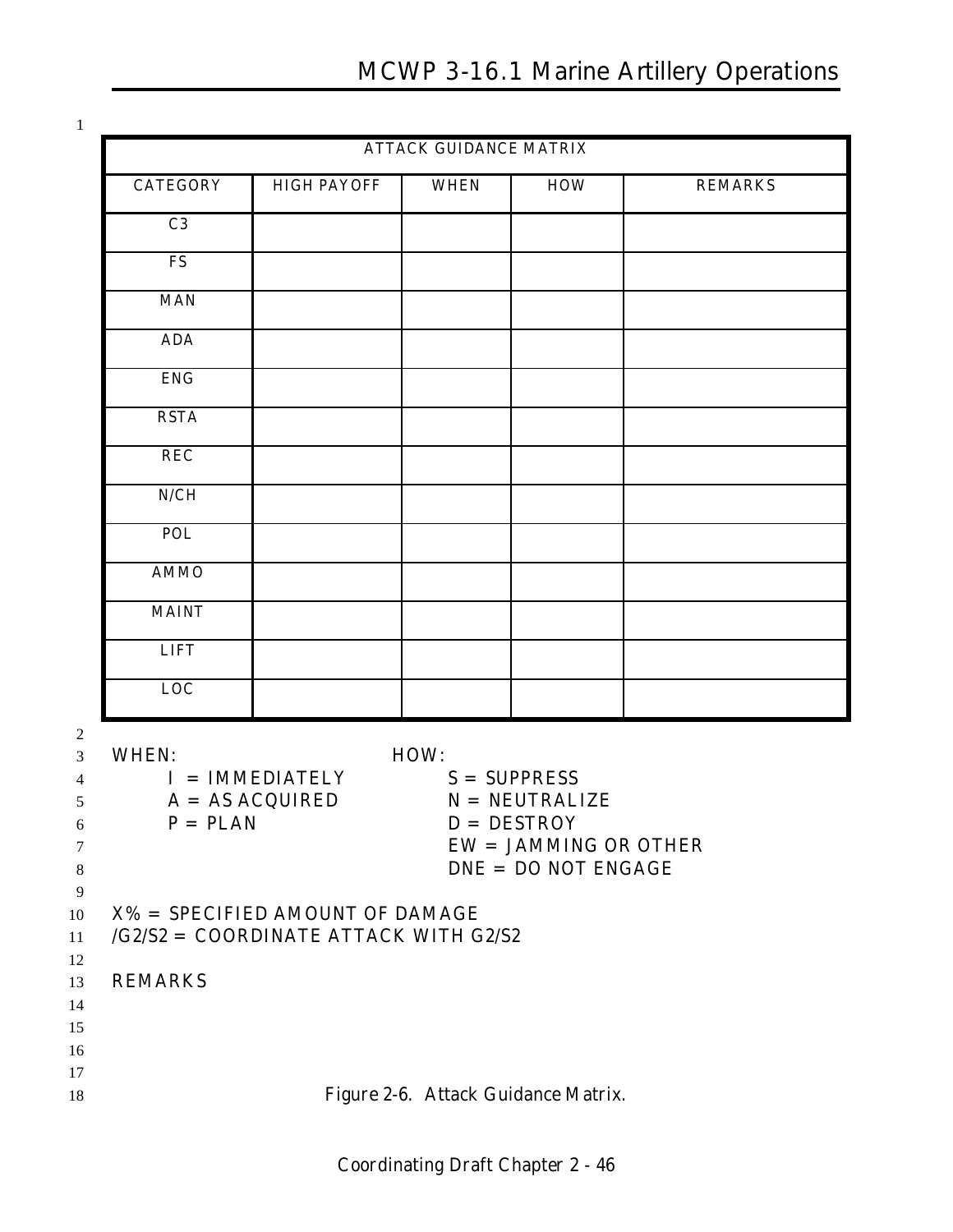|  |  | ۰ |  |
|--|--|---|--|
|  |  |   |  |

|                                    |                   | <b>MISSION EXECUTION CHECKLIST</b>                                                                              |
|------------------------------------|-------------------|-----------------------------------------------------------------------------------------------------------------|
| <b>CODEWORD</b>                    | <b>TIME EVENT</b> | the contract of the contract of the contract of the contract of the contract of the contract of the contract of |
|                                    |                   |                                                                                                                 |
|                                    |                   | ,我们也不会有什么。""我们的人,我们也不会有什么?""我们的人,我们也不会有什么?""我们的人,我们也不会有什么?""我们的人,我们也不会有什么?""我们的人                                |
|                                    |                   |                                                                                                                 |
|                                    |                   | <b>HOT ITEMS:</b>                                                                                               |
|                                    |                   |                                                                                                                 |
| NBC ALERT STATUS: ________________ |                   |                                                                                                                 |
|                                    |                   |                                                                                                                 |
|                                    |                   | 4. $\overline{\phantom{a}}$                                                                                     |
|                                    |                   | 5.                                                                                                              |
|                                    |                   |                                                                                                                 |
|                                    |                   |                                                                                                                 |
|                                    |                   |                                                                                                                 |
|                                    |                   |                                                                                                                 |
|                                    |                   |                                                                                                                 |
|                                    |                   |                                                                                                                 |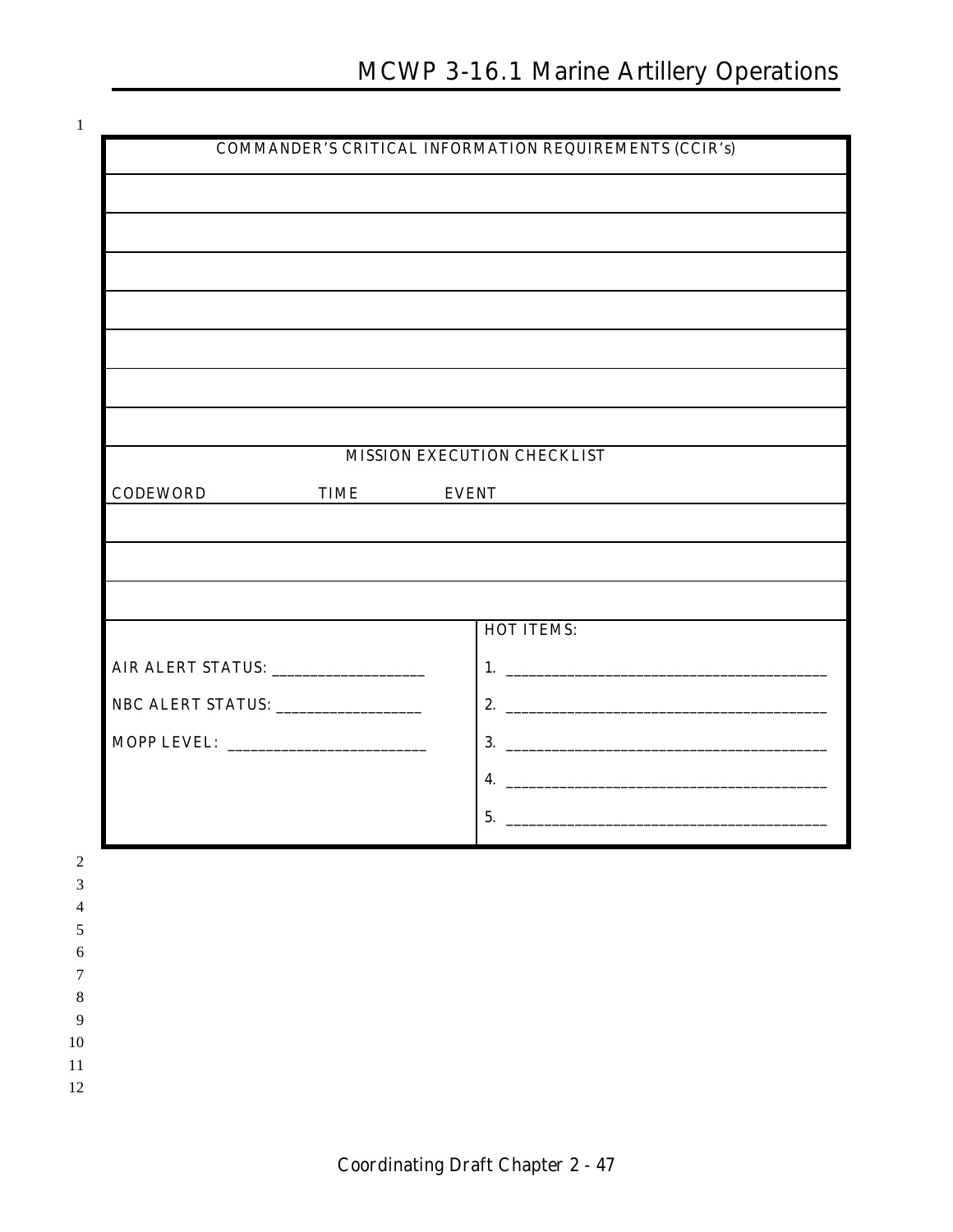1 **Figure 2-7. Commander's Critical Information Requirements (CCIR's).**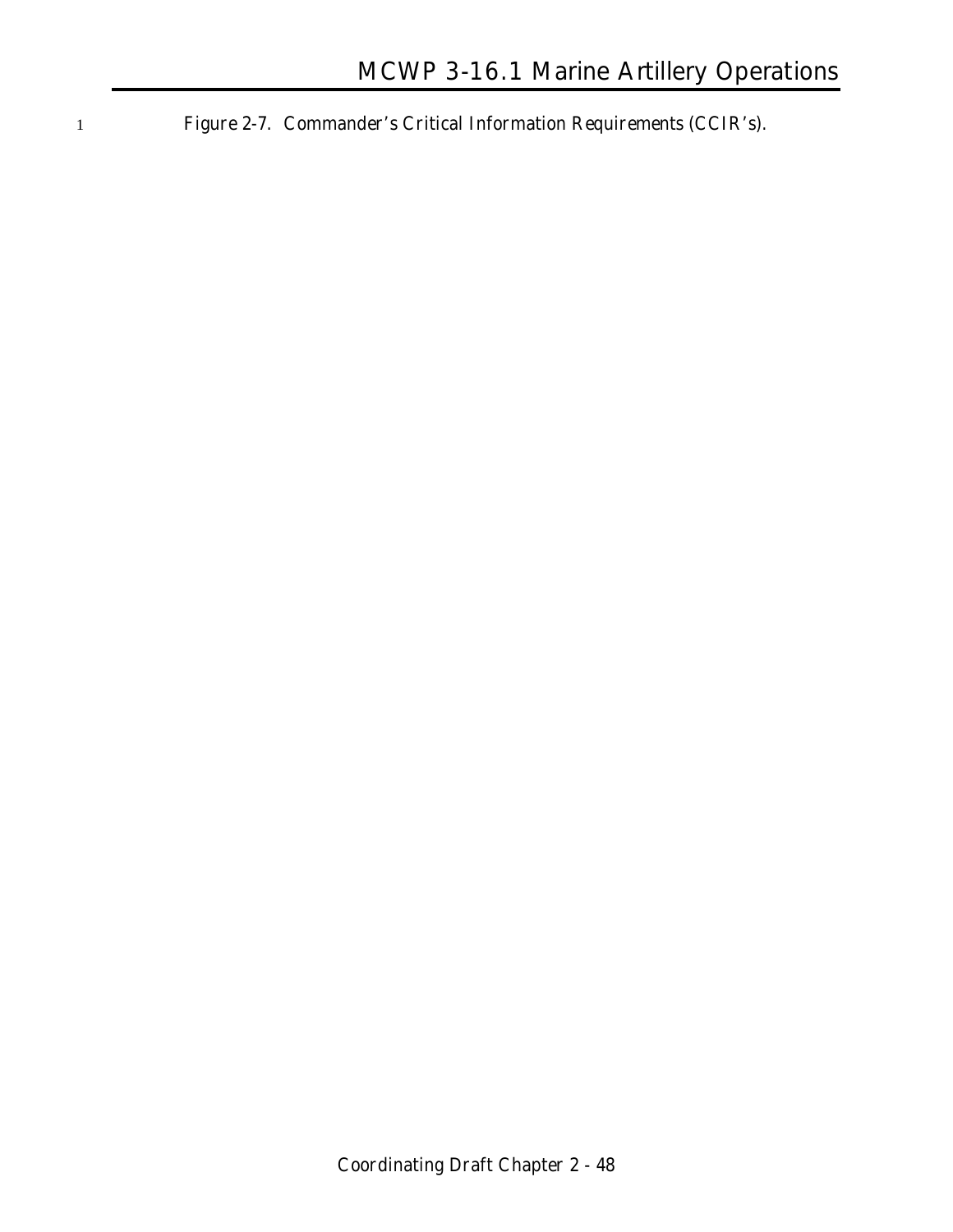# **MCWP 3-16.1 Marine Artillery Operations**

|            |                 |                 |            | NAMED AREA OF INTEREST (NAI)/TARGET AREA OF INTEREST (TAI) MATRIX |  |
|------------|-----------------|-----------------|------------|-------------------------------------------------------------------|--|
| <b>NAI</b> | <b>RECON TM</b> | <b>INTEREST</b> | <b>TAI</b> | <b>ATTACK MEANS</b>                                               |  |
|            |                 |                 |            |                                                                   |  |
|            |                 |                 |            |                                                                   |  |
|            |                 |                 |            |                                                                   |  |
|            |                 |                 |            |                                                                   |  |
|            |                 |                 |            |                                                                   |  |
|            |                 |                 |            |                                                                   |  |
|            |                 |                 |            |                                                                   |  |
|            |                 |                 |            |                                                                   |  |
|            |                 |                 |            |                                                                   |  |
|            |                 |                 |            |                                                                   |  |
|            |                 |                 |            |                                                                   |  |
|            |                 |                 |            |                                                                   |  |
|            |                 |                 |            |                                                                   |  |
|            |                 |                 |            |                                                                   |  |
|            |                 |                 |            |                                                                   |  |
|            |                 |                 |            |                                                                   |  |
|            |                 |                 |            |                                                                   |  |
|            |                 |                 |            |                                                                   |  |
|            |                 |                 |            |                                                                   |  |
|            |                 |                 |            |                                                                   |  |
|            |                 |                 |            |                                                                   |  |
|            |                 |                 |            |                                                                   |  |
|            |                 |                 |            |                                                                   |  |

**Figure 2-8. NAI/TAI Matrix.**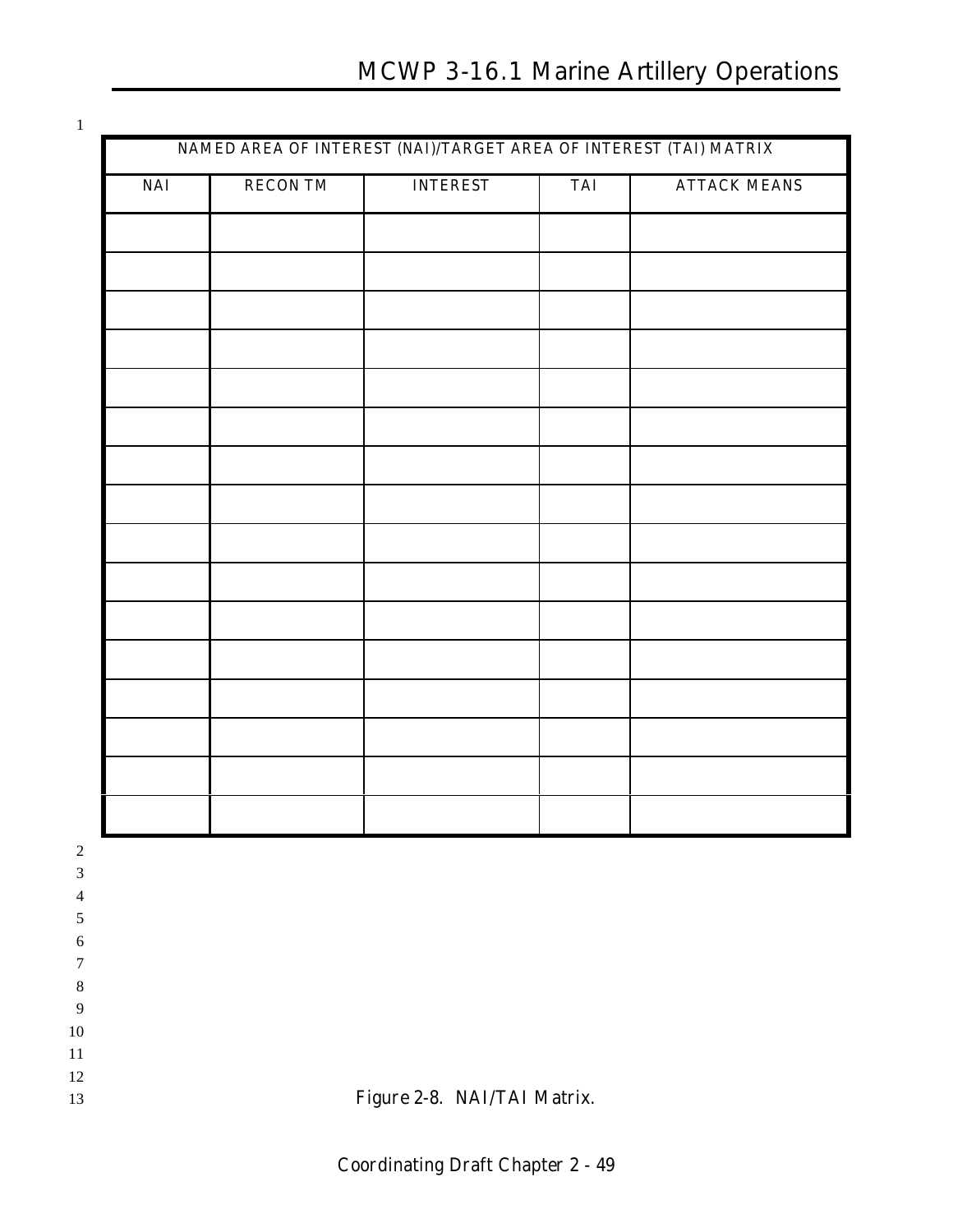

**Coordinating Draft Chapter 2 - 50**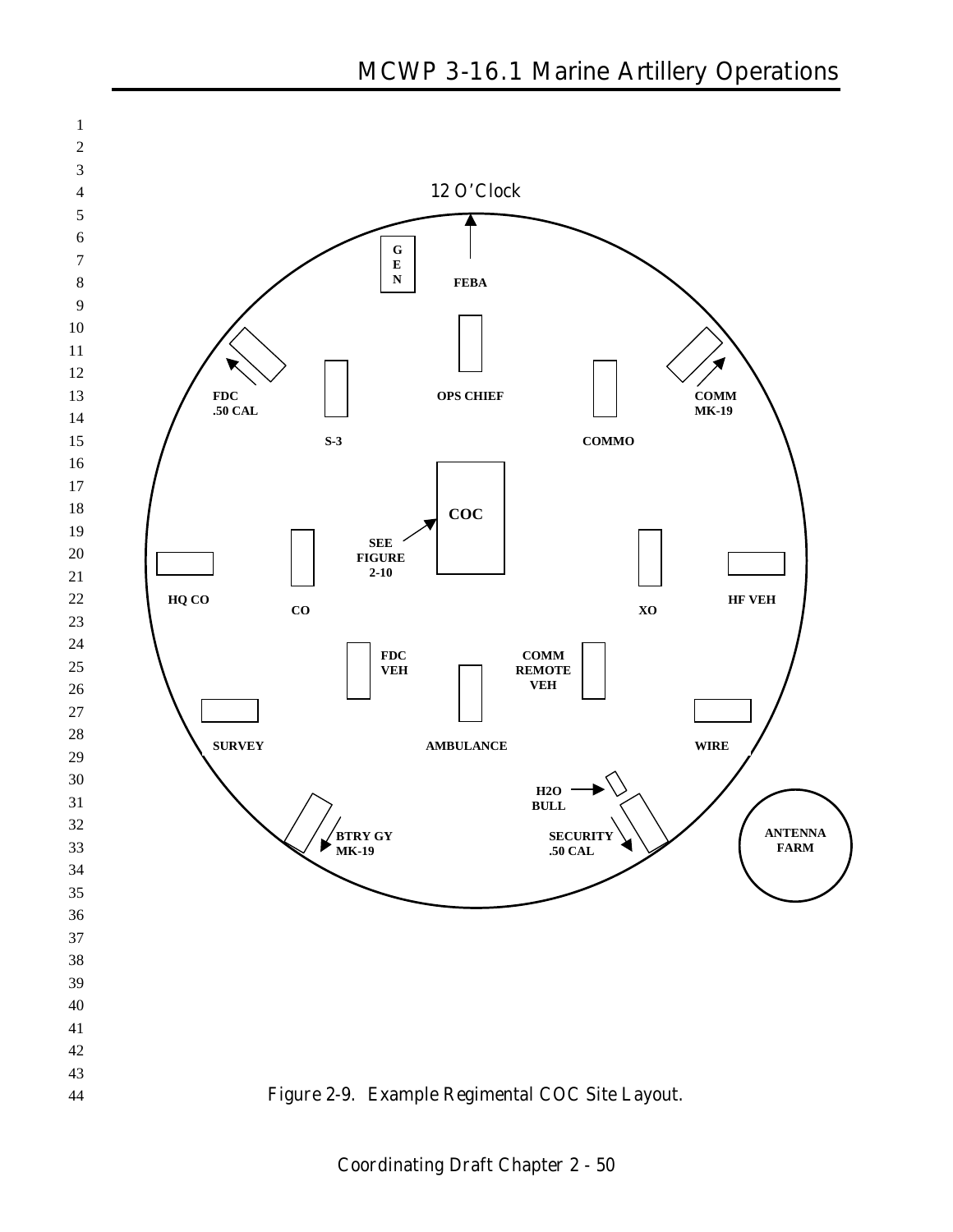